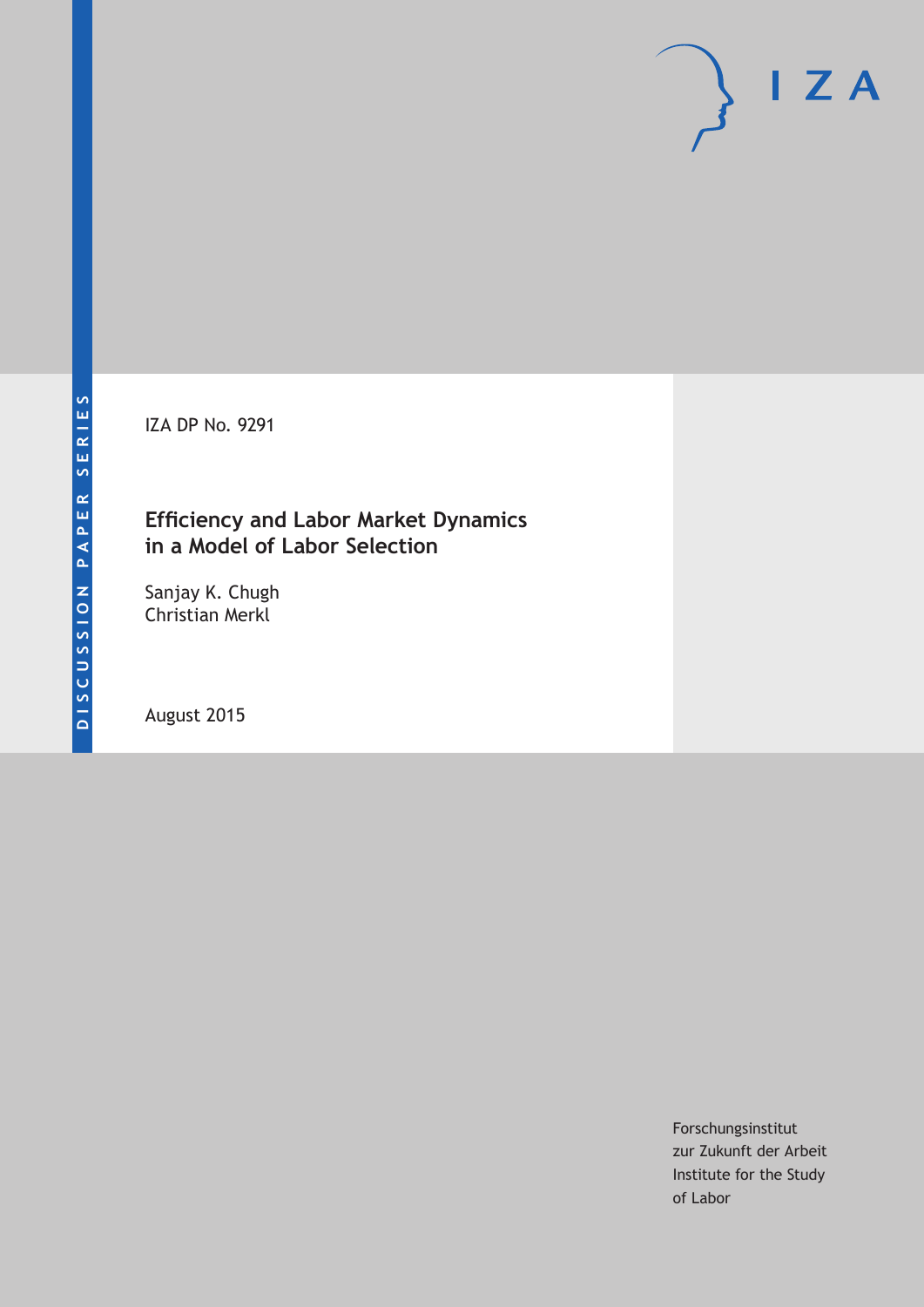# **Efficiency and Labor Market Dynamics in a Model of Labor Selection**

# **Sanjay K. Chugh**

*Boston College and Kiel Institute for the World Economy* 

# **Christian Merkl**

*Friedrich-Alexander-University Erlangen-Nuremberg, Kiel Institute for the World Economy and IZA* 

> Discussion Paper No. 9291 August 2015

> > IZA

P.O. Box 7240 53072 Bonn Germany

Phone: +49-228-3894-0 Fax: +49-228-3894-180 E-mail: iza@iza.org

Any opinions expressed here are those of the author(s) and not those of IZA. Research published in this series may include views on policy, but the institute itself takes no institutional policy positions. The IZA research network is committed to the IZA Guiding Principles of Research Integrity.

The Institute for the Study of Labor (IZA) in Bonn is a local and virtual international research center and a place of communication between science, politics and business. IZA is an independent nonprofit organization supported by Deutsche Post Foundation. The center is associated with the University of Bonn and offers a stimulating research environment through its international network, workshops and conferences, data service, project support, research visits and doctoral program. IZA engages in (i) original and internationally competitive research in all fields of labor economics, (ii) development of policy concepts, and (iii) dissemination of research results and concepts to the interested public.

IZA Discussion Papers often represent preliminary work and are circulated to encourage discussion. Citation of such a paper should account for its provisional character. A revised version may be available directly from the author.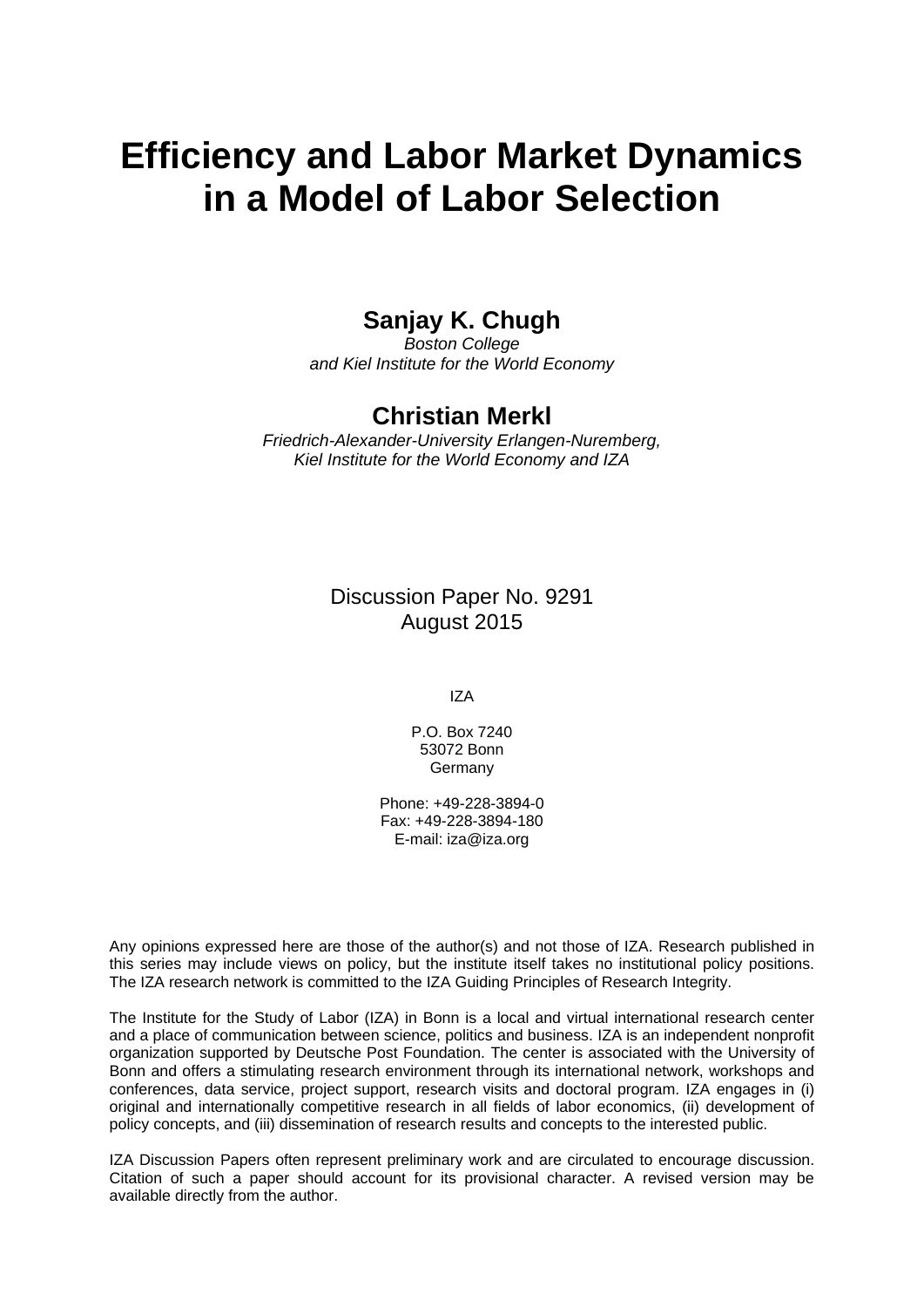IZA Discussion Paper No. 9291 August 2015

# **ABSTRACT**

# **Efficiency and Labor Market Dynamics in a Model of Labor Selection\***

This paper characterizes efficient labor-market allocations in a labor selection model. The model's crucial aspect is cross-sectional heterogeneity for new job contacts, which leads to an *endogenous* selection threshold for new hires. With cross-sectional dispersion calibrated to *microeconomic* data, 40 percent of empirically-relevant fluctuations in the job-finding rate arise, which contrasts with results in an efficient search and matching economy. The efficient selection model's results hold in partial and general equilibrium, as well as with sequential search.

JEL Classification: E24, E32, J20

Keywords: labor market, labor selection, labor market frictions, hiring costs, sequential search, efficiency, amplification

Corresponding author:

 $\overline{a}$ 

Christian Merkl Friedrich-Alexander-Universität Erlangen-Nürnberg Chair of Macroeconomics Lange Gasse 20 90403 Nürnberg Germany E-mail: christian.merkl@fau.de

<sup>\*</sup> We thank Sushant Acharya, Susanto Basu, Matteo Cacciatore, Ryan Chahrour, Timothy Fuerst, Simon Gilchrist Veronica Guerrieri, Joseph Kaboski, Wolfgang Lechthaler, Guido Lorenzoni, Steven Lugauer, Michael Pries, Federico Ravenna, Claire Reicher, Aysegul Sahin, Nicolas Vincent, and HenningWebber for useful feedback at various stages of the project. Sanjay K. Chugh thanks the "Schöller Forschungszentrum" for financial support. Christian Merkl thanks the Fritz Thyssen foundation for financial support during his visit at the National Bureau of Economic Research where the project was initiated and the German Science Foundation (SPP 1764). Ana Lariau, Verena Maier, and Killian Ruppert have provided brilliant research assistance. We received helpful comments at presentations at the Federal Reserve Board, the Federal Reserve Bank of New York, the 2011 SED Meetings, the German Economic Association, Sveriges Riksbank, the Federal Reserve Bank of Cleveland, the Ifo Macro Seminar, the Boston College Macro Lunch Workshop, the University of Notre Dame, the Kiel Institute, and HEC Montréal.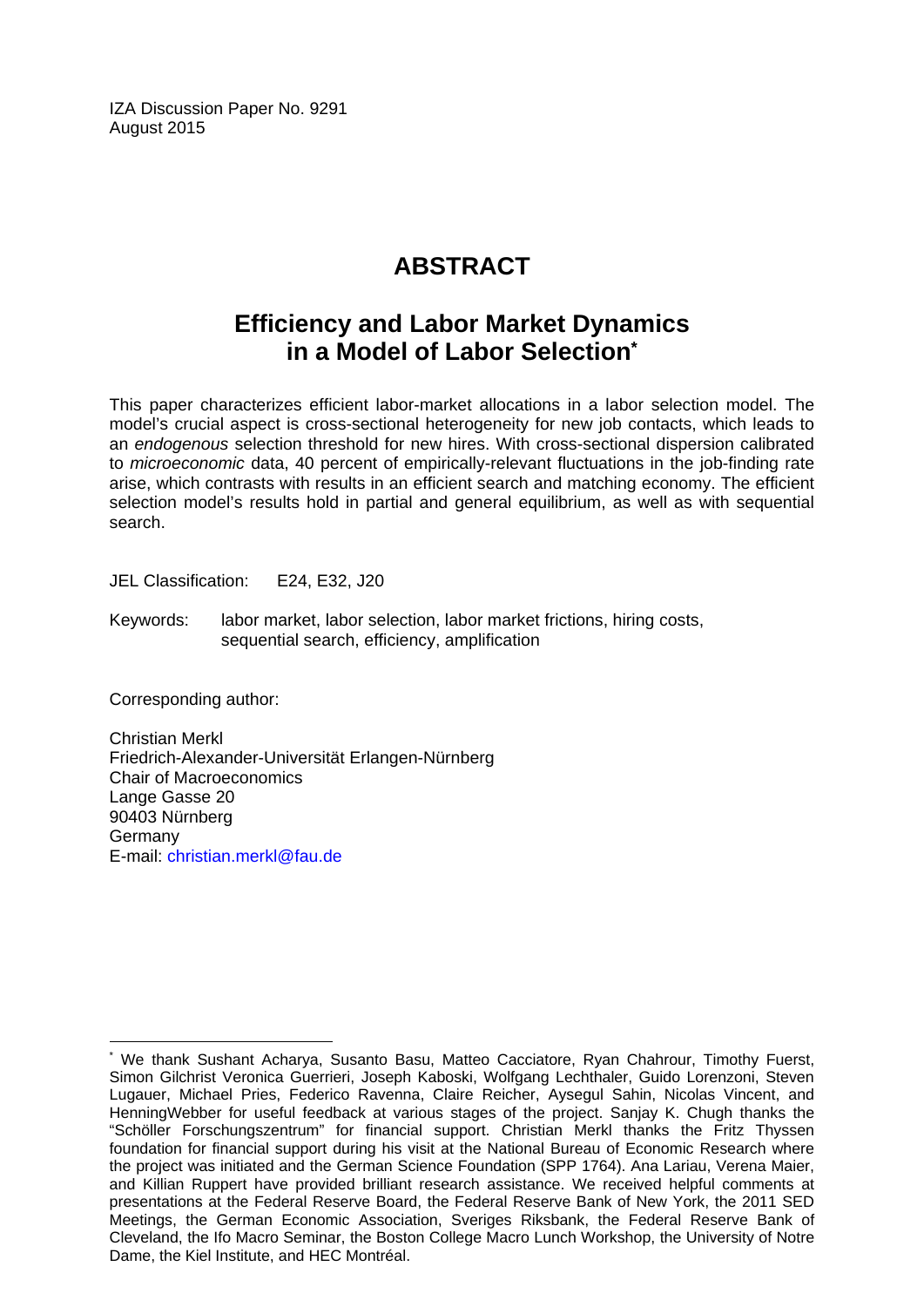| 1                |                                                          | Introduction                                            | 1  |  |  |  |  |
|------------------|----------------------------------------------------------|---------------------------------------------------------|----|--|--|--|--|
| $\boldsymbol{2}$ |                                                          | Labor Markets I: Analytics                              |    |  |  |  |  |
|                  | 2.1                                                      |                                                         | 3  |  |  |  |  |
|                  | 2.2                                                      |                                                         | 6  |  |  |  |  |
|                  | 2.3                                                      |                                                         | 7  |  |  |  |  |
|                  | 2.4                                                      |                                                         | 9  |  |  |  |  |
| 3                |                                                          | Labor Markets II: Quantitative                          | 9  |  |  |  |  |
|                  | 3.1                                                      |                                                         | 10 |  |  |  |  |
|                  | 3.2                                                      |                                                         | 12 |  |  |  |  |
|                  | 3.3                                                      |                                                         | 12 |  |  |  |  |
|                  | 3.4                                                      |                                                         | 12 |  |  |  |  |
|                  | 3.5                                                      |                                                         | 14 |  |  |  |  |
|                  | 3.6                                                      |                                                         | 16 |  |  |  |  |
|                  | 3.7                                                      | Micro-Empirical Evidence on Wages and Sequential Search | 17 |  |  |  |  |
| 4                | Labor Markets in General Equilibrium<br>21               |                                                         |    |  |  |  |  |
|                  | 4.1                                                      |                                                         | 21 |  |  |  |  |
|                  | 4.2                                                      |                                                         | 23 |  |  |  |  |
|                  | 4.3                                                      |                                                         | 23 |  |  |  |  |
|                  | 4.4                                                      |                                                         | 24 |  |  |  |  |
|                  |                                                          | 4.4.1                                                   | 24 |  |  |  |  |
|                  |                                                          | 4.4.2<br><b>Results</b>                                 | 24 |  |  |  |  |
| 5                | Conclusion<br>26                                         |                                                         |    |  |  |  |  |
|                  |                                                          | A Partial Equilibrium Model                             | 31 |  |  |  |  |
|                  | B Partial Equilibrium Model with Sequential Search<br>32 |                                                         |    |  |  |  |  |
| C.               |                                                          | <b>Decentralized Economy</b>                            | 34 |  |  |  |  |
|                  |                                                          |                                                         | 34 |  |  |  |  |
|                  | C.2                                                      |                                                         | 35 |  |  |  |  |
|                  |                                                          | C.2.1                                                   | 35 |  |  |  |  |
|                  |                                                          | C.2.2                                                   | 35 |  |  |  |  |
|                  |                                                          | C.2.3                                                   | 36 |  |  |  |  |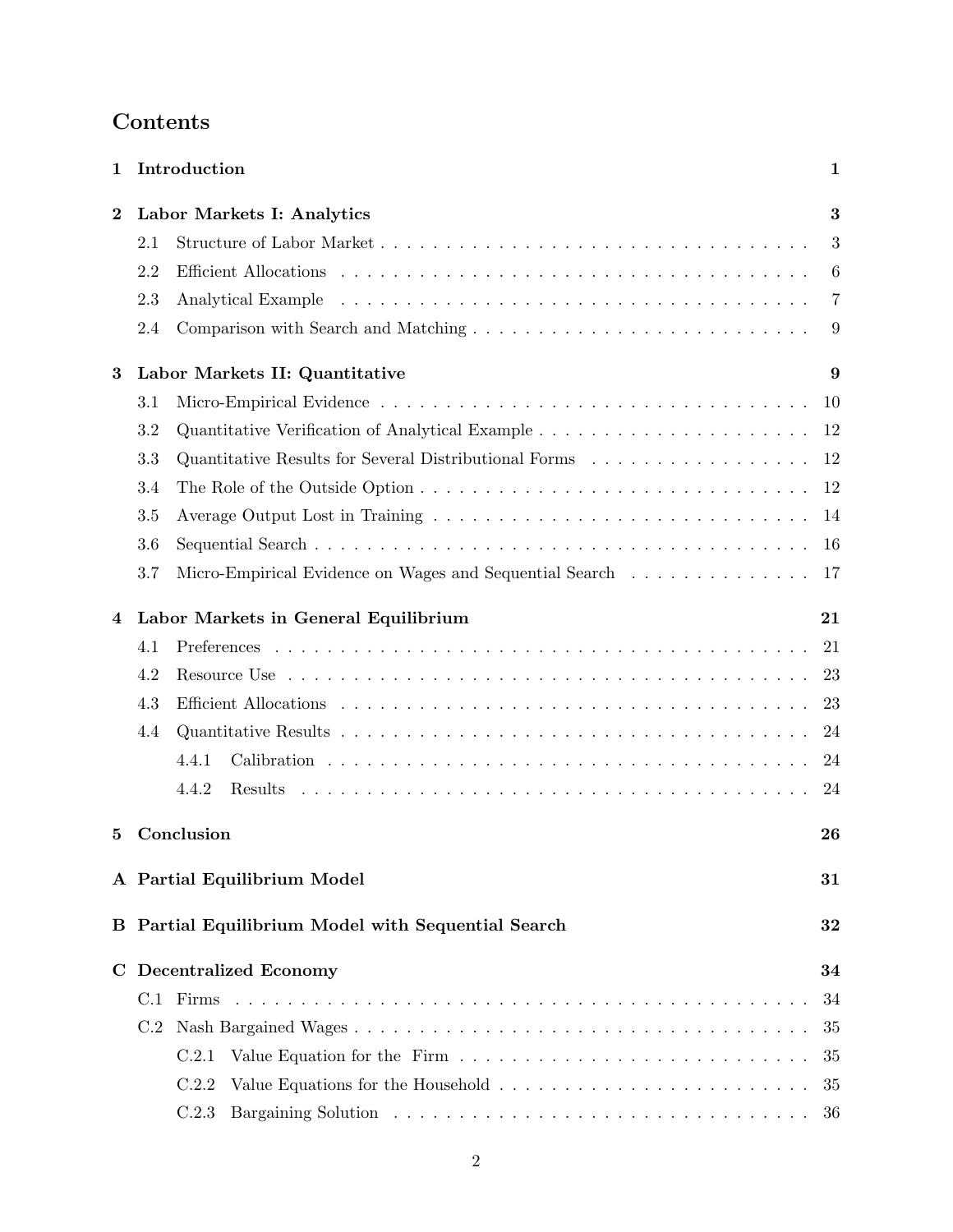| D Proof for Decentralization of Efficiency                  | 38 |
|-------------------------------------------------------------|----|
| E Long-Run Wage Dispersion                                  | 41 |
| <b>F</b> Search and Matching                                | 43 |
| G General Equilibrium Model                                 | 44 |
| H Extended Description of Micro-Empirical Evidence on Wages | 46 |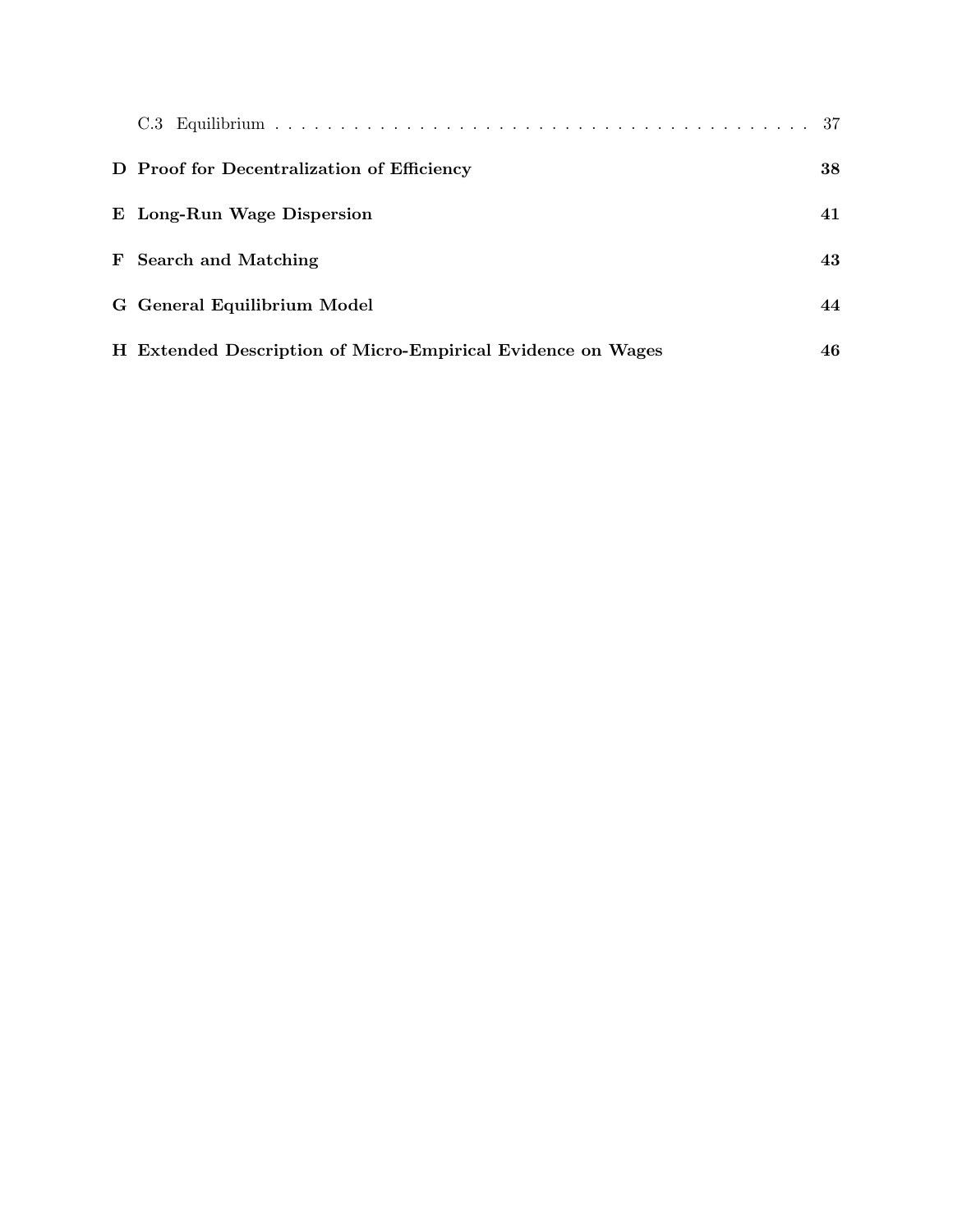# 1 Introduction

This paper uses *microeconomic* data on heterogeneity in training costs (or, more generally, idiosyncratic productivity for new matches) to show that a labor selection model displays large fluctuations in aggregate labor markets. Based on our micro-calibration, the main result is that, conditional on productivity shocks, roughly 40 percent of empirically-relevant fluctuations in the U.S. job-finding rate can be described by an *efficient* labor selection mechanism. These results are several times larger than in an efficient search and matching model, and the efficient selection model's results hold in both partial equilibrium fluctuations and in general equilibrium fluctuations.

Selection as an important margin of adjustment in firms' hiring decisions is a long-standing realistic idea, but has not been much emphasized in macro-labor analysis. An early important empirical firm-level contribution was Barron, Bishop, and Dunkelberg (1985, p. 50), who adopt and find strong evidence for the view that "...most employment is the outcome of an employer selecting from a pool of job applicants..." due to cross-sectional heterogeneity in the pool of applicants. Davis, Faberman, and Haltiwanger (2013) add further evidence to the view that, in their terminology, "hiring standards" play an important role among the many margins of labor adjustment. Selection issues seemingly would be an important component of hiring standards.

Our model's analysis revolves around one critical microeconomic parameter, which is the crosssectional dispersion of new hires' idiosyncratic training costs (or, more generally, idiosyncratic productivity for new workers). Taking this cross-sectional dispersion as an exogenous primitive, the model economy delivers an endogenous selection threshold for new employees. The primary data source used to discipline this cross-sectional dispersion is the 1982 U.S. Employer Opportunity Pilot Project (EOPP), which many researchers continue to use to this day. Our focus, unlike many others who use the rich EOPP data, is on the cross-section of new hires' training costs; to that effect, we use the cross-sectional moments calculated by Barron, Black, and Loewenstein (1989, Table 1).

The social planner framework we construct intentionally says nothing about decentralization via wages. However, we show in Appendix D that efficiency can be decentralized. For the sake of robustness, we also use a second, independent, data source to discipline the cross-section, which are micro-level wage data for newly-hired employees constructed by Haefke, Sonntag, and van Rens (2013). We show in two different model based ways that the wage dispersion for newly hired employees is a very useful information to discipline our calibration exercise. Regardless of which micro data source is used, macro-level volatility in labor markets is an order of magnitude larger than in an efficient search and matching framework.

We show analytically that the outside option plays a different role in efficient selection models compared to efficient search and matching models. In the selection model, the outside option has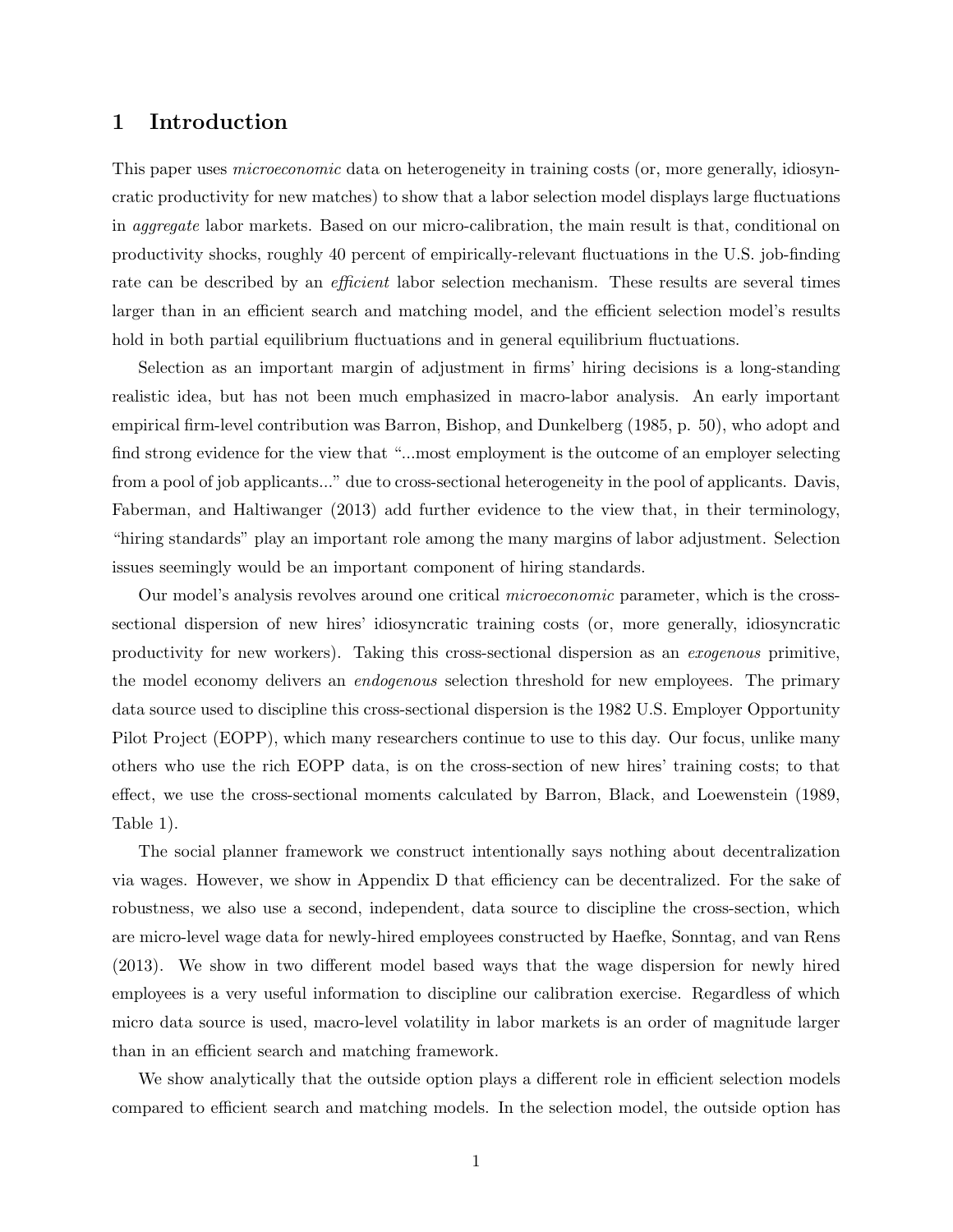zero first-order effect on the steady-state elasticity of the job-finding rate with respect to productivity. In contrast, the outside option appears directly in the search and matching model's steady-state elasticity of the job-finding rate with respect to productivity. In the selection framework, the driving force for amplification is the shape of the idiosyncratic distribution at the endogenous selection threshold.

The selection model's results depend on a distributional assumption about heterogeneous training characteristics (which could be interpreted as "match quality" characteristics), and, in turn, how large the mass of individuals is that moves across the endogenously time-varying selection threshold conditional on aggregate productivity shocks. We thus consider several different distributions. We also allow for sequential search ( $\hat{a}$  la McCall (1970) and Mortensen (1970)) to permit an arbitrary number of "job arrivals" or "interviews" (and hence an arbitrary number of "matchquality" realizations) during a given time period. The quantitative results of course differ slightly as we vary distributions and vary the number of per-period contacts (aka, the job arrival rate) via sequential search within an empirically plausible range, but the main result remains the same: an efficient labor selection model provides powerful amplification effects on job-finding rates and unemployment rates in response to productivity shocks.

Focusing the model on selection effects and efficiency allows us to highlight that no other frictions are needed to deliver sharp fluctuations in the labor market, which makes the intuition easy to understand.<sup>1,2</sup> This focus on selection does not deny that other frictions, be they on quantities or on prices, do not or cannot play an important role in macro-labor dynamics. Rather, our focus on efficient selection is meant as a first step.

Extensively studied in the literature is the role of search and matching frictions, along with frameworks such as the involuntary unemployment framework of Christiano, Trabandt, and Walentin (2010), the rigid-wage class of models as in Gali (2011) and Gali, Smets, and Wouters (2012), as well as earlier versions of the labor selection model incorporating New Keynesian pricing frictions and wage setting frictions, such as Lechthaler, Merkl, and Snower (2010). These various models, based on different primitives and distortions, do not disentangle the amplification effects that are due to efficient surplus splitting versus inefficient surplus splitting. The point of our work is to analytically and quantitatively analyze efficient allocations in a tractable dynamic selection model, in a way that can be traced all the way back to the early indivisible (and efficient) labor models of Hansen (1985) and Rogerson (1988). Our model and its workings has interpretations in terms

<sup>1</sup>Carlsson, Eriksson, and Gottfries (2013) find that the market tightness of local labor markets in Sweden does not affect job creation. This suggests that other margins such as labor selection may be at work.

<sup>2</sup>While this focus on one margin of the labor market (namely, selection) may seem extreme at first sight, it is similar to many search and matching papers that assume that all workers that make a contact with a firm get matched. This is the case if the matching function is interpreted as a contact function (i.e., contact is endogenous, while selection is exogenous). For a further discussion of this issue see Brown, Merkl, and Snower (2015).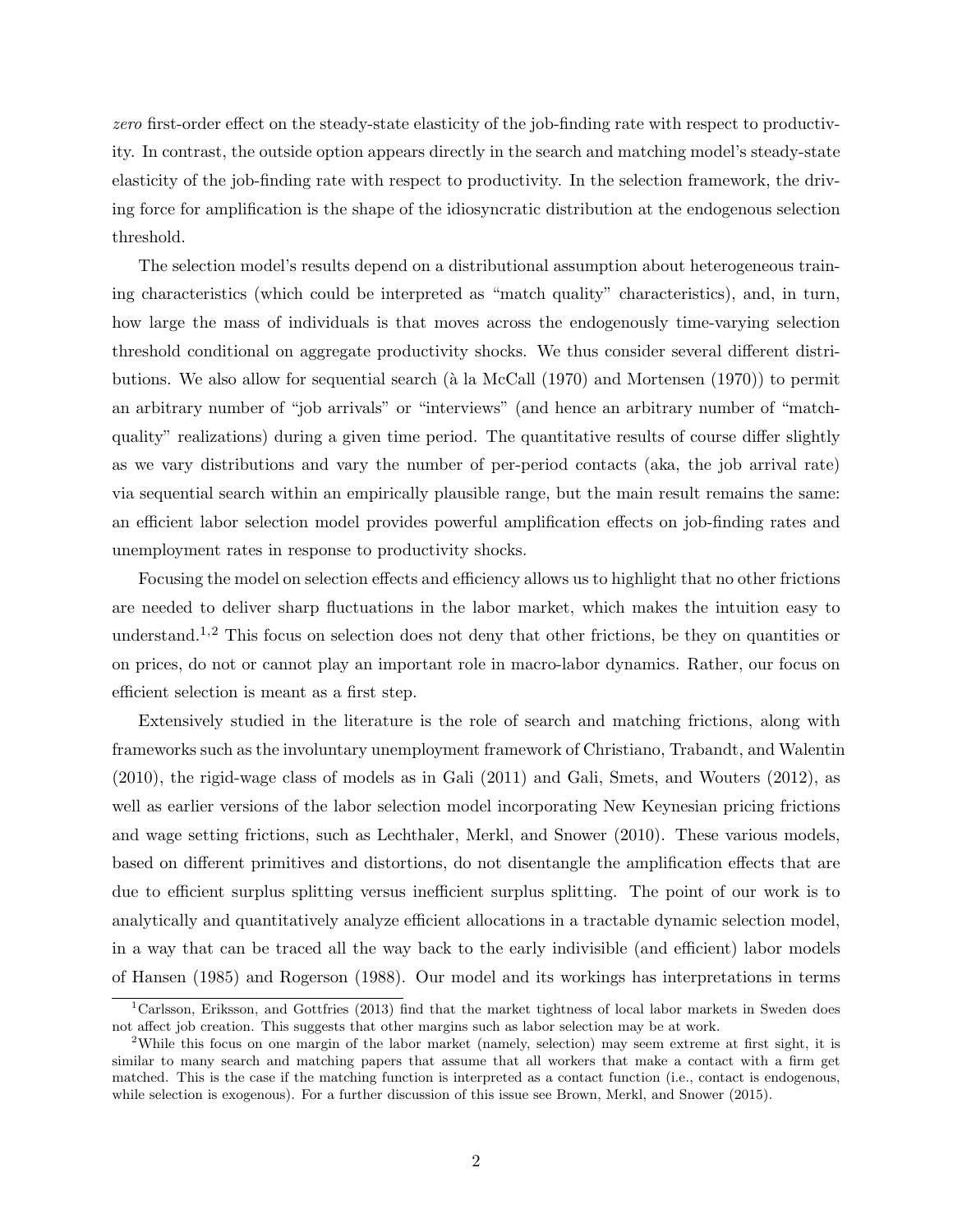of the indivisible labor models of Hansen (1985) and Rogerson (1988), and it has connections with their generalization in terms of heterogeneity developed in Mulligan (2001).

The rest of the paper is organized as follows. Section 2 describes the details of the selection model, derives analytical results for the efficient partial equilibrium version and provides some intuition. Section 3 shows quantitative results in partial equilibrium and checks for the robustness of these results. Section 4 enlarges the model to general equilibrium by including endogenous laborforce participation and an aggregate goods resource constraint, in which the labor-market results carry through. Section 5 concludes.

### 2 Labor Markets I: Analytics

This section defines the basic labor market setup and notation that will be used throughout the paper. To focus on the main results of the model, both this Section 2 and Section 3 abstract from consumption markets and hence could be thought of "partial equilibrium."

#### 2.1 Structure of Labor Market

There are two central features of the model. First, each newly selected worker imposes training costs on his employer (or, more generally, he draws a match-specific idiosyncratic shock).<sup>3</sup> The training costs consist of a fixed component,  $\gamma^h > 0$ , and an idiosyncratic component,  $\varepsilon_t^i$ , for newlyhired individual i. The idiosyncratic component is revealed only when a potential worker makes contact with a firm, as shown in Figure 1. The idiosyncratic component of training is the "match quality" cost in our analysis.<sup>4</sup> There is a continuum of production units, each of which is constantreturns-to-scale and homogenous in all other respects.

This is the second central feature of the model: depending on his training costs realized at a specific production unit, the potential new worker may or may not be hired. If not hired, the individual makes finitely many more "meetings with" or "contacts with" (we use the terms "meeting," "contact," "job arrival," and "job offer" synonymously) another firm, at which he may have had a lower contact-specific training cost, during the same period. This latter aspect of the model is the well-known sequential search model. Until we incorporate sequential search in Section 3 below, suppose that each individual available to be selected for work in a given time period makes contact with one arbitrary production unit with probability one. The one-contact-

<sup>&</sup>lt;sup>3</sup>We will interchangeably refer to "firms" and "production units" in what follows because of the linearity of the production technology and the fact that we study only efficient allocations, so the manner in which employment surpluses are split via wages in a decentralized economy does not affect the results.

<sup>&</sup>lt;sup>4</sup>There is no traditional matching function in the model as in the Pissarides (1985) framework. One could suppose that a simple matching, or "contact," function exists in which the measure of matches equals the number of searching individuals.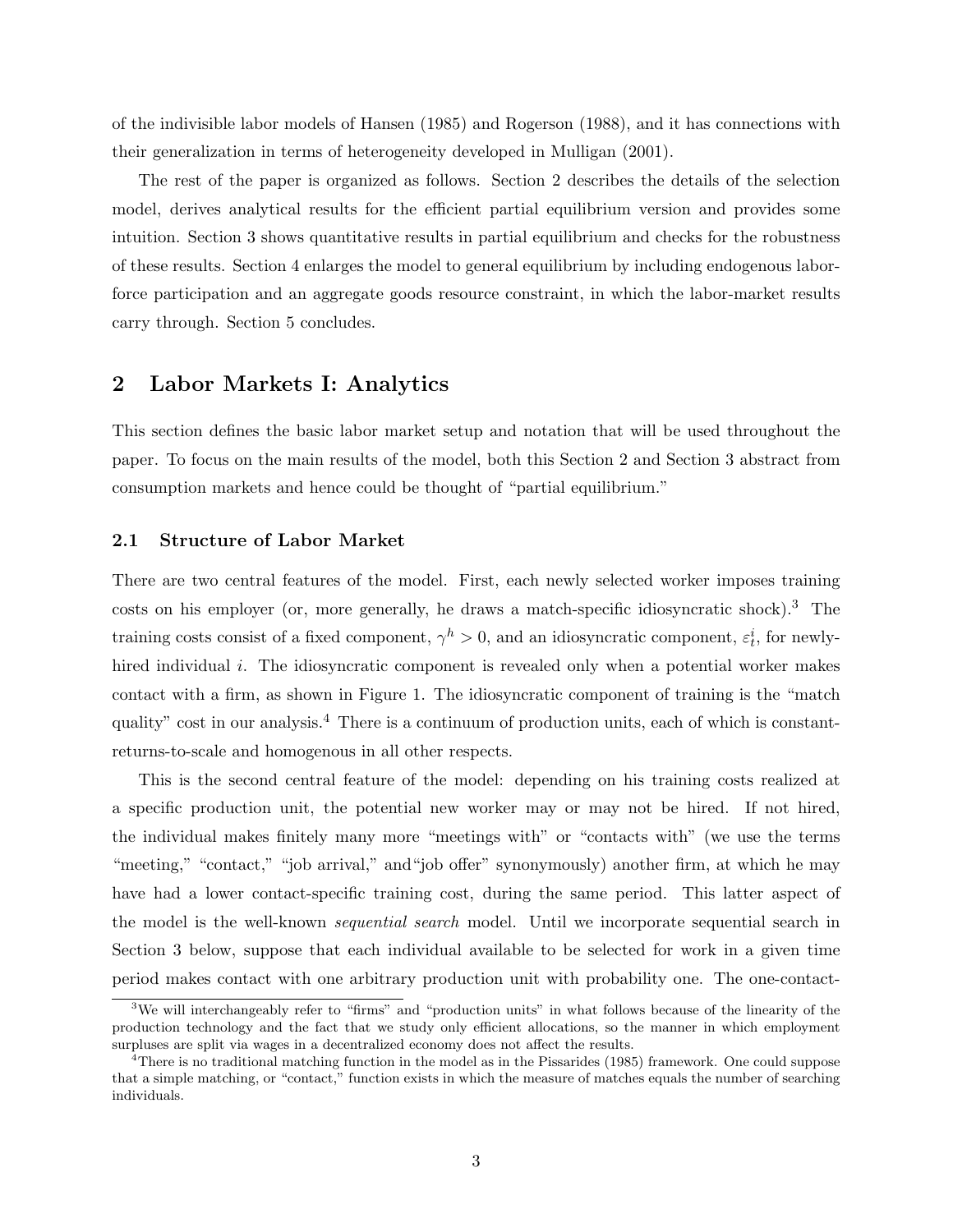per-period framework conveys virtually all of the economic intuition of the paper.

From a planning perspective, it is thus efficient to hire only those individuals with sufficiently attractive characteristics. Sufficiency is characterized by an endogenous state-contingent selection threshold,  $\tilde{\varepsilon}_t$ . Because individual *i*'s idiosyncratic characteristics are defined as a *cost*, he is hired only if  $\varepsilon_t^i \leq \tilde{\varepsilon}_t$ . Training costs are i.i.d. across worker-firm pairs within any given period and across time periods, with probability density function  $f(\varepsilon_t)$ . Selection occurs with endogenous probability  $\eta(\tilde{\varepsilon}_t)$ , which is the cumulative distribution function of  $\varepsilon$ ; all searching individuals being considered for a job draw from the same distribution.

Both the fixed component of training costs  $\gamma^h$  and the idiosyncratic component of training costs  $\varepsilon_t^i$  are measured in units of output, and they are incurred in only the *first* period of a new employment relationship.<sup>5</sup> In contrast, each incumbent worker has zero training costs and produces stochastic output  $z_t$  in period t. Newly hired worker i produces output net of training costs  $z_t - \varepsilon_t^i - \gamma^h$ .

An individual who is not selected for work instead receives an outside option b. Absent general equilibrium, this outside option can interchangeably be thought of as the utility value of leisure, government-provided unemployment benefits, or home-produced goods. There is no intensive margin of labor. Each unit of labor is thus to be be thought of as indivisible in the sense of Hansen (1985) and Rogerson (1988), as well as in the baseline search and matching model.

Define  $H(\tilde{\varepsilon}_t) \equiv \int_{\varepsilon \leq \tilde{\varepsilon}_t} \varepsilon f(\varepsilon) d\varepsilon$  (with  $f(\varepsilon)$  as the probability density at  $\varepsilon$ ), and define r as the net real interest rate across consecutive time periods. From an efficiency perspective, the dynamic surplus maximization problem for the representative production unit is thus

$$
\max E_0 \sum_{t=0}^{\infty} \left( \frac{1}{1+r} \right)^t \left[ z_t n_t + s_t (1-\eta(\tilde{\varepsilon}_t)) b - s_t \eta(\tilde{\varepsilon}_t) \left( \gamma^h + \frac{H(\tilde{\varepsilon}_t)}{\eta(\tilde{\varepsilon}_t)} \right) \right]
$$
(1)

subject to the endogenous law of motion for employment

$$
n_t = (1 - \rho)n_{t-1} + \eta(\tilde{\varepsilon}_t)s_t
$$
\n<sup>(2)</sup>

and an expression defining the measure of searching individuals who are available for work during the period-t selection process,

$$
s_t = lfp - (1 - \rho)n_{t-1},
$$
\n(3)

in which labor force participation  $(lfp)$  is an exogenous constant in this section, but is endogenous in the full general equilibrium model of Section 4.

In the surplus function (1),  $(\gamma^h + \frac{H(\tilde{\varepsilon}_t)}{n(\tilde{\varepsilon}_t)})$  $\frac{H(\varepsilon_t)}{\eta(\tilde{\varepsilon}_t)}$  measures the average training cost across all new

<sup>&</sup>lt;sup>5</sup>Individuals who have been employed for more than one period are identical in their characteristics.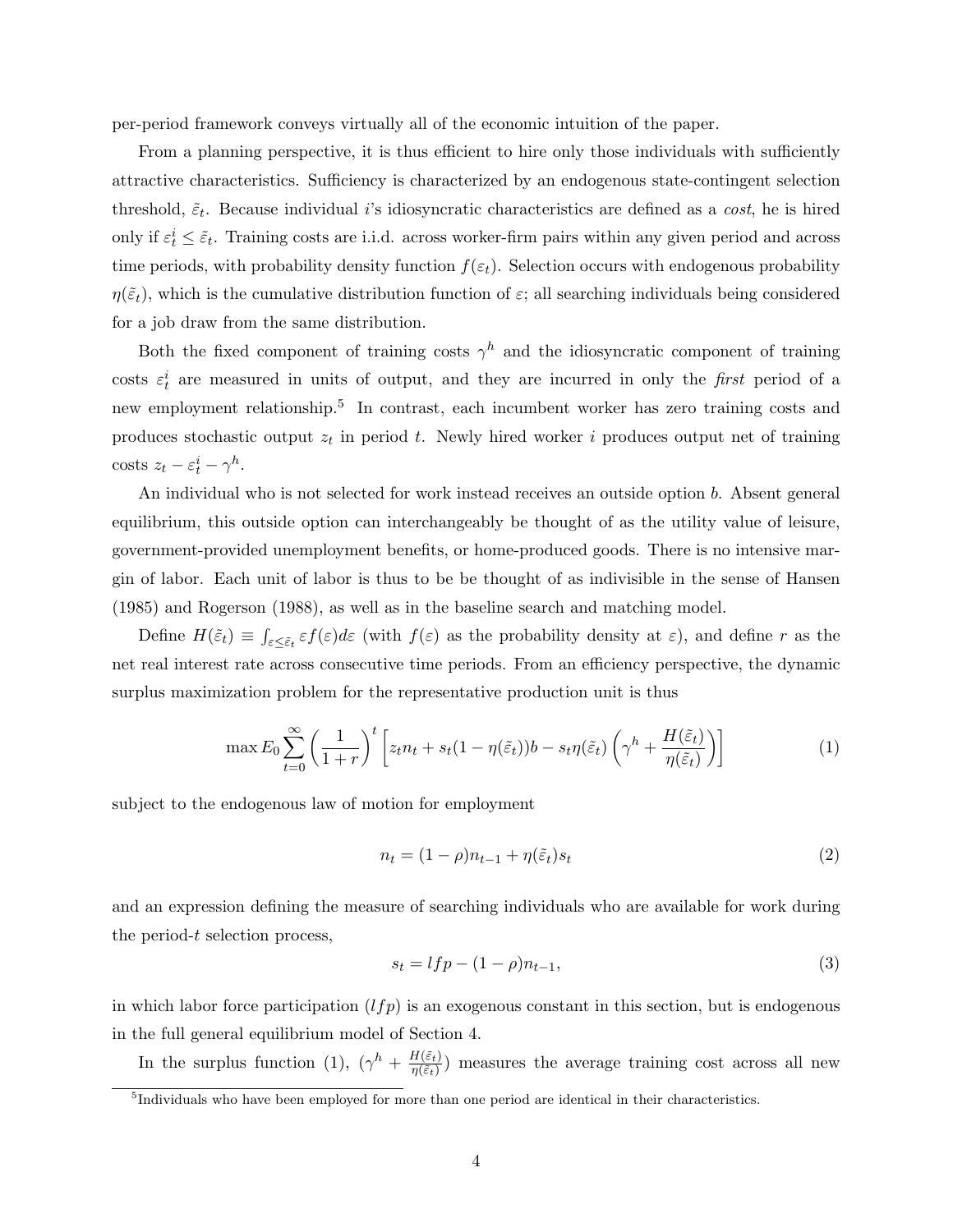



Figure 1: Timing of events in labor market.

employees, with  $H(\tilde{\varepsilon}_t)/\eta(\tilde{\varepsilon}_t)$  measuring the average *idiosyncratic* component of training costs. As the law of motion (2) shows, there are "instantaneous transitions" into employment, in which new employees begin producing right away, rather than with a one-period delay. The number of individuals that receive the outside option is thus the unselected searchers,  $s_t(1 - \eta(\tilde{\varepsilon}_t))$ .<sup>6</sup> These unselected searchers are counted as unemployed.

The law of motion (2) also shows that each individual has a fixed probability  $\rho$  of separation. While heterogeneity in principle may also be empirically important for separations, the assumption of fixed  $\rho$  allows the model to clearly separate heterogeneity as a basis for hiring versus for firing.<sup>7</sup> Finally, (1) and (2) formally show that constant-returns-to-scale production of goods means it is without loss of generality to examine the problem of a single production unit that hires one worker or that hires many workers. We adopt the latter setup because it easily fits into the full model in Section 4. Figure 1 summarizes the model timing.

<sup>6</sup>This has also become a standard in models featuring labor matching frictions, so we adopt it for comparability. The main results do not depend on the particular timing of labor transitions, however.

<sup>7</sup>The seminal theoretical reference in the matching literature for endogenous separation is Mortensen and Pissarides (1994).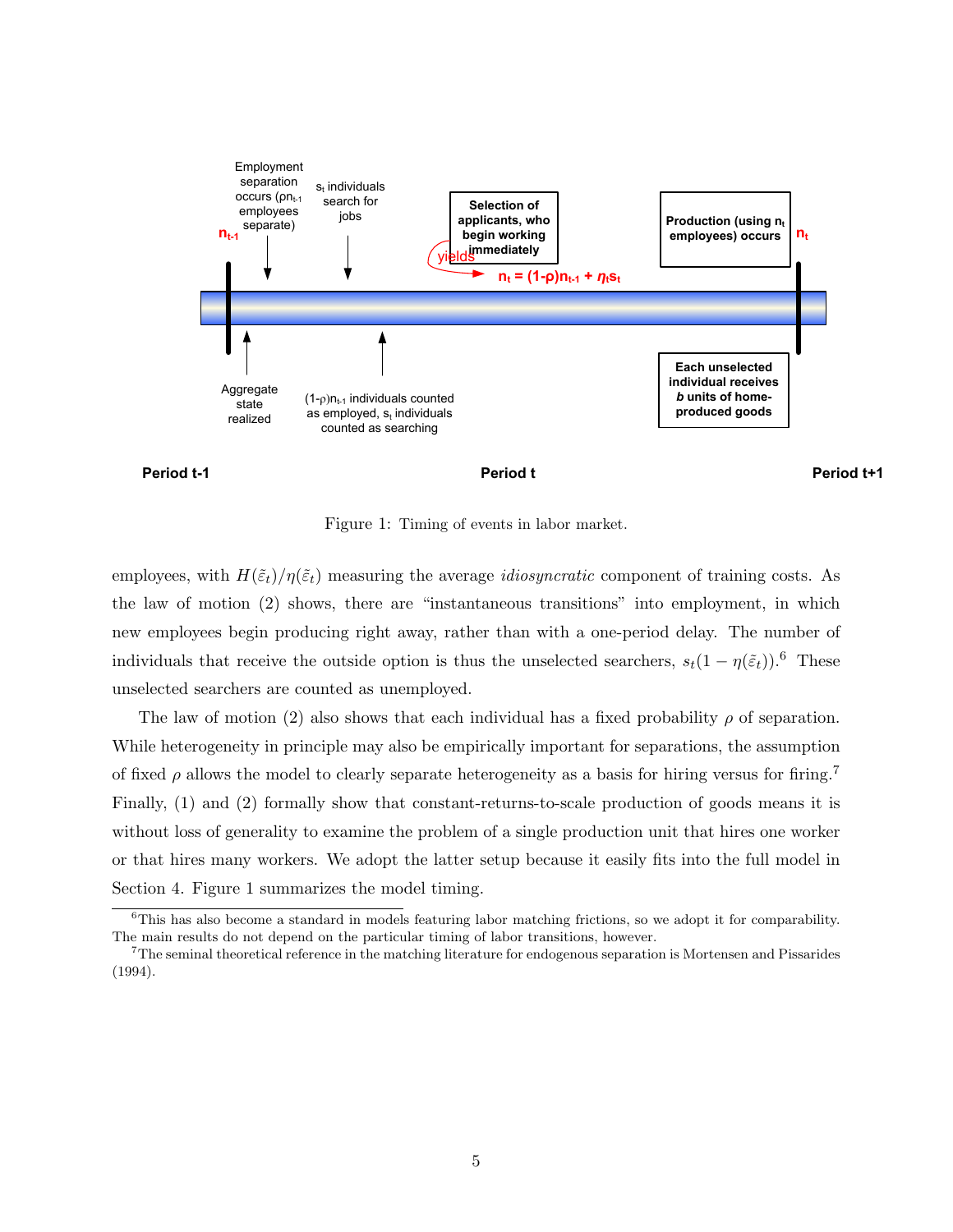#### 2.2 Efficient Allocations

The state-contingent first-order conditions of the surplus maximization problem with respect to  $n_t$ and  $\tilde{\varepsilon}_t$  yield the efficient selection condition

$$
\gamma^h + \tilde{\varepsilon}_t = z_t - b + \left(\frac{1-\rho}{1+r}\right) E_t \left\{ H(\tilde{\varepsilon}_{t+1}) - \tilde{\varepsilon}_{t+1} \eta(\tilde{\varepsilon}_{t+1}) + \gamma^h + \tilde{\varepsilon}_{t+1} \right\},\tag{4}
$$

which is the central expression of the paper.<sup>8</sup> Efficient allocations are thus defined as statecontingent functions  $\{\tilde{\varepsilon}_t, n_t\}_{t=0}^{\infty}$  that satisfy the sequence of selection conditions (4) and aggregate laws of motion of labor (2).

The intertemporal condition (4) characterizes the dynamics of  $\tilde{\varepsilon}_t$ . It corresponds to the matching model's vacancy-creation (or job-creation) condition; it also corresponds to the real business cycle (RBC) model's Euler equation for efficient capital accumulation. Even though our model does not have "physical capital" in the strict RBC sense, the creation of an employment match is an investment activity that yields a long-lasting asset. The selection condition is the intuitive heart of the model, so it is worth examining further.

To build intuition, first consider the stark case of  $\rho = 1$ , which makes employment a one-period, though not a frictionless, phenomenon. This yields a simple version of the selection condition,  $\gamma^h + \tilde{\varepsilon}_t = z_t - b$ , which implies that the elasticity of the selection threshold with respect to aggregate productivity along the business cycle is

$$
\frac{\partial \ln \tilde{\varepsilon}_t}{\partial \ln z_t} = \frac{z_t}{\tilde{\varepsilon}_t}.\tag{5}
$$

Given that  $\gamma^h$  is the average fixed training cost for every new hire, the distribution of  $\varepsilon_t$ , without loss of generality, can be centered around zero.

With the more realistic  $\rho < 1$ , an explicit elasticity can be derived only in the steady state. From the deterministic steady state version of (4), the elasticity of (steady-state)  $\tilde{\varepsilon}$  with respect to (steady-state)  $z$  is

$$
\frac{\partial \ln \tilde{\varepsilon}}{\partial \ln z} = \left(\frac{z}{\tilde{\varepsilon}}\right) \left(\frac{1+r}{r+\rho+(1-\rho)\eta(\tilde{\varepsilon})}\right). \tag{6}
$$

Two observations based on (6) are important. First, the second term on the right-hand side is larger than unity given that  $\rho \in [0,1]$  and  $\eta(\tilde{\varepsilon}) \in [0,1]$ . This elasticity is thus even larger than the one-period elasticity in (5). Second, the sensitivity of the threshold  $\tilde{\varepsilon}$  to aggregate productivity does not directly depend on b and hence does not depend directly on the social surplus  $z - b$ .<sup>9</sup> Similarly,

<sup>8</sup> Its derivation appears in Appendix A.

<sup>&</sup>lt;sup>9</sup>At higher-order approximations, the sensitivity of  $\tilde{\varepsilon}$  to productivity shocks in general will depend on b because  $\tilde{\varepsilon}$ is fundamentally a function of b (albeit a nonlinear one) through the selection condition. But these effects are indirect (i.e., of second- and higher order), unlike the effects of small surpluses in matching models, which have first-order effects. The latter effect can be seen in, for example, Hagedorn and Manovskii (2008, p. 1695), which highlights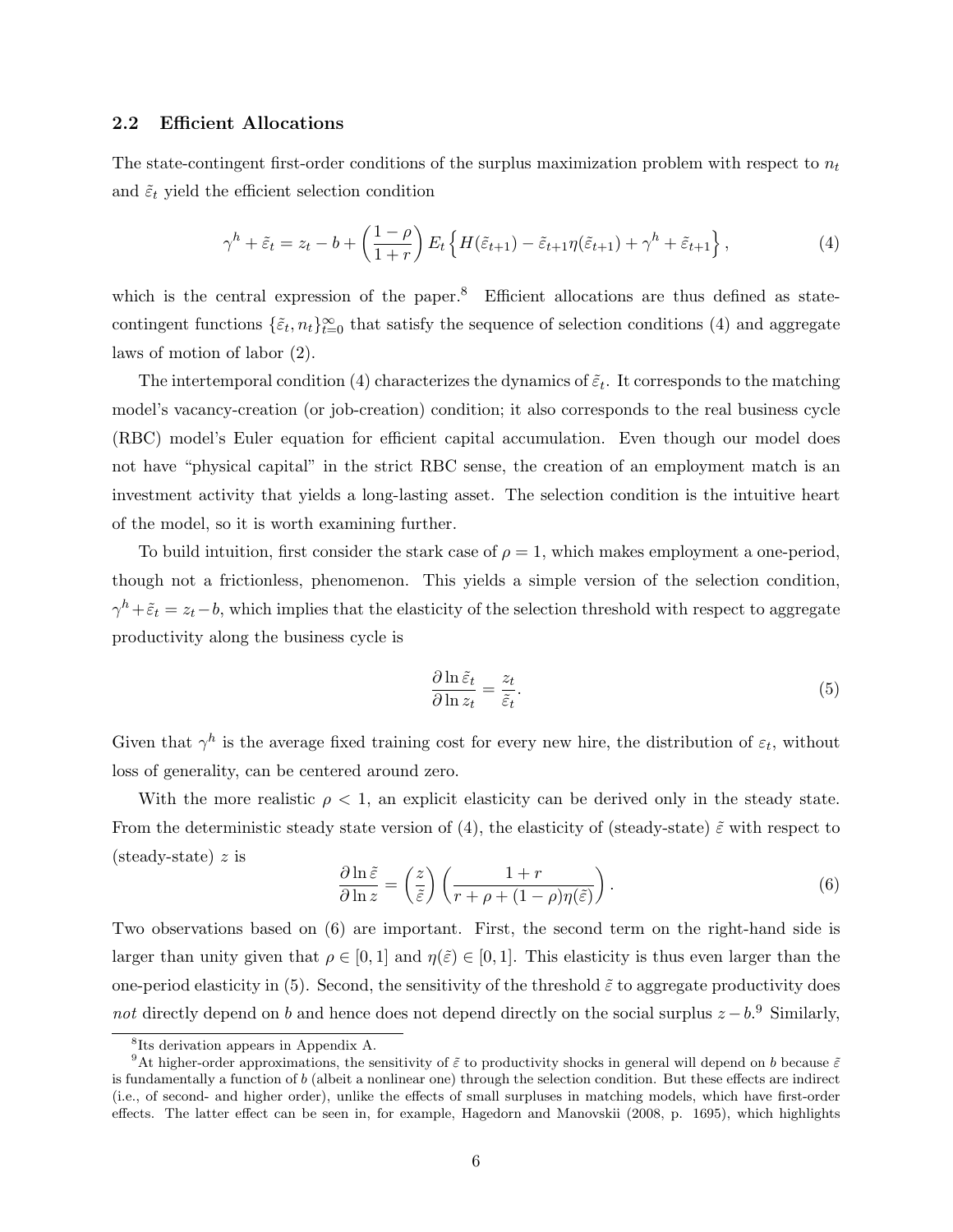the sensitivity does not depend on the average level of training costs  $\gamma^{h}$ .<sup>10</sup> Local fluctuations of the threshold training cost around the steady state are thus insensitive to the size of the social surplus and can be large, which is in sharp contrast to an efficient version of a labor search and matching model, as described in Section 2.4.

It is not the sensitivity of fluctuations of just the selection threshold, but, more importantly, of the sensitivity of the finding rate around the threshold  $\eta(\tilde{\varepsilon}_t)$  that are relevant for the analysis. Using the implicit function theorem, the steady-state elasticity of the finding rate with respect to aggregate productivity is

$$
\frac{\partial \ln \eta(\tilde{\varepsilon})}{\partial \ln z} = \frac{\partial \ln \eta(\tilde{\varepsilon})}{\partial \ln \tilde{\varepsilon}} \frac{\partial \ln \tilde{\varepsilon}}{\partial \ln z} \n= \frac{\eta'(\tilde{\varepsilon})}{\eta(\tilde{\varepsilon})} \cdot z \cdot \left( \frac{1+r}{r+\rho+(1-\rho)\eta(\tilde{\varepsilon})} \right).
$$
\n(7)

While most of the parameters and variables in this elasticity expression have commonly-used values in the literature (or at least a range of plausible values) for the U.S., (e.g. r,  $\eta(\tilde{\varepsilon})$ ,  $\rho$ ), the first derivative of the selection rate  $(\eta'(\tilde{\varepsilon}))$  is less straightforward. Intuitively, the shape of the distribution of training costs at the cutoff point matters substantially. With a large mass of workers around the cutoff point  $\tilde{\varepsilon}$ , aggregate productivity shocks can be strongly amplified

#### 2.3 Analytical Example

To illustrate the selection model's power, let's abstract for a moment from the dependence of  $\eta'(\tilde{\varepsilon})$  on  $\tilde{\varepsilon}$  by assuming a uniform distribution. A uniform distribution of course displays constant  $\eta'(\tilde{\varepsilon})$  (=  $f(\tilde{\varepsilon})$ )  $\forall \varepsilon$ . That is, the probability density does not vary across the distribution. The U assumption in principle weakens our results precisely because  $\eta'(\tilde{\varepsilon})$  does not depend on  $\tilde{\varepsilon}$ .<sup>11</sup>

To convey the intuition as clearly as possible, take the  $\mathcal{U}[-x, x]$  distribution, as sketched in Figure 2. Setting  $x = 1.2$  (reasons for this calibration are described in Section 3.1), the probability density is  $f(\varepsilon) = \frac{1}{2.4}$  and the selection rate is  $\eta(\tilde{\varepsilon}) = \frac{\tilde{\varepsilon} + 1.2}{2.4}$ . In the elasticity expression (7), insert U.S. economy quarterly parameter values of  $\rho = 0.1$ ,  $r = 0.01$ , and a quarterly finding rate of  $\eta(\tilde{\varepsilon}) = 0.58$  (and, without loss of generality, normalize  $z = 1$ ). With these numerical values, the

that the social surplus  $z - b$  does strongly affect the matching model's dynamics, even though it does not affect the selection model's dynamics.

<sup>&</sup>lt;sup>10</sup>However, there is an indirect effect that larger  $\gamma^h$  and larger b reduce the steady state value of  $\eta(\tilde{\varepsilon})$ , which may lead to larger log-deviations for a given absolute deviation. Because the long-run selection rate in the model is calibrated to the empirically relevant long-run finding rate in U.S. data in all partial equilibrium and general equilibrium simulations below, this indirect effect is excluded.

<sup>&</sup>lt;sup>11</sup>The argument in this statement supposes that, for a non-uniform distribution, the endogenous selection point  $\tilde{\varepsilon}$ is in a region of the distribution in which the probability density is declining — that is, in a region around  $\tilde{\varepsilon}$  in which  $\eta''(\varepsilon) < 0$ , which turns out to be true in our quantitative experiments below for non-uniform distributions.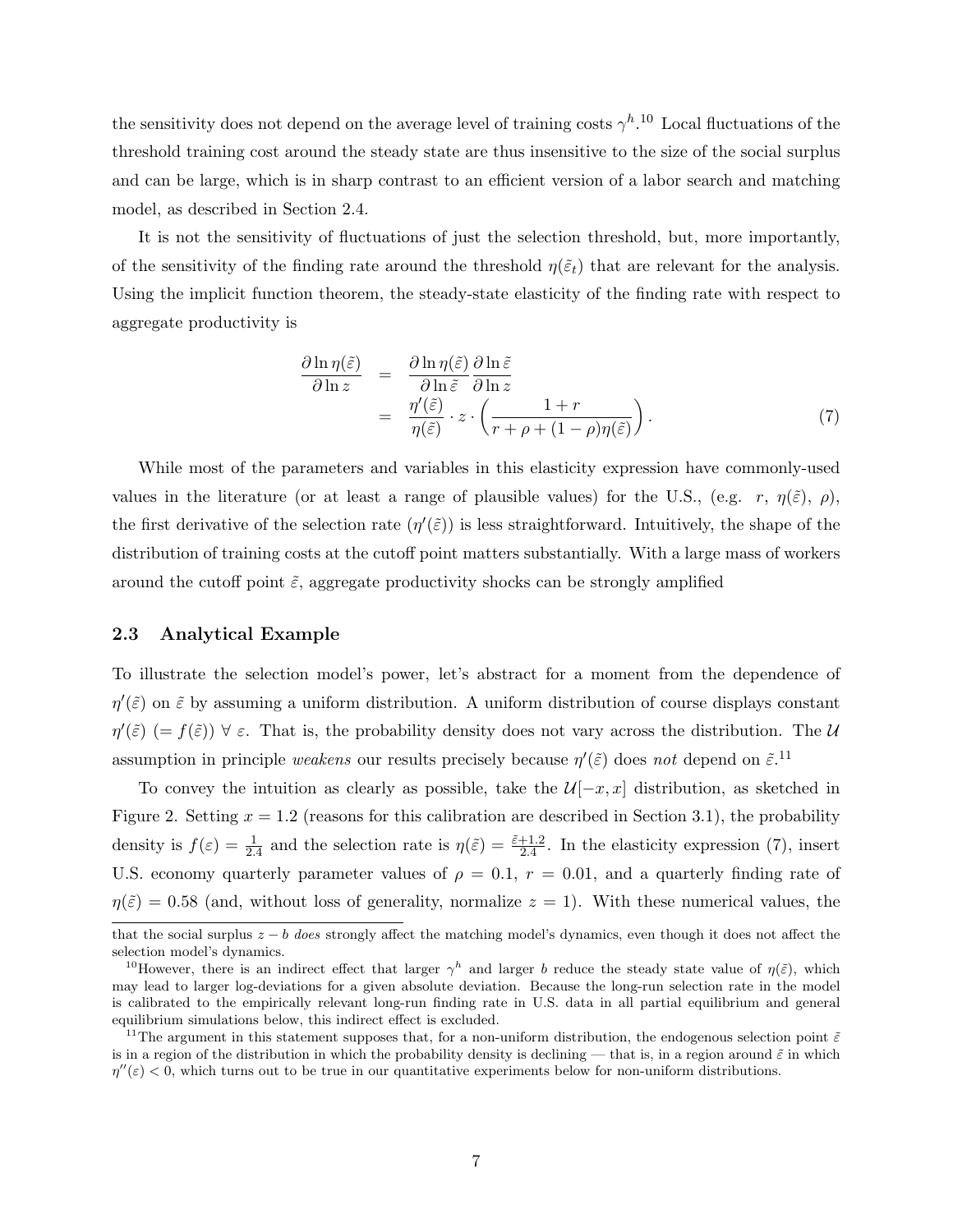

Figure 2: Analytical example. Illustration of the  $\mathcal{U}[-x, x]$  density from which the match-specific training cost of potential new hires are drawn. Higher values of  $\varepsilon$  mean higher training costs. The endogenouslydetermined selection threshold is denoted by  $\tilde{\varepsilon}$ , the endogenous finding rate (the cumulative distribution at the cutoff  $\tilde{\varepsilon}$ ) is  $\eta(\tilde{\varepsilon})$  (the grey shaded area), the standard deviation for those hired is denoted by  $\sigma_{\varepsilon}^*$ , which is smaller than the population standard deviation  $\sigma_{\varepsilon}$ .

elasticity of the finding rate with respect to aggregate productivity around the steady state is

$$
\frac{\partial \ln \eta(\tilde{\varepsilon})}{\partial \ln z} = 1.15,\tag{8}
$$

which is an order of magnitude *larger* than the comparable elasticity in the efficient version of the labor matching model.

Vis-à-vis the data, this elasticity of 1.15 (in the simplest analytical case of the efficient labor selection framework) turns out to be roughly 40 percent of that in U.S. data. Using data constructed for the period 1951:Q1 - 2007:Q1, and measuring the cyclical component after HP detrending with a smoothing parameter of 1,600, the empirical value of the elasticity of the finding rate with respect to aggregate productivity is  $2.9^{12,13}$  To the best of our knowledge, this empirical elasticity has not

<sup>&</sup>lt;sup>12</sup>This elasticity corresponds to the coefficient obtained in an OLS regression of log job finding probability on log aggregate productivity. The data on unemployment, vacancies, output and productivity were downloaded from the webpage of Pascal Michaillat (https://sites.google.com/site/pmichaillat/) and correspond to the quarterly average of the series compiled by Michaillat from underlying BLS and JOLTS/Conference Board data. The quarterly job-finding probability constructed from underlying BLS data by Shimer was downloaded from his research webpage (https://sites.google.com/site/robertshimer/research/flows). Both Michaillat (2012) and Shimer (2005) use HP smoothing parameter  $10^5$  — neither reports this particular elasticity of the finding rate with respect to aggregate productivity,

<sup>&</sup>lt;sup>13</sup>We are grateful to Ana Lariau for collecting these data in a way consistent with both the Shimer and Michailliat analyses and for computing the cyclical elasticities.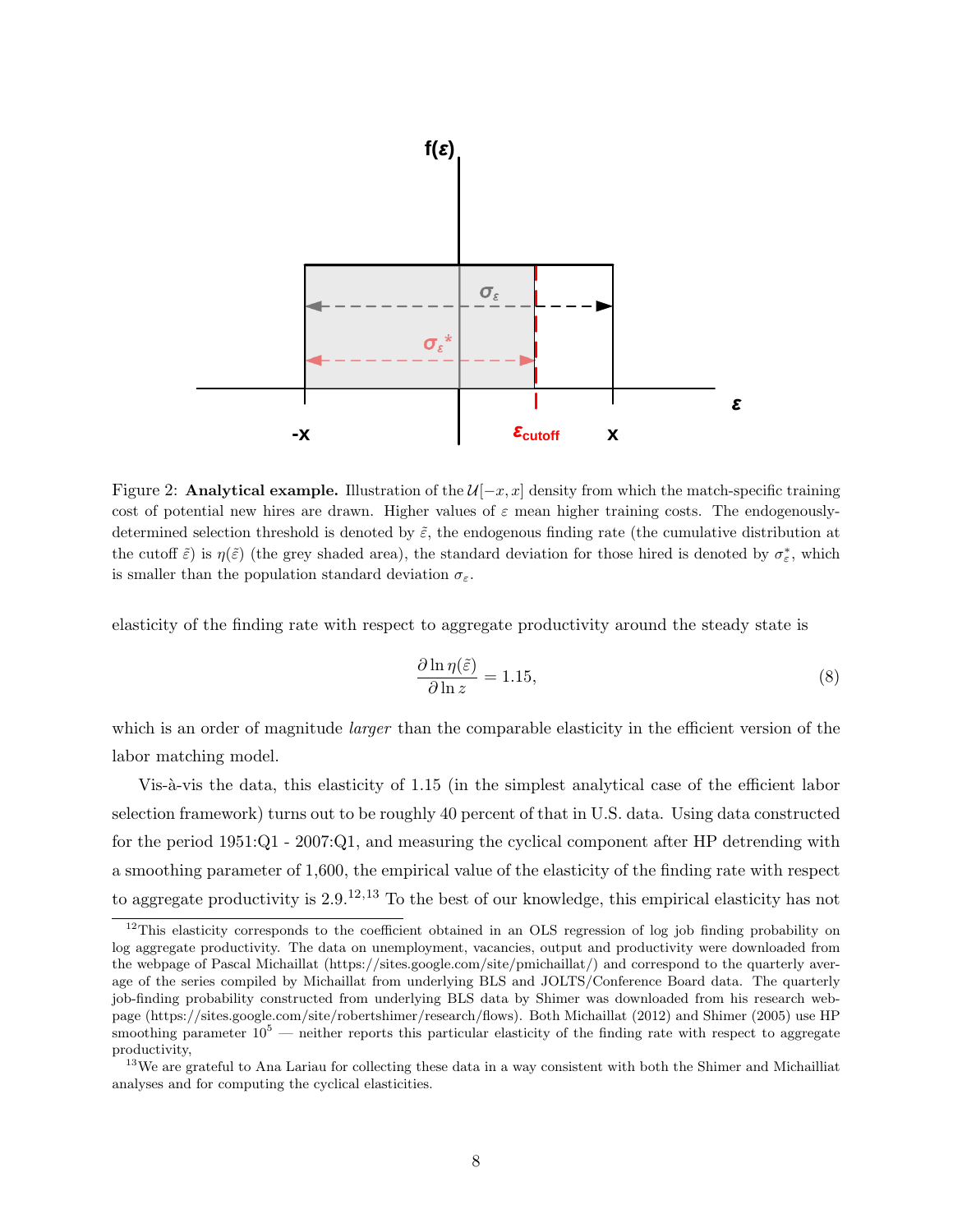directly appeared in the existing literature.<sup>14</sup>

#### 2.4 Comparison with Search and Matching

We compare the amplification effects in an efficient selection model to an efficient search and matching model. The matching function is assumed to be Cobb-Douglas, with  $\alpha \in (0,1)$  denoting the matching elasticity with respect to unemployed individuals. The job-creation condition is

$$
\frac{\kappa}{(1-\alpha)\theta_t^{-\alpha}} = z_t - b - \frac{\kappa \alpha \theta_t^{1-\alpha}}{(1-\alpha)\theta_t^{-\alpha}} + (1-\rho)E_t \left\{ \frac{\beta u'(c_{t+1})}{u'(c_t)} \frac{\kappa}{(1-\alpha)\theta_{t+1}^{-\alpha}} \right\},\tag{9}
$$

where  $\kappa$  denotes the cost of posting a vacancy and  $\theta$  stands for market tightness.

Around the deterministic steady state, the efficient elasticity of the job-finding rate with respect to productivity is

$$
\frac{\partial \ln \eta}{\partial \ln z} = \left(\frac{z}{z-b}\right) \left(\frac{1-\alpha}{\alpha}\right) \left(\frac{1-\beta(1-\rho)+\alpha}{1-\beta(1-\rho)+1}\right) \tag{10}
$$

(see Appendix F for details). In contrast to the efficient selection model, the outside value of b plays an important role. Targeting a long-run job-finding rate of  $\eta(\tilde{\varepsilon}) = 0.58$ , and using  $\alpha = 0.72$ (as in Shimer (2005)) and  $b = 0$ , the efficient matching model delivers an elasticity of 0.29, which is roughly four times smaller than in the baseline version of our efficient baseline selection model with the uniform distribution. Section 3 shows quantitatively that amplification in the selection model is somewhat larger with other distributional forms.

With moderate levels of the outside option (e.g.  $b = 0.4$ , as in Shimer (2005)) and continuing to set a long-run job-finding rate of  $\eta(\tilde{\varepsilon}) = 0.58$ , the steady-state elasticity in the efficient search and matching model is still only less than a half compared to the efficient selection model. Thus, our brief comparison to the efficient search and matching model shows that efficient selection generates larger amplification effects.

# 3 Labor Markets II: Quantitative

We now describe the calibration of the model.

<sup>&</sup>lt;sup>14</sup>Mortensen and Nagypal (2007) measure the elasticity of labor market tightness with respect to productivity, which is not exactly the elasticity we are estimating. Furthermore, as in Michaillat (2012) and Shimer (2005), they also use an HP smoothing parameter  $10<sup>5</sup>$ .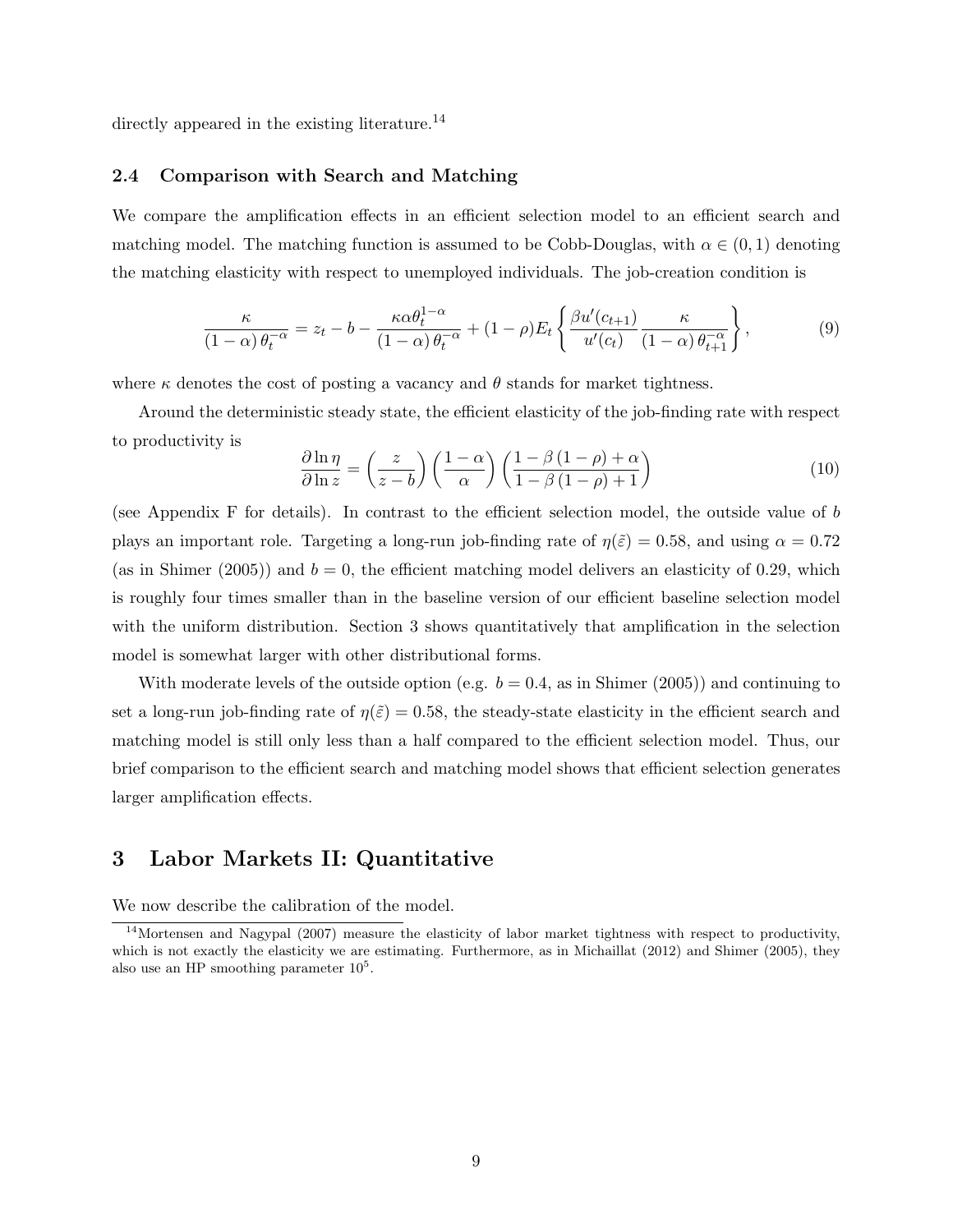#### 3.1 Micro-Empirical Evidence

We now impose *microeconomic* discipline to calibrate the key parameters of the model, which are the pair of distributional parameters  $(\gamma^h, \sigma_\varepsilon^*)$  and the non-market "outside option"  $b$ .<sup>15</sup> The focus is on the steady state calibration, hence we omit time indices and normalize  $z = 1$  without loss of generality.

To highlight the two important distributional parameters, for this section (and Section 3.5 below) we include both  $\tilde{\varepsilon}$  and  $\sigma_{\varepsilon}^*$  as arguments to the endogenous outcomes  $H(\tilde{\varepsilon}, \sigma_{\varepsilon}^*), \eta(\tilde{\varepsilon}, \sigma_{\varepsilon}^*),$  and so on. Next, to further ease economic interpretation, we rearrange the terms inside the square brackets in (1) in two steps. First, rewrite it slightly as

$$
n + s \cdot (1 - \eta(\tilde{\varepsilon}, \sigma_{\varepsilon}^*)) \cdot b - s \cdot \eta(\tilde{\varepsilon}, \sigma_{\varepsilon}^*) \left(\gamma^h + \frac{H(\tilde{\varepsilon}, \sigma_{\varepsilon}^*)}{\eta(\tilde{\varepsilon}, \sigma_{\varepsilon}^*)}\right). \tag{11}
$$

Second, after defining the average steady-state training cost of a new hire as

$$
TC(\tilde{\varepsilon}, \sigma_{\varepsilon}^*) \equiv \gamma^h + \frac{H(\tilde{\varepsilon}, \sigma_{\varepsilon}^*)}{\eta(\tilde{\varepsilon}, \sigma_{\varepsilon}^*)},\tag{12}
$$

we can further rewrite (11) as

$$
n + s \cdot (1 - \eta(\tilde{\varepsilon}, \sigma_{\varepsilon}^*) \cdot b - s \cdot \eta(\tilde{\varepsilon}, \sigma_{\varepsilon}^*) \cdot TC(\tilde{\varepsilon}, \sigma_{\varepsilon}^*). \tag{13}
$$

The second term in (12) is the average *idiosyncratic* component of training costs across all new workers, which arises (refer to Section 2) from integration across all newly-hired workers' flow surpluses  $1 - (\gamma^h + \varepsilon^i) \ \forall \varepsilon^i \leq \tilde{\varepsilon}.$ 

Our baseline calibration uses microeconomic evidence on training costs from Barron, Black, and Loewenstein (1989) to pin down the two critical parameters  $\gamma^h$  and  $\sigma_{\varepsilon}^*$ . There is a treasure trove of papers in the micro-labor literature that document first moments for various components of the hiring process, including short-term training costs for new workers. To the best of our knowledge, Barron, Black, and Loewenstein (1989) is the only one that also measures second moments.

Barron, Black, and Loewenstein's (1989) study reports that the standard deviation of training costs during a new hire's first three months of employment is 207 hours, and the mean training cost for those individuals is  $151$  hours.<sup>16</sup> Translating these into days, the standard deviation is  $26$ days, and the mean is roughly 19 days during the first quarter of work.<sup>17</sup>

<sup>&</sup>lt;sup>15</sup>For the sake of illustration, one can refer to Figure 2, but keep in mind that the distinction between  $\sigma_{\varepsilon}^*$  and the population standard deviation  $\sigma_{\varepsilon}$  is true for any distributional form considered (we consider below several distributional shapes).

 $16$ See Barron, Black, and Loewenstein (1989, Table 1, p. 5).

<sup>&</sup>lt;sup>17</sup>These translations assume an eight-hour workday for new hires (as well as incumbent workers, but that is irrelevant for the calibration at hand). An eight-hour workday is tantamount to the "intensive margin" of labor being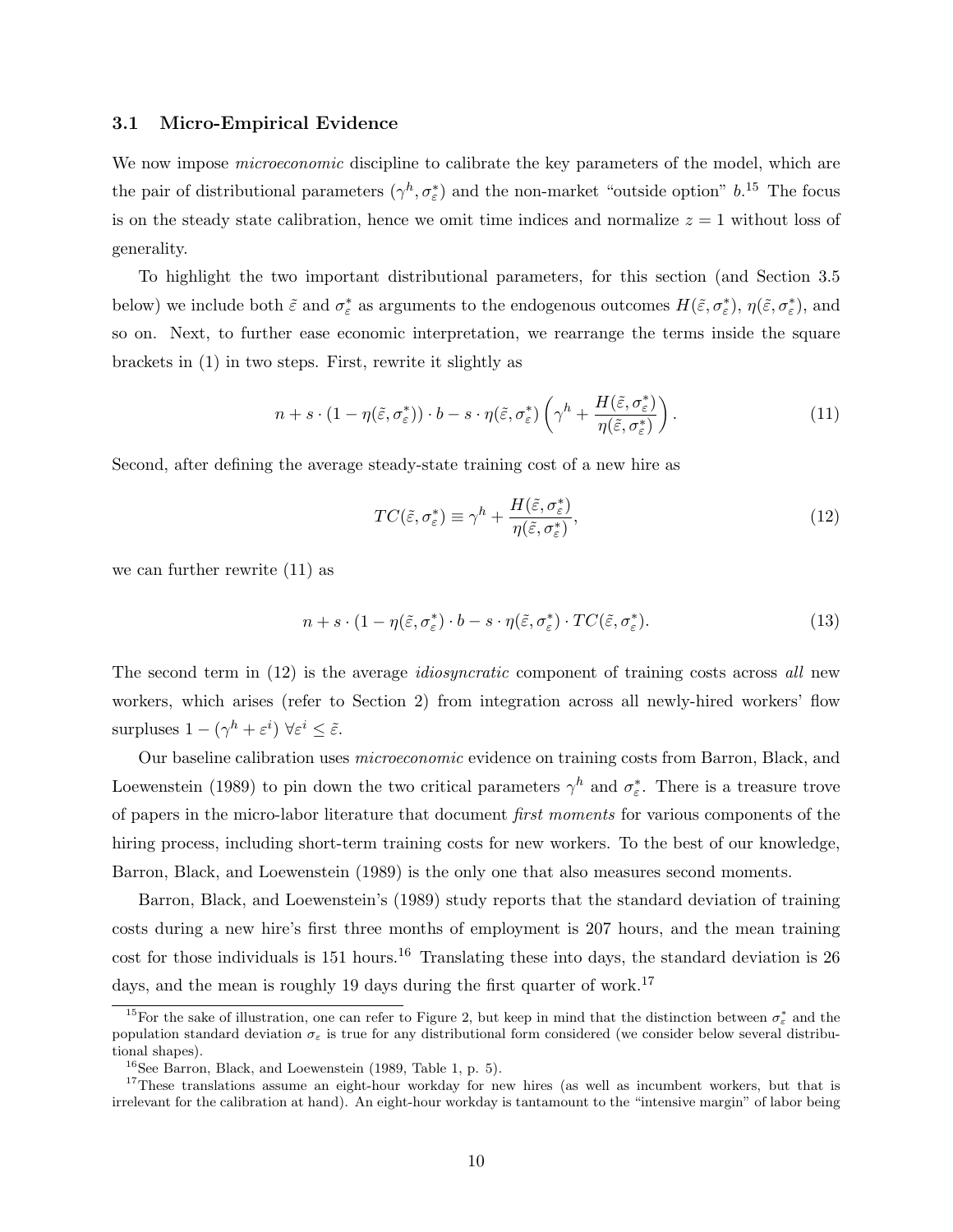| Parameter                 | Interpretation                                   | Value | <b>Notes</b>                                  |  |  |  |
|---------------------------|--------------------------------------------------|-------|-----------------------------------------------|--|--|--|
|                           |                                                  |       |                                               |  |  |  |
|                           |                                                  |       |                                               |  |  |  |
|                           | Distributional Parameters                        |       |                                               |  |  |  |
| $TC(\cdot)$               | Average of new hires' training costs             | 0.30  | use to calibrate $\gamma^h$                   |  |  |  |
|                           |                                                  |       | $(from\;Barron\;et\;al\;(1989))$              |  |  |  |
| $\sigma_{\varepsilon}^*$  | Cross-sectional SD of distribution for           | 0.40  | from Barron et al (1989)                      |  |  |  |
|                           | for new hires' idiosyncratic characteristics     |       |                                               |  |  |  |
|                           |                                                  |       |                                               |  |  |  |
|                           |                                                  |       |                                               |  |  |  |
| <b>Typical Parameters</b> |                                                  |       |                                               |  |  |  |
| $\boldsymbol{r}$          | Real interest rate                               | 0.01  |                                               |  |  |  |
| $\rho$                    | Exogenous separation rate                        | 0.10  |                                               |  |  |  |
| $\tilde{z}$               | Steady-state labor productivity                  | 1     |                                               |  |  |  |
| $\rho_z$                  | $AR(1)$ persistence of exogenous                 | 0.95  |                                               |  |  |  |
|                           | $\log z_t$ productivity                          |       |                                               |  |  |  |
| $\sigma_{\epsilon_z}$     | Standard deviation of exogenous innovation       | 0.01  | $\epsilon_z \sim N(0, \sigma_{\epsilon_z}^2)$ |  |  |  |
| lfp                       | to log productivity<br>Labor force participation | 0.74  | from Veracierto (2008)                        |  |  |  |
|                           |                                                  |       |                                               |  |  |  |

Table 1: Parameter values for partial equilibrium model. Parameter values for the partial equilibrium model in Section 2 and Section 3 for several distributional forms. The distributional parameter  $\sigma_{\varepsilon}$  is a population moment, whereas  $\sigma_{\varepsilon}^*$  is the sample moment. For any given distribution, the population moment  $\sigma_{\varepsilon}$  is chosen so that the endogenous  $\sigma_{\varepsilon}^*$  that emerges is consistent with the micro evidence.

The model described in Section 2 requires training costs denominated in units of goods. One quarter has roughly  $\frac{5}{7} \cdot 90 \approx 65$  working days; with an eight-hour work day, total hours in market work  $\approx$  500 per quarter. Due to the linearity of market production in labor in the model built thus far and given that every worker's steady-state marginal product is  $z = 1$  goods, every unit of time spent in market work produces one unit of market output. Barron et al's evidence can thus be easily stated through the lens of our framework as  $TC(\cdot) = \frac{151}{500} \approx 0.30$  and  $\sigma_{\varepsilon}^* = \frac{207}{500} \approx 0.40$ . The first two lines of Table 1 summarize this.

Aside from the uncontroversial "typical parameters" at the bottom of Table 1 (including parameters for the exogenous forcing process  $z_t$ , the other main model parameter to be calibrated is the outside option b. For any given distributional form (which the Barron et al evidence does not pin down) considered in our experiments, b is chosen to target a steady-state quarterly job-finding probability of  $\eta(\tilde{\varepsilon}) = 0.58$ .

fully utilized. But, as noted in Section 2.1, our framework abstracts from the intensive margin.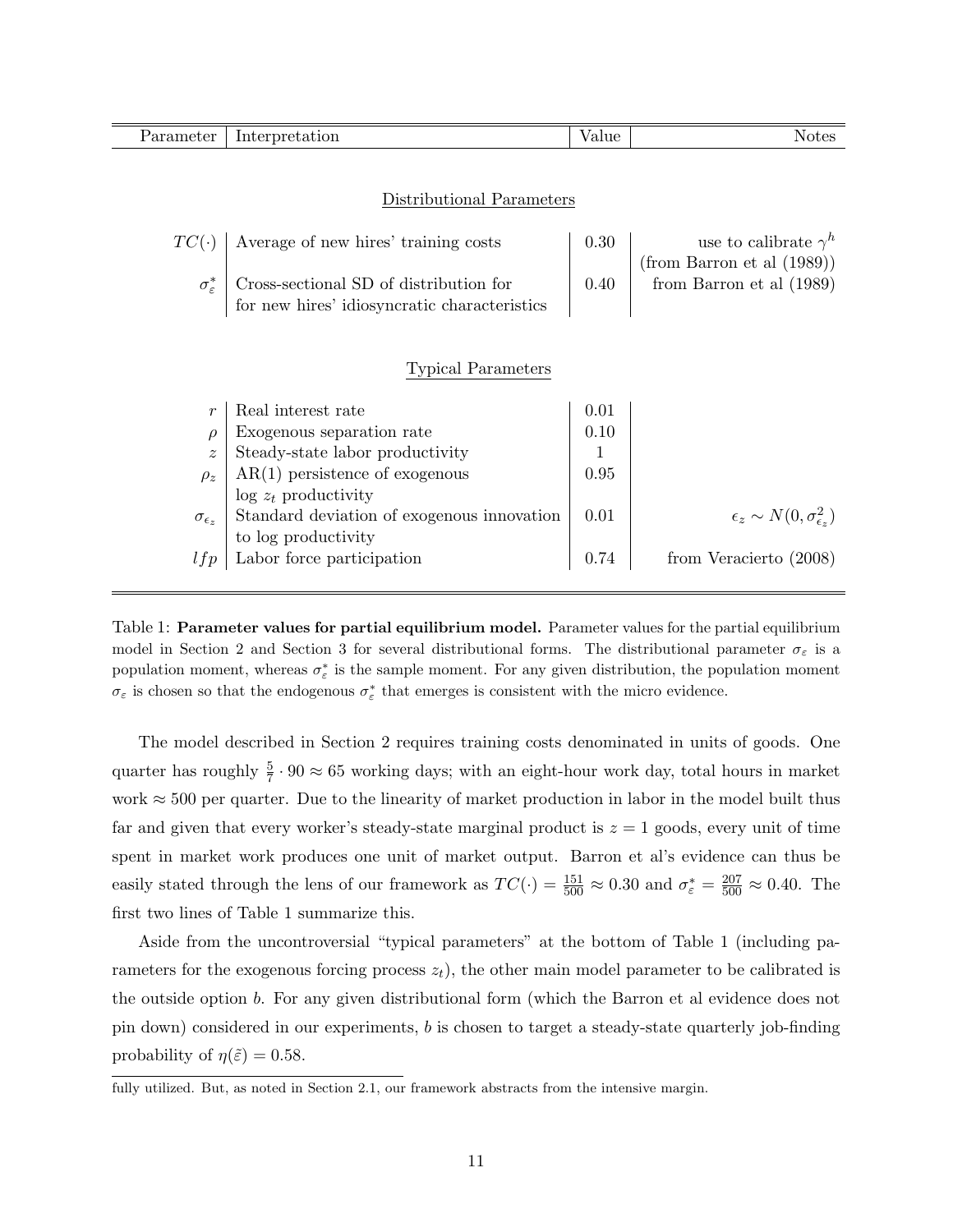#### 3.2 Quantitative Verification of Analytical Example

Returning to the analytical example in Section 2, Figure 3 displays impulse responses for the finding rate and the unemployment rate for the  $\mathcal{U}[-1.2, 1.2]$  distribution. On impact of the one-percent persistent productivity shock, the job-finding rate rises by about 1.2 percent (in blue in the upper left panel of Figure 3), which is in line with the analytical elasticity computed in expression (8). In order to achieve the steady-state quarterly finding rate  $\eta(\tilde{\varepsilon}) = 0.58$ , the outside option needed for the  $U[-1.2, 1.2]$  case is  $b = 0.53$ .

A natural question is whether or not this outside option is "large." The natural benchmark is the efficient search and matching model. The well-known Shimer (2005) analysis supposes an outside option of roughly 40 percent; our 50 percent outside option is in line with it. In turn, the choice of b in the selection framework is *conditional on the assumed distributional form*, which in Figure 3 is the  $\mathcal{U}[-1.2, 1.2]$  case.

#### 3.3 Quantitative Results for Several Distributional Forms

We now consider other distributional forms, in particular the normal distribution  $N(0, \sigma_{\varepsilon}^2)$  and the log-normal ln  $N(\mu, \sigma_{\varepsilon}^2)$  that allow for curvature in  $\eta'(\tilde{\varepsilon})$ . Compared to the  $\mathcal{U}[-1.2, 1.2]$  distribution, Figure 3 shows that the impact amplification based on  $N(0, \sigma_{\varepsilon}^2)$  is somewhat larger, and that for the  $\ln N(\mu, \sigma_{\varepsilon}^2)$  is quite similar.<sup>18</sup> The log-normal distribution allows us to capture the fact that the cross-sectional training cost distribution in Barron, Black, and Loewenstein (1989) is skewed (no firm reports negative training costs).

Table 2 reports results for the same experiment, but now allows for smaller and larger different sample standard deviations  $(\sigma_{\varepsilon}^*)$  (across rows) and different distributional forms (across columns). Not surprisingly, for each distribution, the volatility of the finding rate decreases as  $\sigma_{\varepsilon}^*$  increases. As discussed in Section 3.7 below,  $\sigma_{\varepsilon}^* = 0.6$  should be considered as an extreme upper bound for the model calibration. Despite the bit of amplification differences amongst the various distributional assumptions, the main message that Figure 3 and Table 2 convey is that the micro-disciplined efficient selection model achieves meaningful macro-level labor-market volatility.

#### 3.4 The Role of the Outside Option

The outside option b plays a different role in the selection framework, as now demonstrated. Recall that b does not appear in the analytical steady-state elasticity computed in  $(7)$ . The implication is that, up to first order, the sensitivity of the finding rate  $\eta(\tilde{\varepsilon})$  to aggregate productivity does not

<sup>&</sup>lt;sup>18</sup>In order to maintain a steady-state job-finding rate  $\eta(\tilde{\varepsilon}) = 0.58$ , the outside options required for the  $N(0, \sigma_{\varepsilon})$ case and the  $\ln N(\mu, \sigma_{\varepsilon}^2)$  case are, respectively,  $b = 0.62$  and 0.57.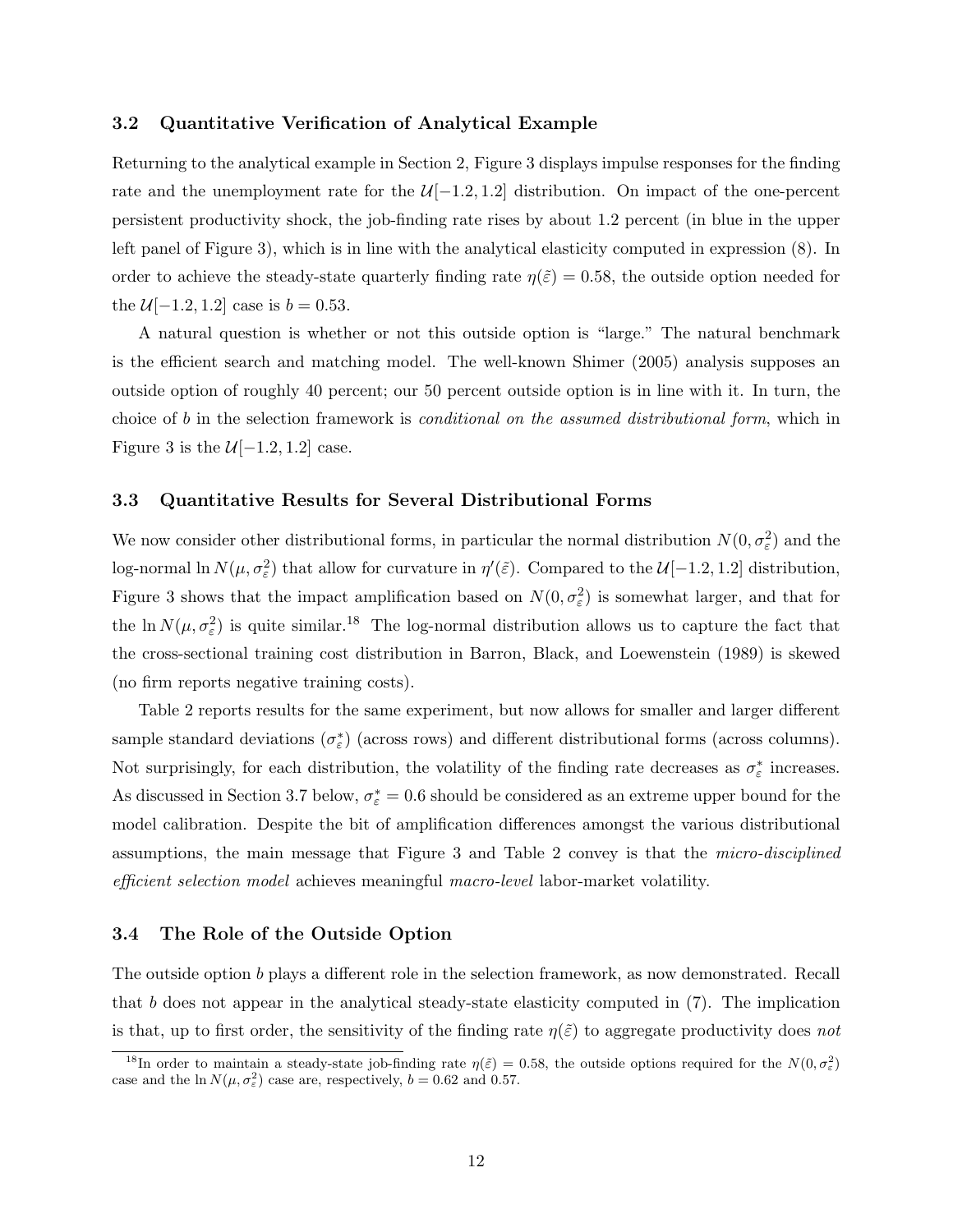

Figure 3: Impulse response profiles, with various distributional forms for idiosyncratic characteristics. The blue lines display impulse responses for the U[−1.2, 1.2] distribution, the black dashed-dotted lines for the  $N(\cdot)$  distribution, and the red dashed lines for the ln  $N(\cdot)$  distribution. Upper row displays log deviations from steady state. Lower row displays levels. The endogenous sample standard deviation in the selection model is  $\sigma_{\varepsilon}^* = 0.40$ .

| $\sigma_{\varepsilon}^*$ | $\mathcal{U}[-1.2, 1.2]$ $N(0, \sigma_{\varepsilon}^2)$ $\ln N(\mu, \sigma_{\varepsilon}^2)$ |      |      |
|--------------------------|----------------------------------------------------------------------------------------------|------|------|
| 0.2                      | 2.23                                                                                         | 3.49 | 2.31 |
| 0.4                      | 1.12                                                                                         | 1.66 | 1.21 |
| 0.6                      | 0.74                                                                                         | 1.10 | 0.81 |

Table 2: Volatility of Hiring Rate  $\eta(\tilde{\varepsilon})$  for Different Distributions and Sample Standard Deviations  $\sigma_{\varepsilon}^*$ . The bolded middle row highlights the micro-evidence provided in Barron et al (1989).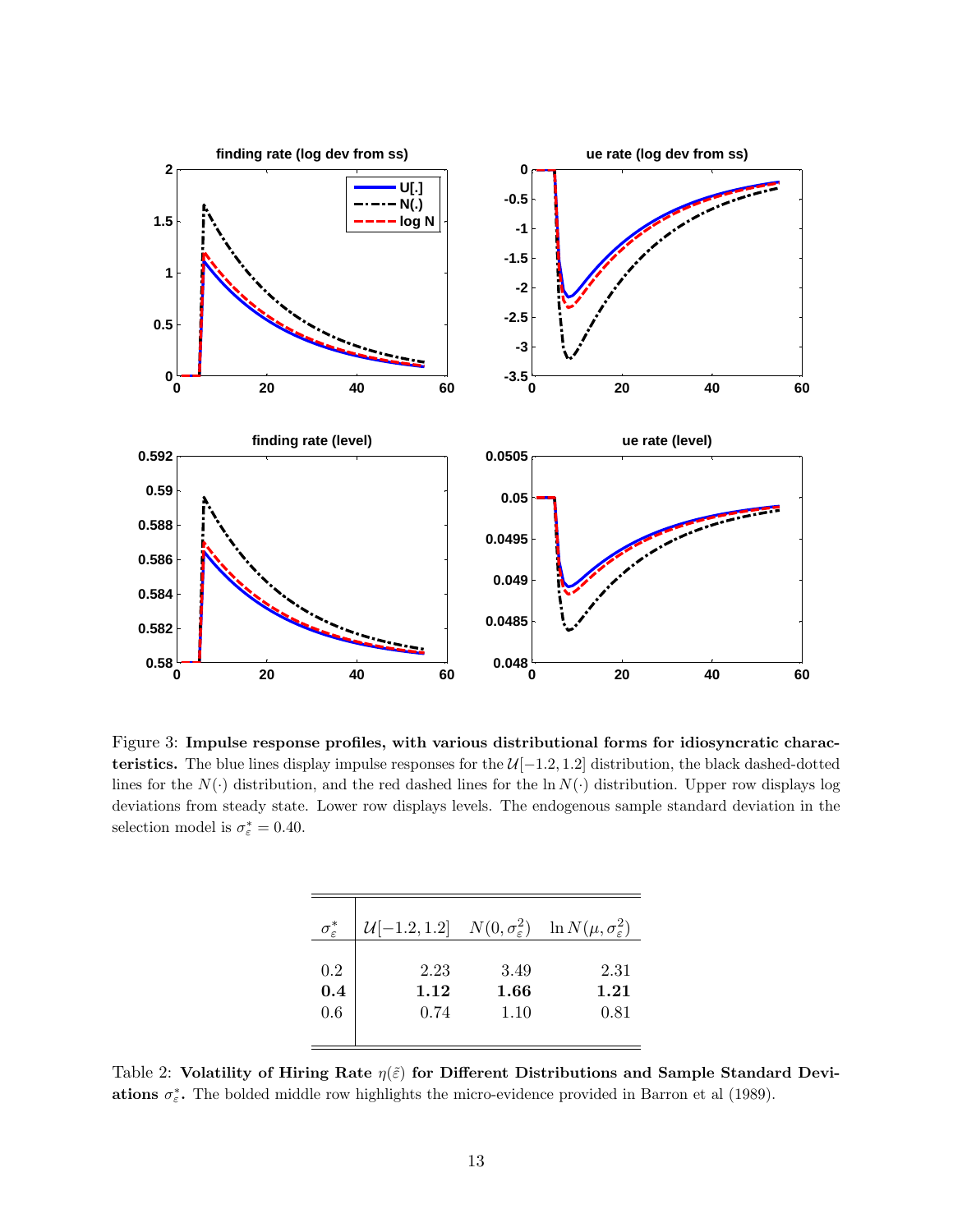depend on b and hence does not depend directly on the social surplus  $z-b$ . This is in sharp contrast to an efficient version of a labor search and matching model, as demonstrated in Section 2.4.<sup>19</sup>

From here on, we use the  $\ln N(\mu, \sigma_{\varepsilon}^2)$  distribution for idiosyncratic characteristics due to its skewness. Using log-normal traits, Figure 4 shows that, so long as the calibration of the selection model is such that the long-run finding rate is  $\eta(\tilde{\varepsilon}) = 0.58$ , variations in b do not affect dynamics. Figure 4 illustrates impulse response function with a targeted finding rate  $\eta(\tilde{\varepsilon}) = 0.58$  and  $b = 0$ . The impulse response function is literally the same as with  $b = 0.53$  (see our baseline scenario). An alternative experiment is to hold  $\gamma^h$  constant as b varies. Figure 4 displays results for  $b = 0, 0.2, 0.4$ . When b increases, but all other parameters of the model remain constant, the social planner sends fewer people to work due to the smaller gap between market production and the value of the outside option. Thus, the long-run job-finding rate declines and unemployment rises. The upper left panel of Figure 4 shows that a larger b increases the absolute deviations from steady state. When the job-finding rate drops, the cutoff point moves to a point in the log-normal distribution where the density function has more mass. The upper left panel shows that the log-deviations for  $b = 0.2$  and  $b = 0.4$  increase by a lot more than the absolute deviations. The reason is that larger values of b reduce the job-finding rate from 58% to 40% to 14%, respectively.

While this second exercise (varying  $b$  and keeping all other parameters fixed) is conceptually interesting, the first exercise (fixing the job-finding rate and varying b and  $\gamma^h$ ) corresponds more closely to experiments performed in the search and matching literature. Hagedorn and Manovksii (2008) target, for example, a similar steady state as Shimer (2005), but vary two parameters (bargaining power and value of leisure). Note that we focus exclusively on the efficient benchmark of the selection model.

#### 3.5 Average Output Lost in Training

In the analysis so far, training costs on average cause (referring to expression (12)) a reduction of

$$
TC(\tilde{\varepsilon}_t, \sigma_{\varepsilon}^*) = \gamma^h + \frac{H(\tilde{\varepsilon}_t, \sigma_{\varepsilon}^*)}{\eta(\tilde{\varepsilon}_t, \sigma_{\varepsilon}^*)}
$$
(14)

units of output.<sup>20</sup> We relax this assumption by introducing an "average output loss" parameter  $\phi \in (0, 1]$ . Including the output loss parameter, the social planner maximizes

$$
\max E_0 \sum_{t=0}^{\infty} \left( \frac{1}{1+r} \right)^t \left[ z_t n_t + s_t (1 - \eta(\tilde{\varepsilon}_t, \sigma_{\varepsilon}^*)) b - \phi \cdot s_t \cdot \eta(\tilde{\varepsilon}_t, \sigma_{\varepsilon}^*) \left( \gamma^h + \frac{H(\tilde{\varepsilon}_t, \sigma_{\varepsilon}^*)}{\eta(\tilde{\varepsilon}_t, \sigma_{\varepsilon}^*)} \right) \right]
$$
(15)

 $19$ For the role of training costs in search and matching models, see Silva and Toledo (2009).

 $^{20}$ Expression (14) with time subscripts is equivalent to expression (12) without time indices because all training costs for new employees are incurred within a period.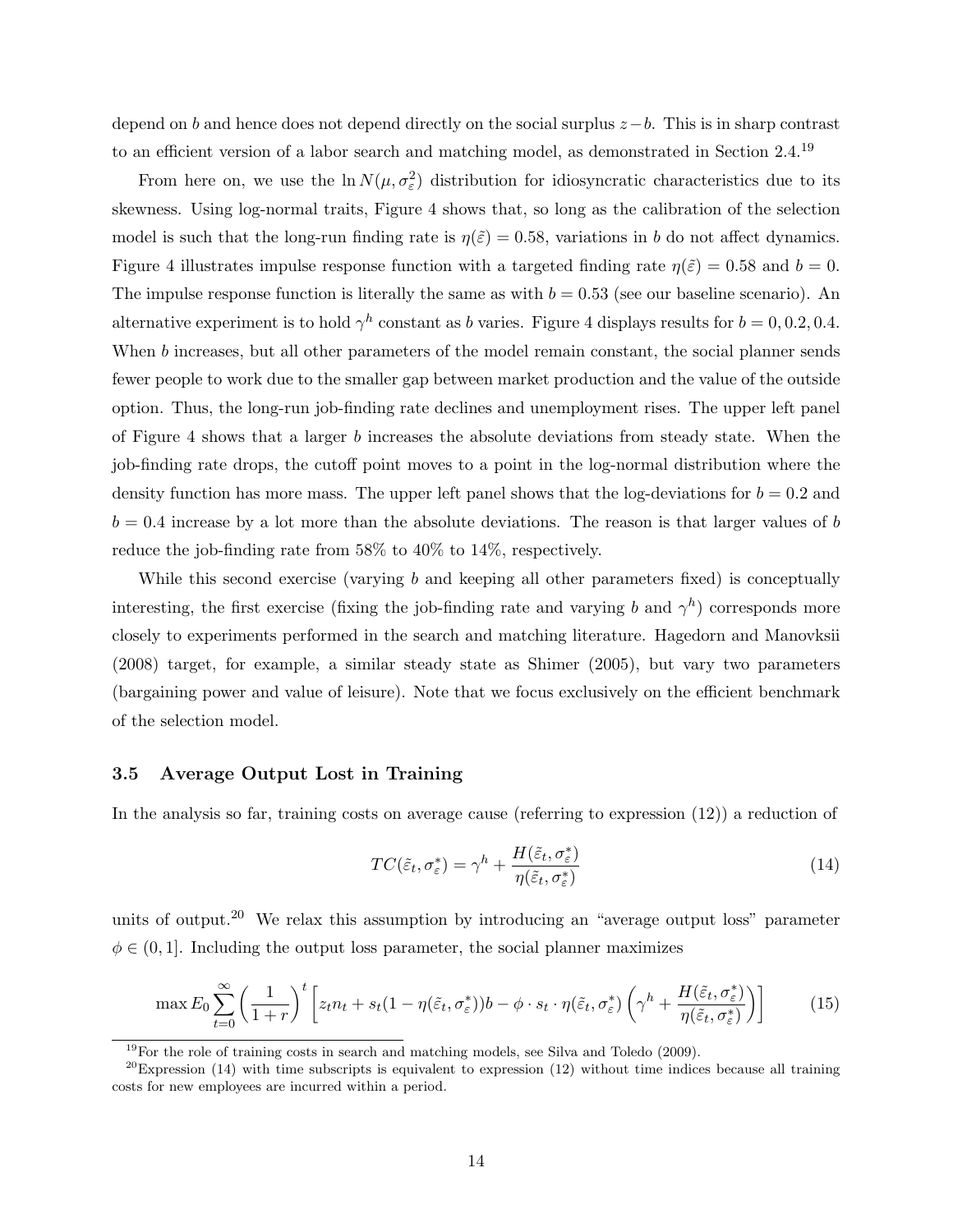

Figure 4: Impulse response profiles for several values of b. Upper row displays log deviations from respective steady states, bottom row displays absolute deviations from respective steady states. Black dashed line:  $b = 0$ . Blue crossed line:  $b = 0.20$ . Solid red line:  $b = 0.40$ . Idiosyncratic characteristics  $\sim \ln N(1, 0.30^2)$ .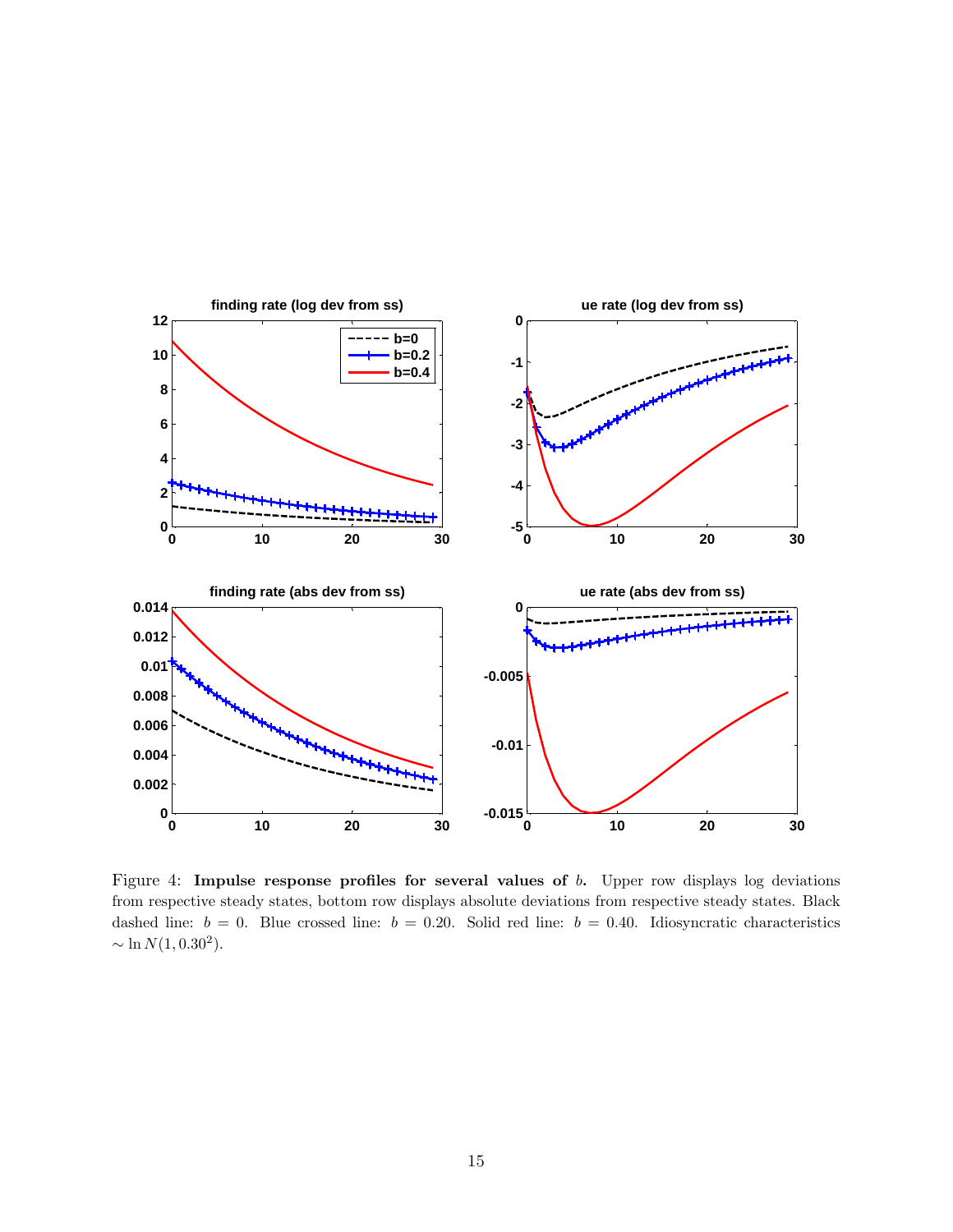subject to

$$
n_t = (1 - \rho)n_{t-1} + \eta(\tilde{\varepsilon}_t, \sigma_{\varepsilon}^*) (lfp - (1 - \rho)n_{t-1}).
$$
\n(16)

For the sake of economic intuition provided at the end of this sub-section, we intentionally include  $\sigma_{\varepsilon}^*$  as an argument to the endogenous outcomes  $H(\tilde{\varepsilon}, \sigma_{\varepsilon}^*)$  and  $\eta(\tilde{\varepsilon}, \sigma_{\varepsilon}^*)$ .

Maximization leads to a slightly generalized efficient selection condition,

$$
\phi \cdot \left(\gamma^h + \tilde{\varepsilon}_t\right) = z_t - b + \phi \cdot \left(\frac{1-\rho}{1+r}\right) E_t \left\{ H(\tilde{\varepsilon}_{t+1}, \sigma^*_{\varepsilon}) - \tilde{\varepsilon}_{t+1} \eta(\tilde{\varepsilon}_{t+1}, \sigma^*_{\varepsilon}) + \gamma^h + \tilde{\varepsilon}_{t+1} \right\},\tag{17}
$$

compared to the selection condition (4). In turn, the steady-state elasticity of the finding rate with respect to aggregate productivity also slightly generalizes to

$$
\frac{\partial \ln \eta(\tilde{\varepsilon}, \sigma_{\varepsilon}^*)}{\partial \ln z} = \frac{1}{\phi} \cdot \frac{\eta'(\tilde{\varepsilon}, \sigma_{\varepsilon}^*)}{\eta(\tilde{\varepsilon}, \sigma_{\varepsilon}^*)} \cdot z \cdot \left( \frac{1+r}{r+\rho+(1-\rho)\,\eta(\tilde{\varepsilon}, \sigma_{\varepsilon}^*)} \right). \tag{18}
$$

For any given  $\phi$ , we target the empirically-relevant long-run finding rate  $\eta(\tilde{\varepsilon}, \sigma_{\varepsilon}^*)$ . Thus,  $\eta'(\tilde{\varepsilon}, \sigma_{\varepsilon}^*)$ is unchanged by  $\phi$  because the selection threshold  $\tilde{\varepsilon}$  is at the same location in the density function. Expression (18) then informs us that as output loss  $\phi$  declines, the elasticity of hiring increases. As noted in Section 3.3, a decrease in  $\phi$  qualitatively affects  $\eta(\tilde{\varepsilon}, \sigma_{\varepsilon}^*)$  in a similar manner as would a decrease in the population dispersion parameter  $\sigma_{\varepsilon}^*$ . However, as described in Section 3.1, the latter would contradict the micro-discipline we use regarding  $\sigma_{\varepsilon}^*$ . Intuitively, then, we consider  $\phi = 1$  as establishing a lower bound for the sensitivity of the job-finding rate with respect to productivity shocks. Thus, for the remainder of our analysis, we will continue with  $\phi = 1$ .

#### 3.6 Sequential Search

So far, we have assumed that each unemployed individual makes one contact per period. It is natural and perhaps realistic to consider the case of multiple contacts per period. Supposing the number of contacts per period is exogenous, as is the case in the well-known sequential search framework `a la McCall (1970), Mortensen (1970), and others, this is easily captured in our framework.

Let i denote the exogenous number of contacts per period that occur in Poisson fashion. Our analysis above (implicitly) considered the case of  $i = 1$ . Now let  $i \in \{2, 3, 4, ...\}$ . For ease of discussion, let's consider the simple case of  $i = 3$  because it corresponds to a monthly frequency.<sup>21</sup> As mentioned in the Introduction and described in Section 3.1, the microeconomic data used to discipline the cross-section of the distribution of idiosyncratic match quality is at the *quarterly* frequency. To the best of our knowledge, corresponding data for the distribution of match quality at finer levels (monthly, say) do not exist. A formal analysis of the  $i \in \{2, 3, 4, ...\}$  cases, though,

<sup>&</sup>lt;sup>21</sup>Alternatively, we could consider  $i = 12$  if we were interested in the weekly frequency.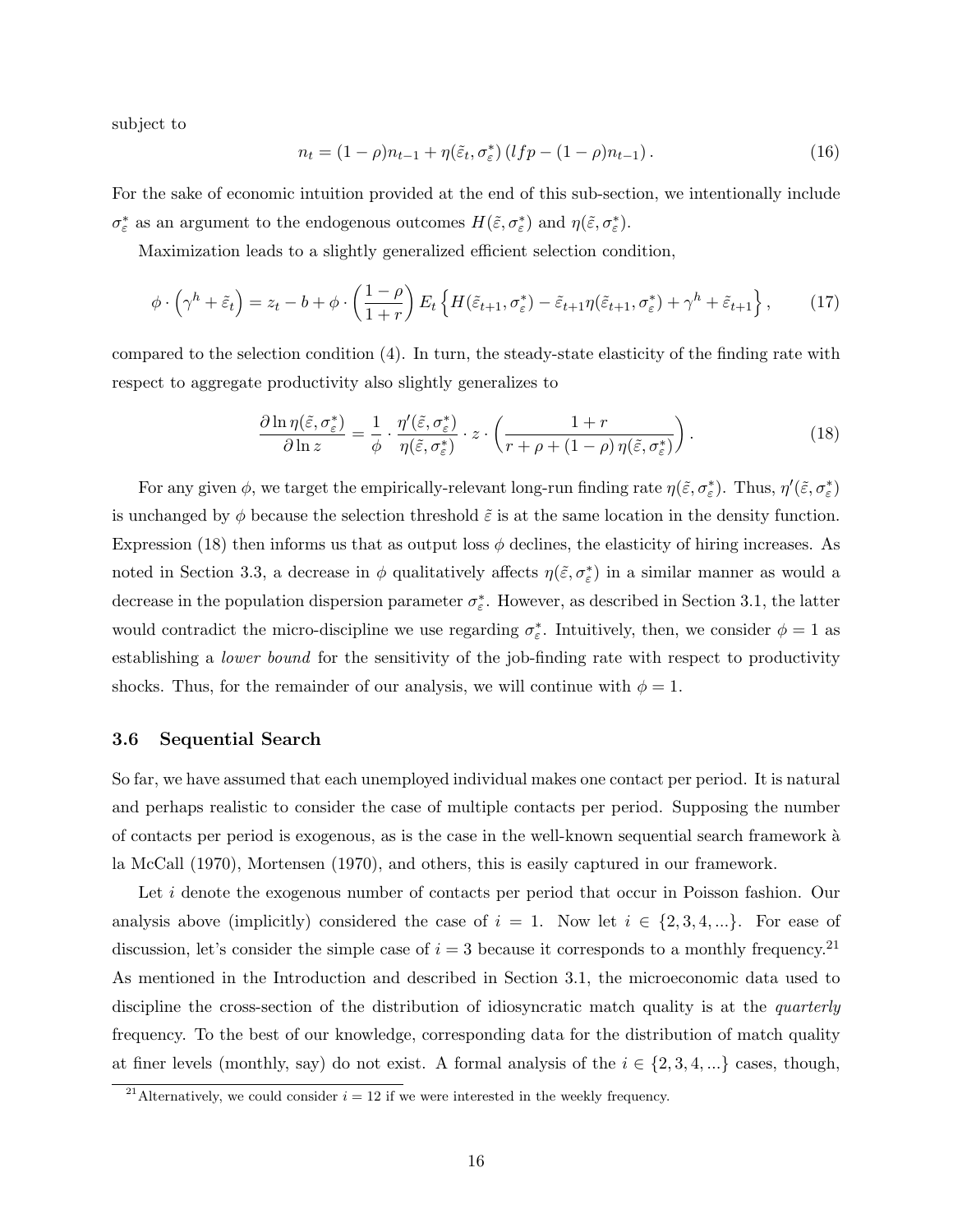would require it.

A natural inclination might be to assume that the distributional form of monthly-level matchquality dispersion has the same distributional form as is assumed for the quarterly level. However, the micro-disciplined distributional assertion at the quarterly level implies nothing about the convolution between the monthly-level distribution and the quarterly-level distribution. What follows in the remainder of this paragraph is essentially a proof by contradiction, which could be formalized as a short lemma. Taking the case of the uniform for the sake of simplicity, the reason the assumption is incorrect is that the convolution of (monthly) uniform distributions leads to a *triangular* distribution, rather than to a uniform distribution. But this then contradicts the initial assertion of the uniform distribution at the quarterly level.

This "proof by contradiction" is of course not true for every distribution. For example, convolution of normal distributions leads to a normal distribution. But for, say, the more realistic log-normal distribution which displays the skewness shown by Barron et al, convolution theory does not hold.

This argument makes it seem that the framework cannot generate any results at all upon inclusion of sequential search. This is not true, because we can use another data source to discipline cross-sectional evidence at the monthly level.

#### 3.7 Micro-Empirical Evidence on Wages and Sequential Search

In addition to being uninformative about the monthly frequency, the EOPP training cost survey may provide an over- or underestimation for our purposes. On the one hand, there are other idiosyncratic heterogeneities for newly-hired workers besides training costs (e.g., differences in idiosyncratic productivity). This leads to a potential underestimation for the overall idiosyncratic heterogeneity. On the other hand, the training cost survey does not differentiate between idiosyncratic and systematic components (e.g., related to education).<sup>22</sup> However, in the context of our model, only the idiosyncratic component is relevant; we abstract from the systematic component.<sup>23</sup> Since the survey does not differentiate these two components, this leads to a potential overestimation of the dispersion of the idiosyncratic component.<sup>24</sup> We thus turn to a second reference point: analyzing the hourly wages for entrants (i.e. workers who move from unemployment to employment), based on Haefke, Sonntag, and van Rens (2013) who use the Current Population Survey (CPS).<sup>25</sup>

<sup>&</sup>lt;sup>22</sup>Barron, Black, and Loewenstein (1989) show, for example, that high-skilled workers require more time to be trained.

 $^{23}$ We would, for example, assume that low-skilled and high-skilled workers act in different labor markets and both draw idiosyncratic training costs.

 $^{24}$ Ideally, we would have a dataset which allows us to quantify the dispersion of match-specific idiosyncratic productivity shocks for new jobs in the United States (controlling for worker and establishment/firm fixed effects). However, to the best of our knowledge, such a dataset is not available.

<sup>&</sup>lt;sup>25</sup>The data is available online http://www.thijsvanrens.com/wage/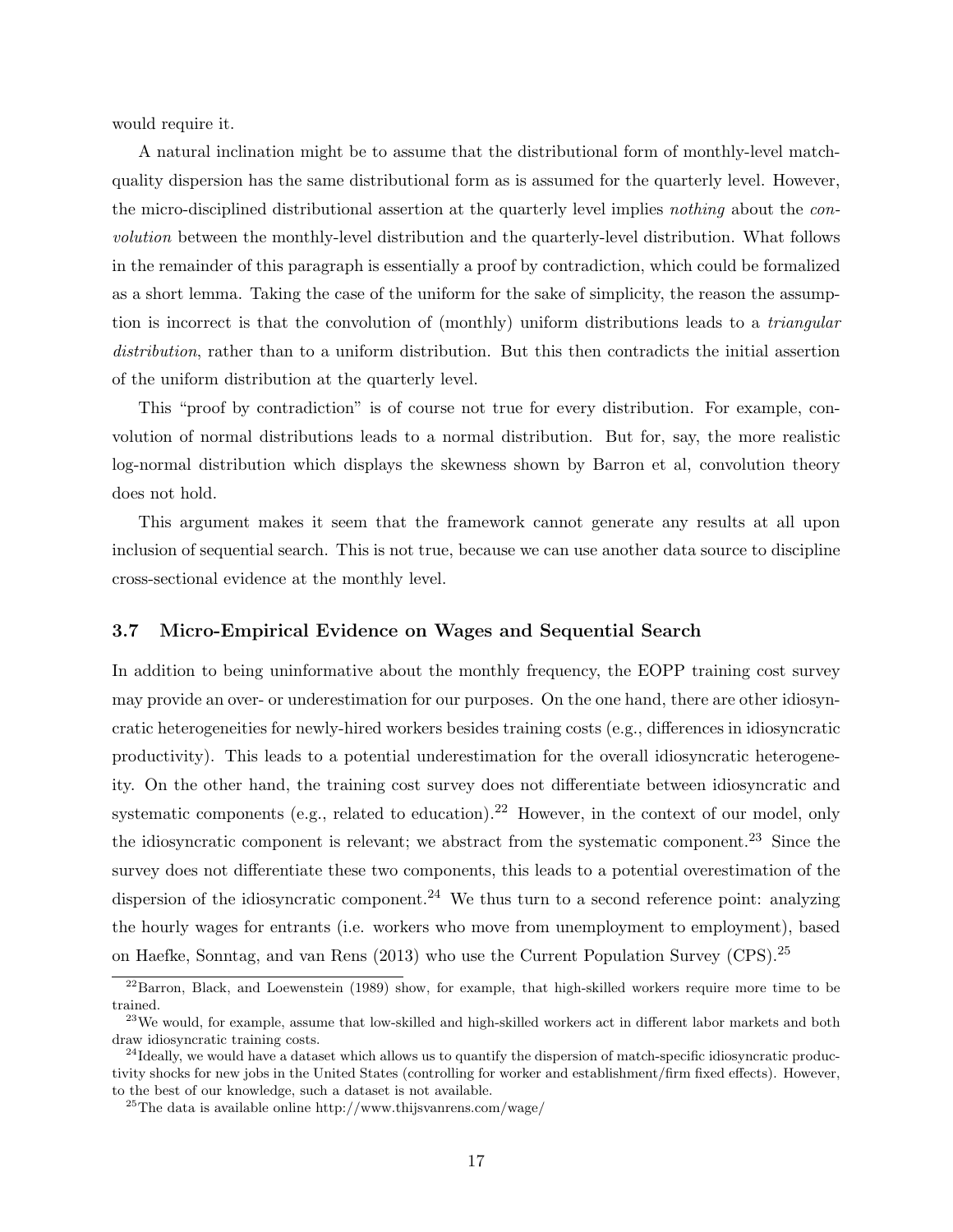In order to be able to use wage data, we show for the decentralized model with exogenous labor force participation and standard Nash bargaining that the entire surplus has to go to the new worker in order to decentralize the social planner solution (see Appendix D for the proof).<sup>26</sup> Atomistic firms do not take into account that their hiring behavior affects the future pool of searching workers (as the social planner does). If part of the bargaining surplus goes to firms, this leads to a suboptimal level of searching workers. If the entire surplus goes to workers, they internalize this externality.

Thus, in an efficient economy the wages of entrants correspond to their respective productivity (aggregate productivity and the idiosyncratic component). This allows us to look at wage data through the lens of our model. We analyze the hourly wages for entrants, based on Haefke, Sonntag, and van Rens (2013). See Appendix H for details. The coefficient of variation for new entrants is roughly 0.6, both on the monthly and quarterly level. Note that we consider the coefficient of variation of entrant wages to be an extreme upper bound for match-specific idiosyncratic productivity because it does not control for all sorts of observable and unobservable characteristics (in particular, not for establishment and worker fixed effects), which are abstracted from in our model. Card, Heining and Kline (2013, see their Figure IV) show with a rich employer-employee linked dataset for Germany that adding industry, occupation and establishment fixed effects reduces the dispersion of wages substantially, namely by roughly one third.<sup>27</sup> Given that it is impossible to control for fixed effects in our dataset (which represent systematic components that we abstract from), our benchmark of  $\sigma_{\varepsilon}^* = 0.4$  from the EOPP continues to appear reasonable.

In reality, the bargaining power of households may be smaller than one (i.e., the social planner solution may not be decentralized). Would the coefficient of variation of wage nevertheless provide some guidance for our purposes? In order for our model to be stationary in the long run (i.e., for unemployment not to converge to 0 or 1), we require the following conditions. The dispersion of idiosyncratic training costs (productivity) has to grow proportionally with aggregate productivity. In addition, in the long-run wages would have to co-move proportionally with productivity to establish stationarity.<sup>28</sup> We show in Appendix E that under these conditions, the long-run coefficients of variation for productivity (including idiosyncratic productivity) and for wages are the same. Thus, the coefficient of variation for wages continues to provide an extreme upper bound for the dispersion of idiosyncratic productivity.

From the sequential search literature, we know the relationship between the per-period job-

 $^{26}$ In the model with endogenous labor force participation, the entire surplus also has to go the worker in order to decentralize efficiency. However, the intuition is different. This condition is necessary for achieving efficient labor-force participation.

<sup>&</sup>lt;sup>27</sup>Recent evidence for the United States by Barth et al.  $(2014)$  also emphasizes the importance of establishment fixed effects for wage dispersion (although not for new jobs, as would be necessary for our work).

 $^{28}$ More generally, conventional business cycle and growth models require that productivity and wages comove one to one in the long run in order to make labor input (employment) stationary.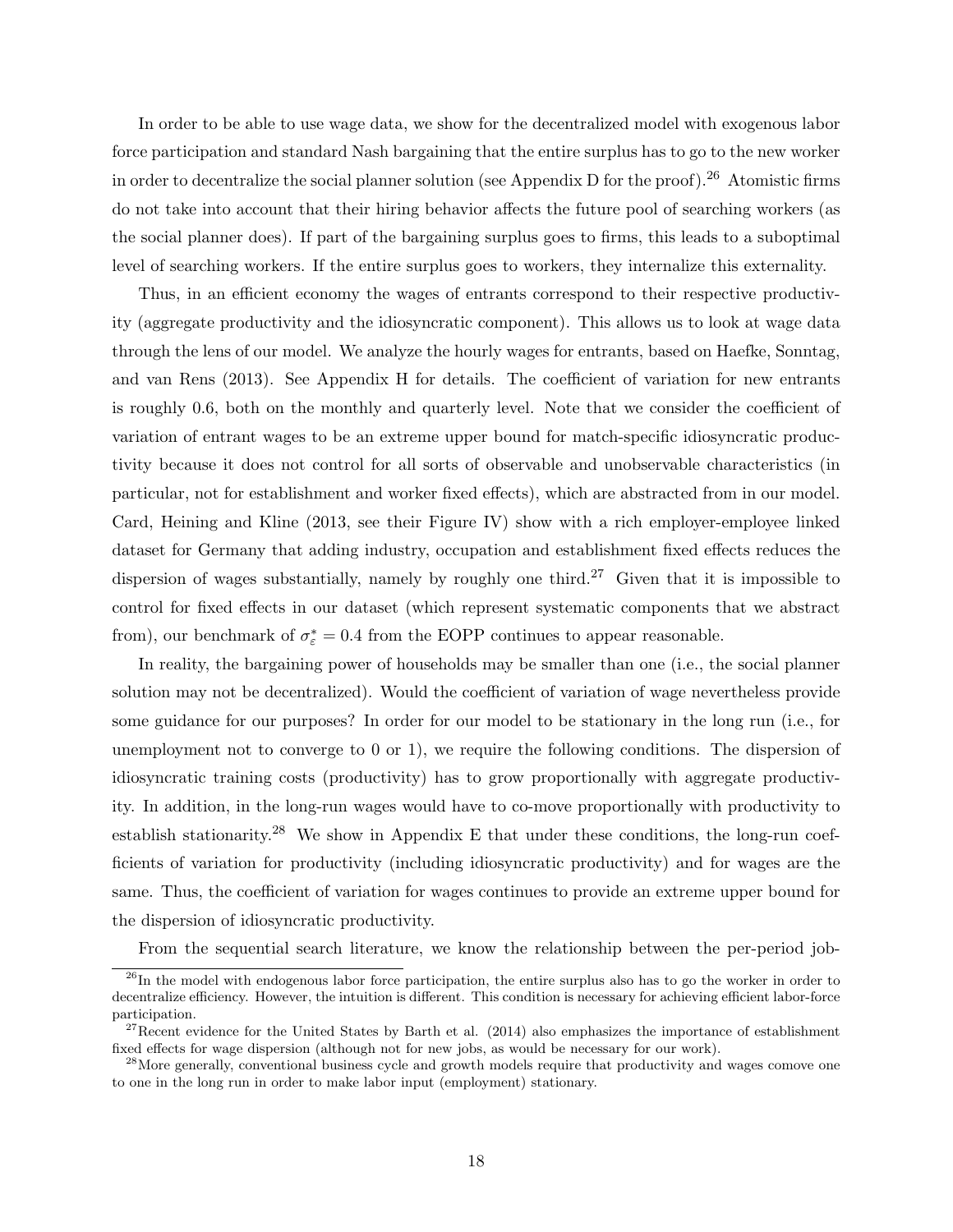finding rate  $\eta(\tilde{\varepsilon}_t)$  and the per-contact finding rate, which we define as  $\omega(\tilde{\varepsilon}_t)$ ,

$$
\eta(\tilde{\varepsilon}_t) = \sum_{j=1}^i (1 - \omega(\tilde{\varepsilon}_t))^{j-1} \omega(\tilde{\varepsilon}_t),\tag{19}
$$

in which  $i$  is an integer number that denotes the number of interviews in a given quarter.

For the identification of the standard deviation of idiosyncratic productivity of those hired  $(\sigma_{\varepsilon}^*)$ , it is important to know i. Unfortunately, there is no dataset that provides the number of job offers over time. However, there are various datasets that provide the job arrival/offer rate for a given point in time and for a given group (depending on the survey). This allows us to determine a plausible range for i.

Blau and Robins (1990) report a weekly job offer rate for unemployed workers of 18 percent. Holzer (1987, Table 2) reports a quarterly job offer for unemployed workers of 34 percent. According to Faberman et al. (2015, Table 8) the number of offers per week of search (conditional on those actively searching for a job) is 17 percent.

The differences are due to different samples and different points in time when the surveys were performed. Blau and Robins (1990) use the 1980 household survey of the EOPP. Note that the contact definition<sup>29</sup> in the survey does not correspond to ours, i.e. it is too broad in order to serve as revelation of information. Thus, we use the job offer rates. Holzer (1987) uses the 1981 New Youth Cohort of the National Longitudional Survey. Holzer (1987) argues that (despite the focus on young workers) the survey is very suitable for the analysis of search behavior. Faberman et al. (2015) use a recent supplement to the Survey of Consumer Expectations (SCE), administered monthly by the Federal Reserve Bank of New York.

For our purposes, we require the average number of job offers per quarter (i.e.,  $i$  in the above equation). Thus, we assume that job offers arrive with Poisson probability and we calculate how long it takes on average to obtain one job offer, which we denote by  $D$  (for duration). With probability (1-job arrival rate), there will not be a job offer for one period, with probability (1-job arrival rate)<sup>2</sup>, there will be no offer for two periods, etc. Thus, in steady state, the average waiting time for a job offer is

$$
D = \sum_{k=1}^{\infty} (1 - jar)^k
$$
 (20)

$$
= \frac{1}{jar},\tag{21}
$$

<sup>&</sup>lt;sup>29</sup> "How many places of employment did you contact by phone, mail or in person as a result of a certain search method?" This is a stage of the application process where no actual job application is filled out and thus there is insufficient information about the actual realization of idiosyncratic shocks. The survey does not contain any question on the number of actual interviews.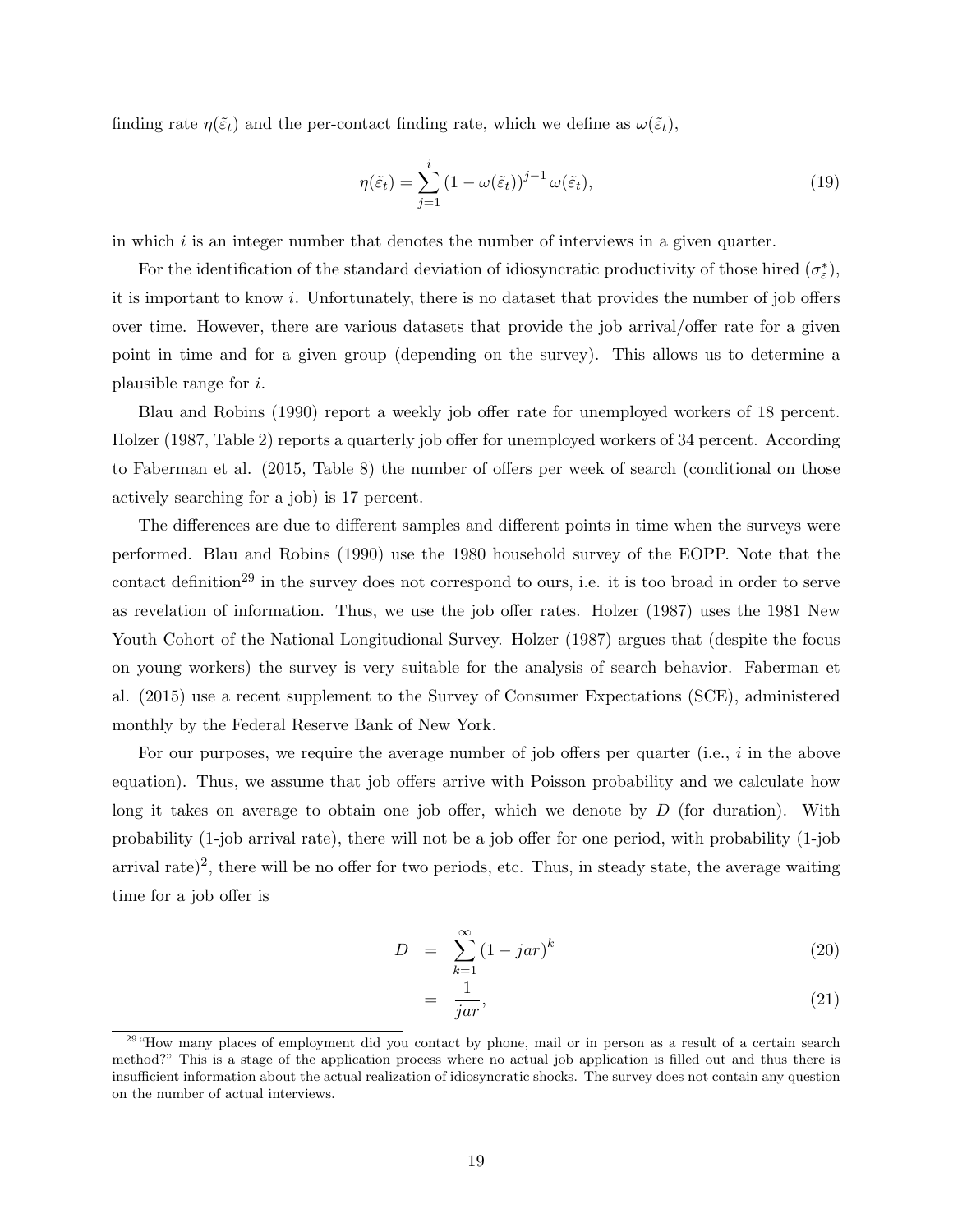where *jar* is the job arrival rate.

According to Blau and Robins' (1990) numbers it would on average take 1/0.18=5.6 weeks to obtain a job offer. According to Faberman et al.  $(2015)$ , it would on average take  $1/0.17=5.7$ weeks to obtain a job offer. According to Holzer  $(1987)$  it would on average take  $1/0.34=2.9$ months to obtain a job offer. Thus, these different surveys provide a plausible range for the average time to get one job offer for in between 5.6 and almost 12 weeks. The latter corresponds to our baseline calibration with one contact per quarter. The former is within our range of robustness checks below where we also assume that a job offer arrives on average every month. Given that our robustness checks do not deliver considerably different results, we argue that we have chosen plausible assumptions in this dimension.

To illustrate the effects of multiple meetings in the selection framework, let's start with an approximation of the non-linear expression (19), which is

$$
\eta(\tilde{\varepsilon}_t) = m \cdot \omega(\tilde{\varepsilon}_t). \tag{22}
$$

This approximation is useful for conveying the main messages of the framework upon inclusion of sequential search.

Using (22), the social planning problem is

$$
\max E_0 \sum_{t=0}^{\infty} \left( \frac{1}{1+r} \right)^t \left[ z_t n_t + s_t (1-m \cdot \omega(\tilde{\varepsilon}_t)) \cdot b - s_t \cdot m \cdot \omega(\tilde{\varepsilon}_t) \cdot \left( \gamma^h + \frac{H(\tilde{\varepsilon}_t)}{\omega(\tilde{\varepsilon}_t)} \right) \right]
$$
(23)

subject to

$$
n_t = (1 - \rho)n_{t-1} + m \cdot \omega(\tilde{\varepsilon}_t) \cdot (lfp - (1 - \rho)n_{t-1}), \qquad (24)
$$

which yields the efficient selection condition

$$
\gamma^h + \tilde{\varepsilon}_t = z_t - b + \left(\frac{1-\rho}{1+r}\right) E_t \left\{ \left(\frac{H(\tilde{\varepsilon}_{t+1})}{\omega(\tilde{\varepsilon}_{t+1})} - \tilde{\varepsilon}_{t+1}\right) m \cdot \omega(\tilde{\varepsilon}_{t+1}) + \gamma^h + \tilde{\varepsilon}_{t+1} \right\}.
$$
 (25)

Given efficient selection as characterized in (25), the steady-state elasticity of the finding rate with respect to productivity is now

$$
\frac{\partial \ln \eta(\tilde{\varepsilon})}{\partial \ln z} = \frac{\omega'(\tilde{\varepsilon})}{\omega(\tilde{\varepsilon})} \cdot z \cdot \left( \frac{1+r}{r+\rho+(1-\rho)\,\eta(\tilde{\varepsilon})} \right). \tag{26}
$$

The term in parentheses on the right-hand side is exactly the same as in expression (7), which (implicitly) was for the  $m = 1$  case. However,  $\frac{\eta'(\tilde{\varepsilon})}{\eta(\tilde{\varepsilon})}$  $\frac{\eta'(\tilde{\varepsilon})}{\eta(\tilde{\varepsilon})}$  is replaced by  $\frac{\omega'(\tilde{\varepsilon})}{\omega(\tilde{\varepsilon})}$  $\frac{\partial^{\alpha}(\varepsilon)}{\partial(\varepsilon)}$ . Thus, the relative size of these two expressions  $\left(\frac{\eta'(\tilde{\varepsilon})}{\eta(\tilde{\varepsilon})}\right)$  $\frac{\eta'(\tilde{\varepsilon})}{\eta(\tilde{\varepsilon})}$  versus  $\frac{\omega'(\tilde{\varepsilon})}{\omega(\tilde{\varepsilon})}$  $\frac{\partial (\varepsilon)}{\partial (\varepsilon)}$  will determine whether  $m > 1$  increases or decreases  $\partial \ln \eta(\tilde{\varepsilon})$  $\frac{\ln \eta(\varepsilon)}{\partial \ln z}$ . There turn out to be two countervailing effects. Both the numerator and the denominator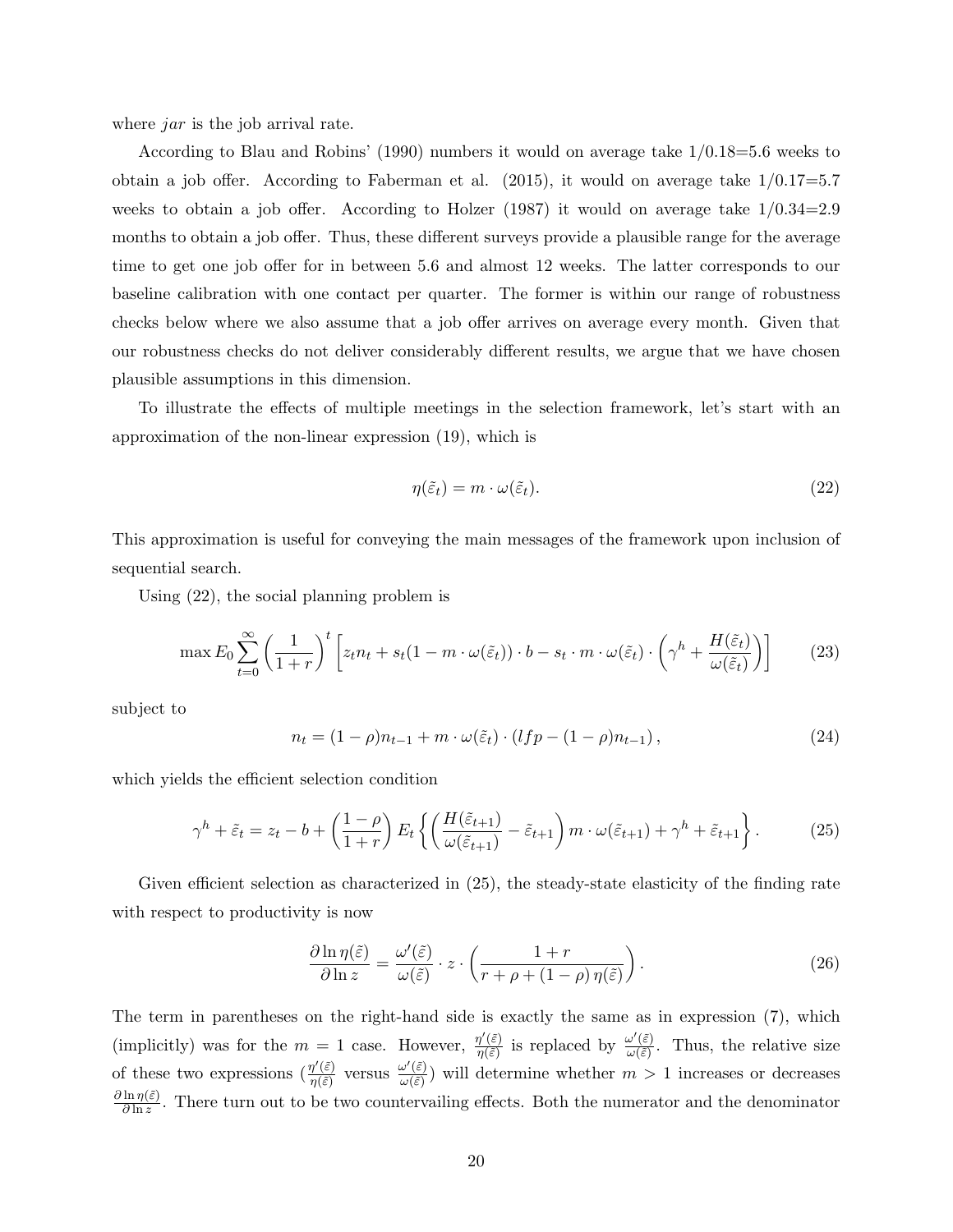become smaller when  $m$  rises.<sup>30</sup> Analytically, it is unclear which effect dominates.

Thus, we proceed with a numerical illustration. We choose  $m = 1.65$  and  $m = 2.30^{31}$  With the log-normal distribution, the job-finding rate is now 1.7 and 1.8 times more volatile, respectively, than productivity. This is somewhat larger than our baseline results (which was 1.2) with the log-normal distribution.

The fixed m in the approximation  $(25)$  allows us to easily convey the main economic intuition. If we instead use the exact nonlinear expression (19) in the social planning problem stated in (23) and (24), Appendix B displays the exact efficient selection condition, which delivers quantitatively similar results (based on a numerical solution). Based on the exact efficient selection condition, computing analytically the steady-state elasticity of the finding rate with respect to productivity is very difficult and does not provide an interpretable expression.

Given the similar numerical results we obtain from the approximated model for  $i = 2$  and  $i = 3$ job arrivals, and the difficulty of computing the steady-state elasticity from the exact selection condition, in what follows we will proceed with  $i = 1$  (one contact per quarter). In addition, we have shown above that  $i = 1$  is within the range of plausible empirical values.

### 4 Labor Markets in General Equilibrium

All of the analysis in Section 2 and 3 is partial equilibrium in nature. We now show that the intuition and main results carry over once endogenous labor supply and an aggregate goods resource constraint are introduced. In general equilibrium, the amplification effects of the partial equilibrium analysis carry over with little change. Figure 5 displays the timing of events in general equilibrium.

#### 4.1 Preferences

As in the model in Sections 2 and 3, there is a measure one of individuals in the economy. However, in this extended model, individuals may be in one of three labor-market states: employed, not working but searching for employment, or outside the labor force. Three labor-market states allow for broader generality of the efficiency results. Regardless of labor-market status, each individual has full consumption insurance, which is modeled by assuming a representative household that pools income and shares consumption equally amongst all individuals. This "large household" assumption is a tractable and often-used way of modeling perfect consumption-risk insurance and is standard in the DSGE literature.

<sup>&</sup>lt;sup>30</sup>Remember that we target a certain job-finding rate on the quarterly level  $\eta(\tilde{\varepsilon})$ . With multiple interviews per quarter, the selection rate per interview drops. Thus,  $\frac{H(\tilde{\varepsilon}_{t+1})}{\omega(\tilde{\varepsilon}_{t+1})}$  falls. And for a targeted  $\sigma_{\varepsilon}^*$ , the dispersion of the idiosyncratic shock has to be larger. This explains why  $\omega'(\tilde{\varepsilon})$  should drop. Given that  $\eta(\tilde{\varepsilon}) = m \cdot \omega(\tilde{\varepsilon}_t)$ , the denominator also declines.

<sup>&</sup>lt;sup>31</sup>This corresponds to  $i = 2$  and  $i = 3$  in the exact non-linear expression (19).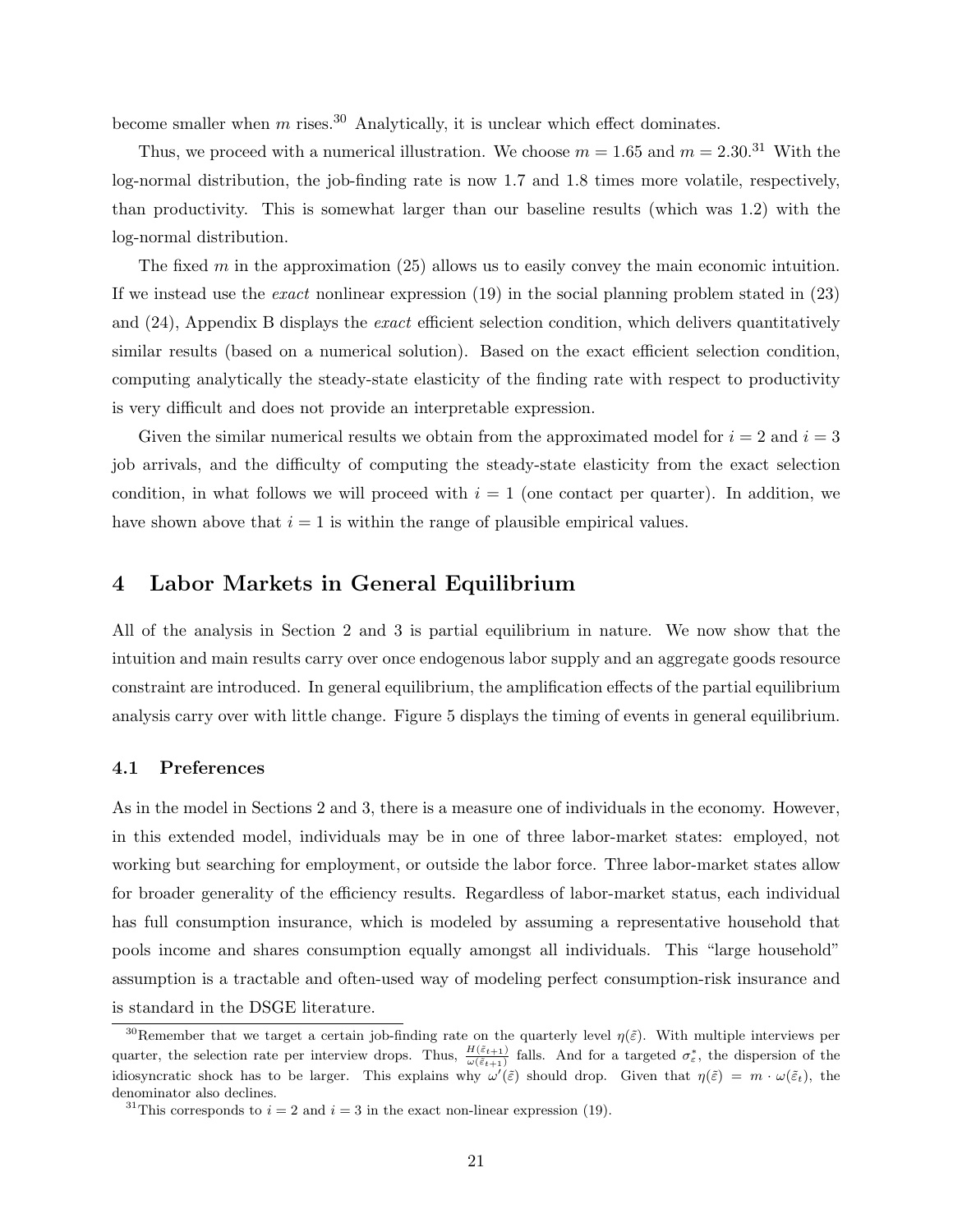





#### Figure 5: Timing of events.

The representative household has lifetime expected utility function

$$
E_0 \sum_{t=0}^{\infty} \beta^t \left[ u(c_t) - v\left(n_t + (1 - \eta_t)s_t\right) \right],\tag{27}
$$

in which  $lfp_t \equiv n_t + (1 - \eta_t)s_t$ . The subjective discount factor is  $\beta \equiv (1 + r)^{-1}$ , the function  $u(.)$ is a standard strictly-increasing and strictly-concave subutility function over consumption, and the function  $v(.)$  is strictly increasing and strictly convex in the size of the labor force. The convexity of  $v(.)$  at the level of the representative household can be shown in exactly the same way as in Mulligan (2001), with individual-level heterogeneity of the disutility of indivisible units of labor. Thus,  $v(.)$  can be flexibly parameterized, rather than displaying quasi-linearity.<sup>32</sup> The measure of individuals in the labor force is endogenous, which is not the case in Sections 2 and 3, but has become fairly common in the recent matching literature.<sup>33</sup> For intuition and because it facilitates analogy with both the RBC model and the basic matching model, it will be helpful to interpret the measure  $1 - lfp_t$  of individuals outside the labor force as enjoying leisure. We thus use the terms leisure and non-participation interchangeably, or, respectively, labor supply and labor force participation interchangeably.

<sup>&</sup>lt;sup>32</sup>Given the definitions presented above, we sometimes will write  $v(lfp_t)$ .

<sup>33</sup>In a variety of applications, Veracierto (2008), den Haan and Kaltenbrunner (2009), Krusell, Mukoyama, Rogerson, and Sahin (2009), Ebell (2011), Haefke and Reiter (2011), and Arseneau and Chugh (2012), among others, have introduced participation margins into matching models.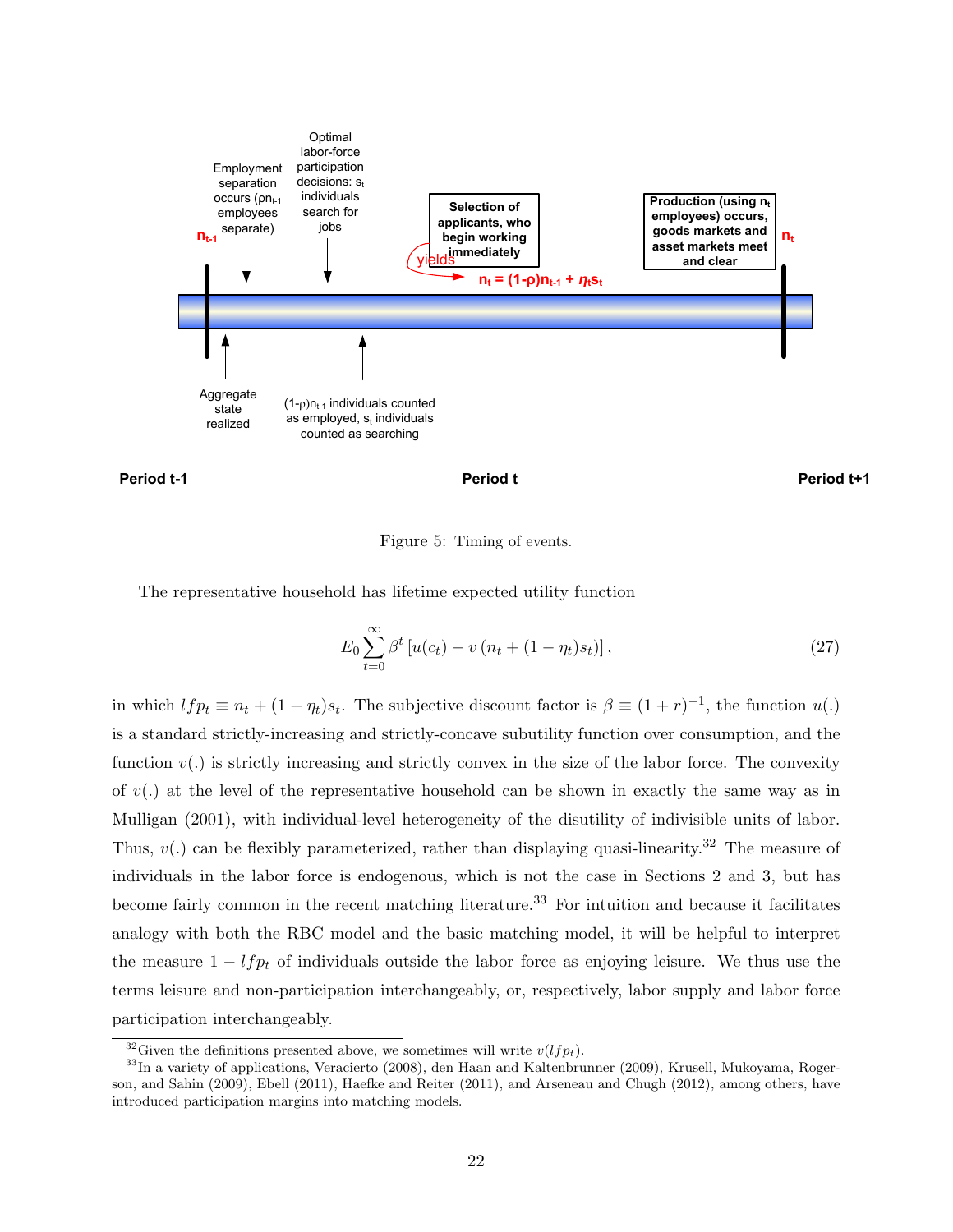#### 4.2 Resource Use

The aggregate goods resource constraint

$$
c_t = z_t n_t - s_t \eta(\tilde{\varepsilon}_t) \left(\gamma^h + \frac{H(\tilde{\varepsilon}_t)}{\eta(\tilde{\varepsilon}_t)}\right). \tag{28}
$$

Note that the b term from Sections 2 and 3 does not appear in the resource constraint. Recall that b can be interpreted in a few different ways: 1) the utility value of leisure; 2) government-provided unemployment benefits; and 3) home production. The preference specification (27) already embeds a value of leisure, which is the utility of being outside the labor force (which, without loss of generality, is normalized to zero). Second, even if we included a government in the general equilibrium model that provides unemployment benefits, these benefits would not appear in  $(28).^{34}$  Finally, meaningfully including "home production" in general equilibrium would require an additional home production resource constraint along with utility from "home-consumption" (in the sense of, say, Greenwood, Rogerson, and Wright (1995)), which is outside the scope of our analysis and better left for future research.

The evolution of aggregate employment continues to be described by

$$
n_t = (1 - \rho)n_{t-1} + \eta(\tilde{\varepsilon}_t)s_t,\tag{29}
$$

with  $n_t$  and  $s_t$  now interpreted as economy-wide measures.

#### 4.3 Efficient Allocations

Efficient allocations  $\{c_t, s_t, \tilde{\varepsilon}_t, n_t\}_{t=0}^{\infty}$  are characterized by four (sequences of) conditions: a laborforce participation (LFP) condition

$$
\frac{v'(lfp_t)}{u'(c_t)} = \tilde{\varepsilon}_t \eta(\tilde{\varepsilon}_t) - H(\tilde{\varepsilon}_t),\tag{30}
$$

a general equilibrium version of the selection condition

$$
\gamma^h + \tilde{\varepsilon}_t = z_t + (1 - \rho) E_t \left\{ \frac{\beta u'(c_{t+1})}{u'(c_t)} \left[ H(\tilde{\varepsilon}_{t+1}) - \tilde{\varepsilon}_{t+1} \eta(\tilde{\varepsilon}_{t+1}) + \gamma^h + \tilde{\varepsilon}_{t+1} \right] \right\},\tag{31}
$$

and conditions (28) and (29). The efficiency conditions (30) and (31) are obtained by maximizing household welfare (27) subject to the technological frontier defined by the sequence of goods resource constraints (28) and laws of motion for employment (29). The formal analysis of this problem is

<sup>&</sup>lt;sup>34</sup>Due to the fact that we are considering only efficient allocations, which in turn would require lump-sum taxation to provide those benefits.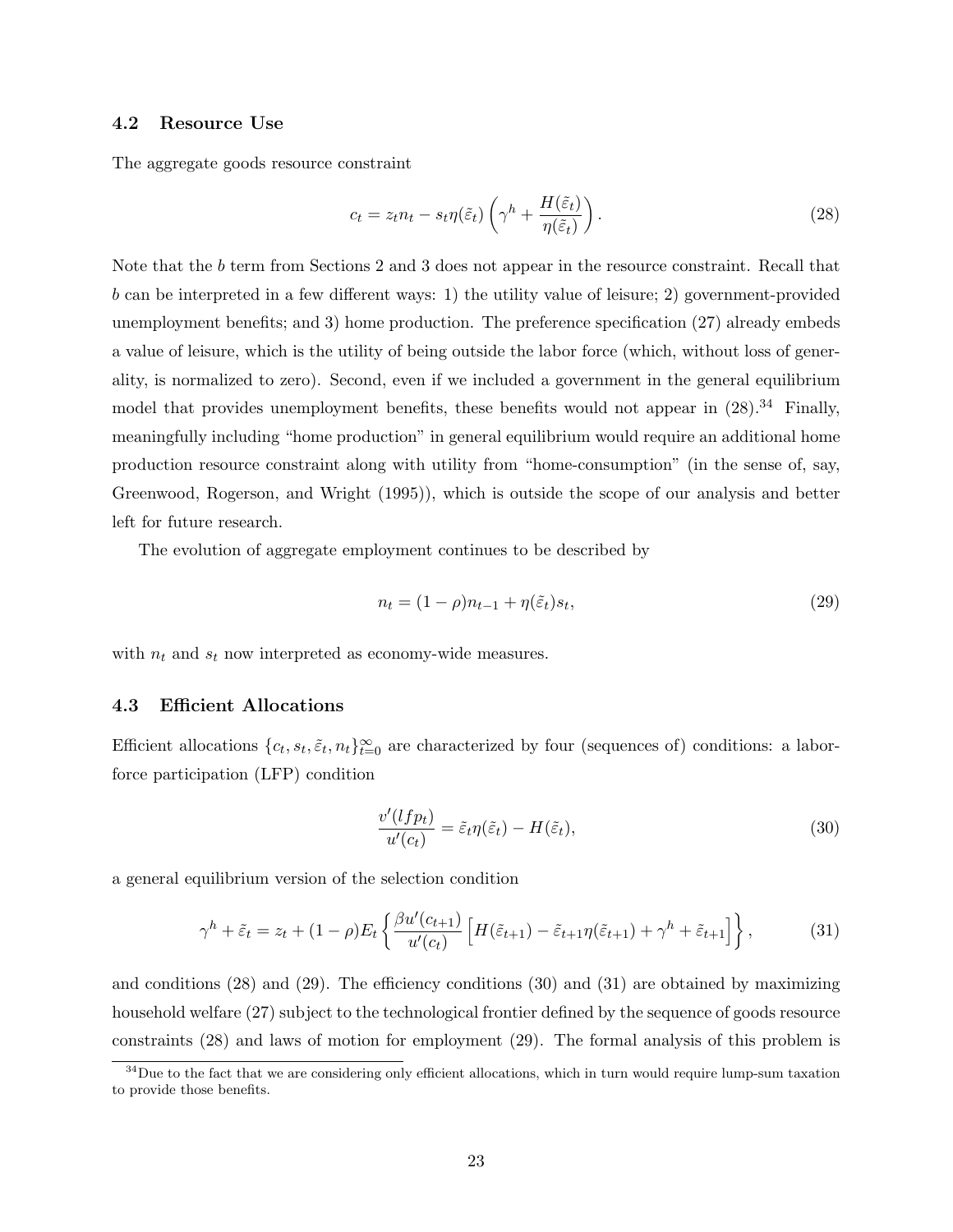virtually identical to that in the partial equilibrium model.<sup>35</sup>

Condition (30) is a within-period dimension of efficiency and is analogous to consumptionleisure efficiency in the RBC model. Condition (31) is an intertemporal dimension of efficiency, and it extends the partial equilibrium selection condition (4) to general equilibrium by bringing the stochastic kernel  $\beta u'(c_{t+1})/u'(c_t)$  in to replace  $(1+r)^{-1}$ .

#### 4.4 Quantitative Results

#### 4.4.1 Calibration

As in the partial equilibrium model, the model frequency is quarterly, so the subjective discount factor is set to  $\beta = 0.99$  and the separation rate to  $\rho = 0.1$ . For utility, standard functional forms are used,  $u(c_t) = \ln c_t$  and  $v(lfp_t) = \frac{\kappa}{1+1/\phi} lfp_t^{1+1/\phi}$ . The parameter  $\phi$  is the elasticity of labor-force participation with respect to the real wage, which is set to  $\phi = 0.18$  following Arseneau and Chugh's (2012) calibration of a matching model with endogenous participation fit to U.S. data. The scale parameter is set to  $\kappa = 6.35$  to deliver a steady-state participation rate of 74 percent, the long-run U.S. empirical measure reported by Veracierto (2008).

The distribution of random training costs is assumed to be log-normal,  $\ln N(\mu, \sigma_{\varepsilon}^2)$ . We target  $\sigma_{\varepsilon}^* = 0.4$  in our baseline version and  $\sigma_{\varepsilon}^* = 0.2$  and  $\sigma_{\varepsilon}^* = 0.6$  as robustness checks.<sup>36</sup>

The steady state selection rate is calibrated to  $\eta(\tilde{\varepsilon}) = 0.58$  to generate an unemployment rate of 5 percent. We choose the fixed training cost parameter  $\gamma^h$  is chosen to obtain the targeted steady state selection rate.<sup>37</sup> Note that the unemployment rate is normalized by the entire population (i.e. also those who are out of the labor force). By dividing this number by the labor force participation rate 0.74, we obtain an unemployed / active population ratio of 0.068, which is in line with the conventionally reported unemployment rate.

Finally, as in the partial equilibrium analysis in Section 2, the only source of aggregate risk remains aggregate productivity shocks, which follows the same AR(1) process  $\ln z_t = \rho_z \ln z_{t-1} + \epsilon_t^z$ , with identical parameters  $\rho_z = 0.95$  and  $\sigma_{\epsilon^z} = 0.01$ .

#### 4.4.2 Results

Table 3 provides business-cycle statistics for the U.S. economy, to which we compare our model's results. The top panel of Table 4 displays results for the baseline calibration of the general equilibrium model, while Figure 6 presents results in impulse-response form.

<sup>35</sup>The formal analysis appears in Appendix G.

<sup>&</sup>lt;sup>36</sup>The baseline quantitative values we thus set are  $\mu = 1$  and a population standard deviation  $\sigma_{\varepsilon} = 0.3$ . In our robustness checks, we have  $\mu = 0.35$  and population standard deviation  $\sigma_{\epsilon} = 0.3$  (which delivers sample standard deviation  $\sigma_{\varepsilon}^* = 0.2$ ) and  $\mu = 1.4$  and population standard deviation  $\sigma_{\varepsilon} = 0.3$  (which delivers  $\sigma_{\varepsilon}^* = 0.6$ ).

<sup>&</sup>lt;sup>37</sup>As discussed in Section 2,  $\gamma^h$  is required to fix the steady-state level of the job-finding rate. But for a given job-finding rate  $\gamma^h$  is not important for the elasticity with respect to aggregate productivity.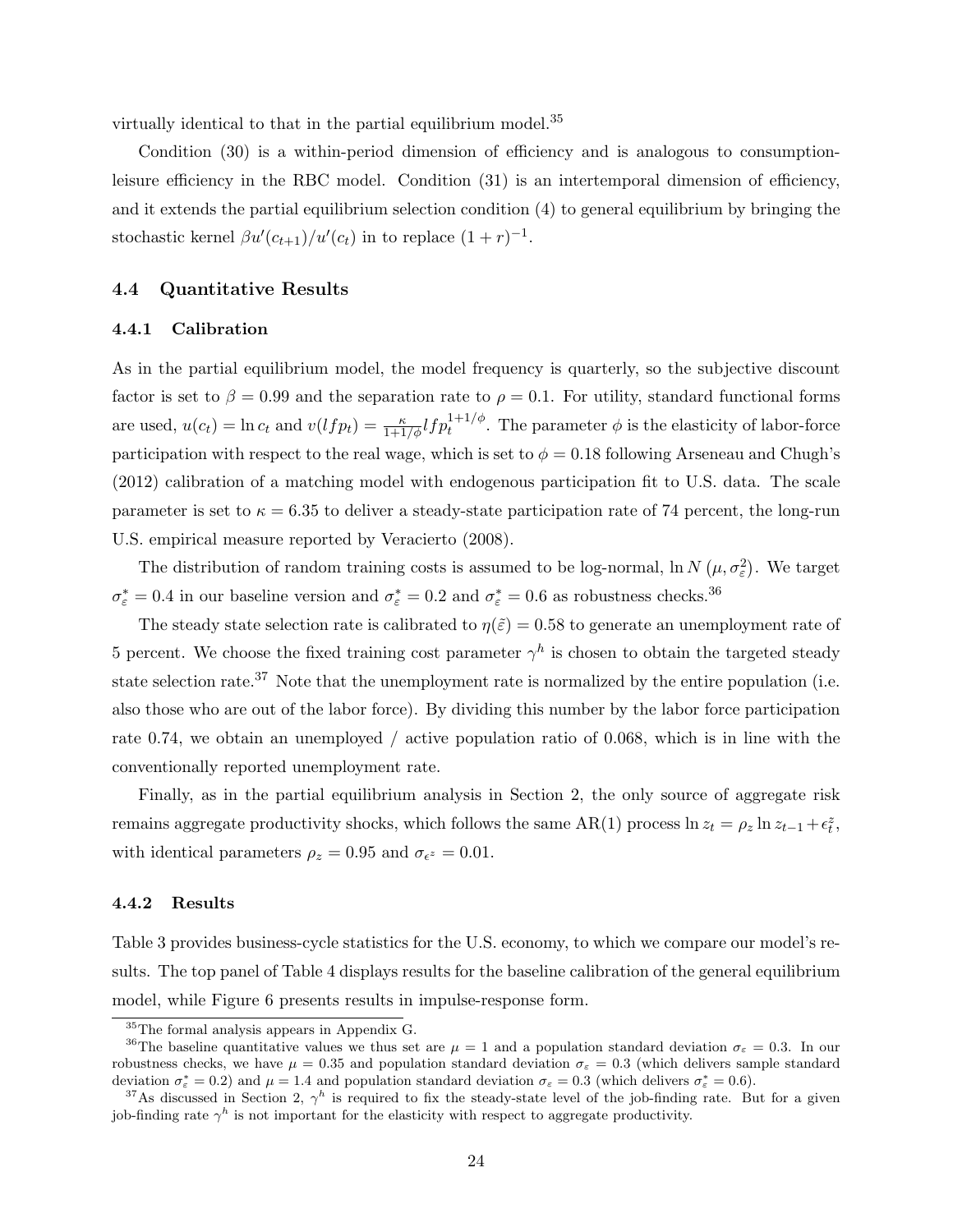|                                                                                                     | qdp | $\,n$ | ue                                                                                                   | l f p | $n(\varepsilon)$ |
|-----------------------------------------------------------------------------------------------------|-----|-------|------------------------------------------------------------------------------------------------------|-------|------------------|
| Relative standard deviation $\left(\frac{qdp}{\right)$<br>Autocorrelation<br>Correlation with $qdp$ |     |       | $1\quad 0.60\quad 5.15\quad 0.20\quad 3.72$<br>$0.87$ $0.94$ $0.91$ $0.68$<br>1 0.78 -0.86 0.39 0.79 |       | 0.82             |

Table 3: Cyclical Dynamics of U.S. Labor Markets. Quarterly business-cycle statistics for the jobfinding rate  $\eta(\tilde{\varepsilon})$  computed by authors' research assistants. Remainder of quarterly business-cycle statistics from Arseneau and Chugh (2012, Table 1).



Figure 6: Impulse response profiles in general equilibrium. Idiosyncratic characteristics ∼  $\ln N(1, 0.30^2)$ .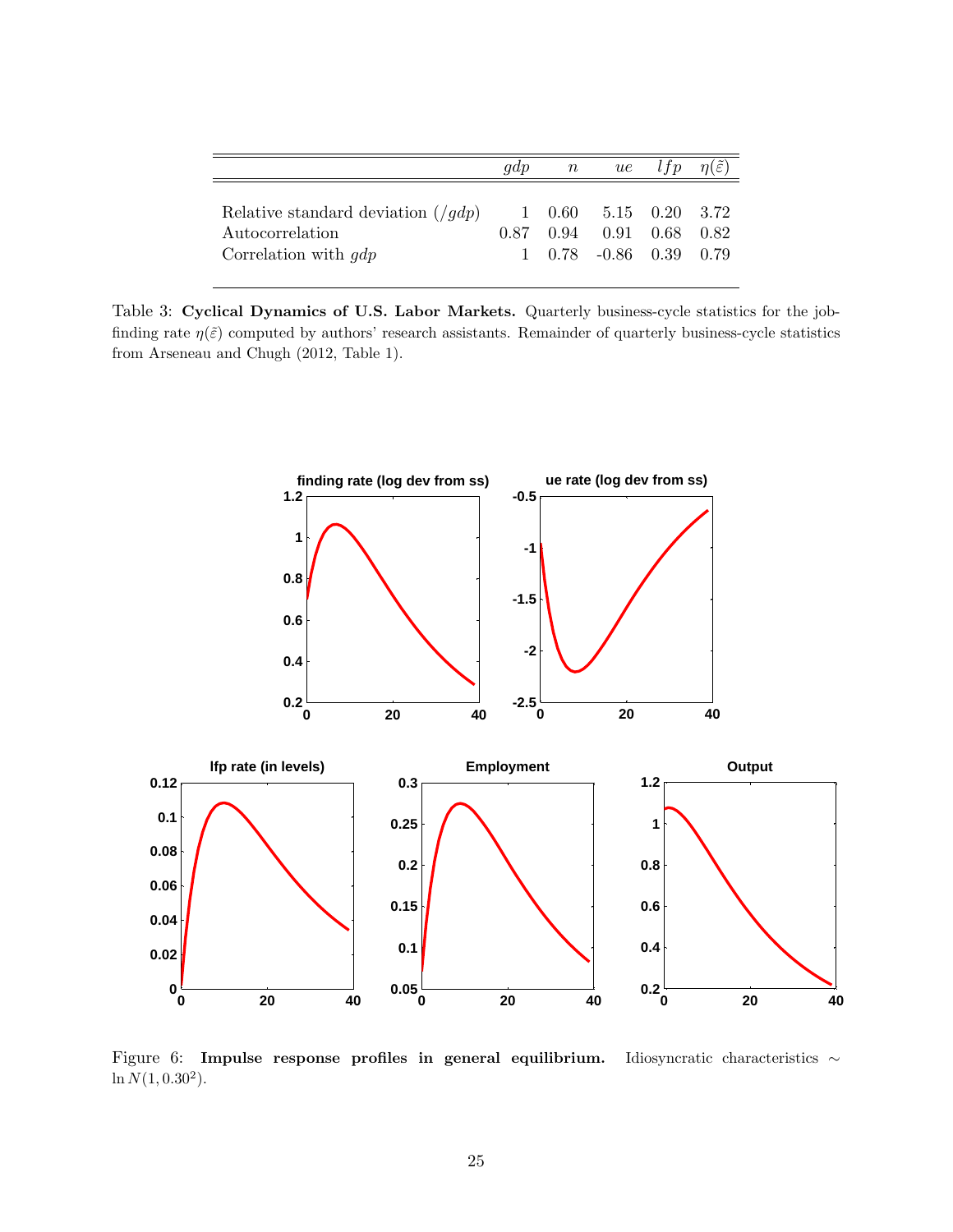As in the partial equilibrium version in Section 3, empirically realistic fluctuations of the finding rate and unemployment arise. The participation rate, which is also now endogenous, fluctuates slightly less relative to GDP fluctuations than reported by Veracierto (2008) for U.S. labor markets, and slightly less than in an efficient version of the labor search and matching framework with endogenous participation as shown in Arseneau and Chugh (2012). Regarding cyclicality, both Table 4 and the impulse responses in Figure 6 show that the model generates participation fluctuations that are procyclical with GDP and are in line with the U.S. data presented in Table 3.

Figure 6 shows that the amplification of the job-finding rate has the same order of magnitude in general equilibrium as in partial equilibrium (compare to Figure 4). In contrast to the partial equilibrium model, the job-finding rate is somewhat more persistent due to movements of the stochastic discount factor. The autocorrelation of the job-finding rate is very close to the one observed in the data (compare Tables 3 and 4). The lower two panels of Table 4 provide results for smaller and larger values of  $\sigma_{\varepsilon}^*$  than our benchmark  $\sigma_{\varepsilon}^* = 0.6$ , in which the main messages continue to hold.

# 5 Conclusion

We have proposed a simple labor-selection model, based on the idea that firms select workers from a pool of applicants. We have solved the social planner problem of this economy, both in partial and in general equilibrium. In both cases, our model generates realistic business cycle statistics, most importantly strong amplification effects of the finding rate and unemployment. This is in sharp contrast to the efficient version of the search and matching framework.

This paper is the starting point for a variety of new questions. By adding match-specific shocks for incumbent workers and thereby generating endogenous separations, our framework is a natural framework for the analysis of frictional wage dispersion. Search models (without on-the job-search) have problems to replicate a sufficient degree of wage dispersion (Hornstein, Krusell and Violante (2011)). Our model may shed new light on this issue.

In addition, the primitives in our proposed framework are observable. While it is impossible to observe the matching function directly, it is possible to provide survey evidence on training costs (although the existing evidence is somewhat scarce) or idiosyncratic productivity. Thus, this allows a tighter connection of micro-evidence and macro-modeling. The dispersion of training costs may for example have shifted over time due to technological advances. Further microeconomic evidence would generate testable assumptions for macroeconomic dynamics.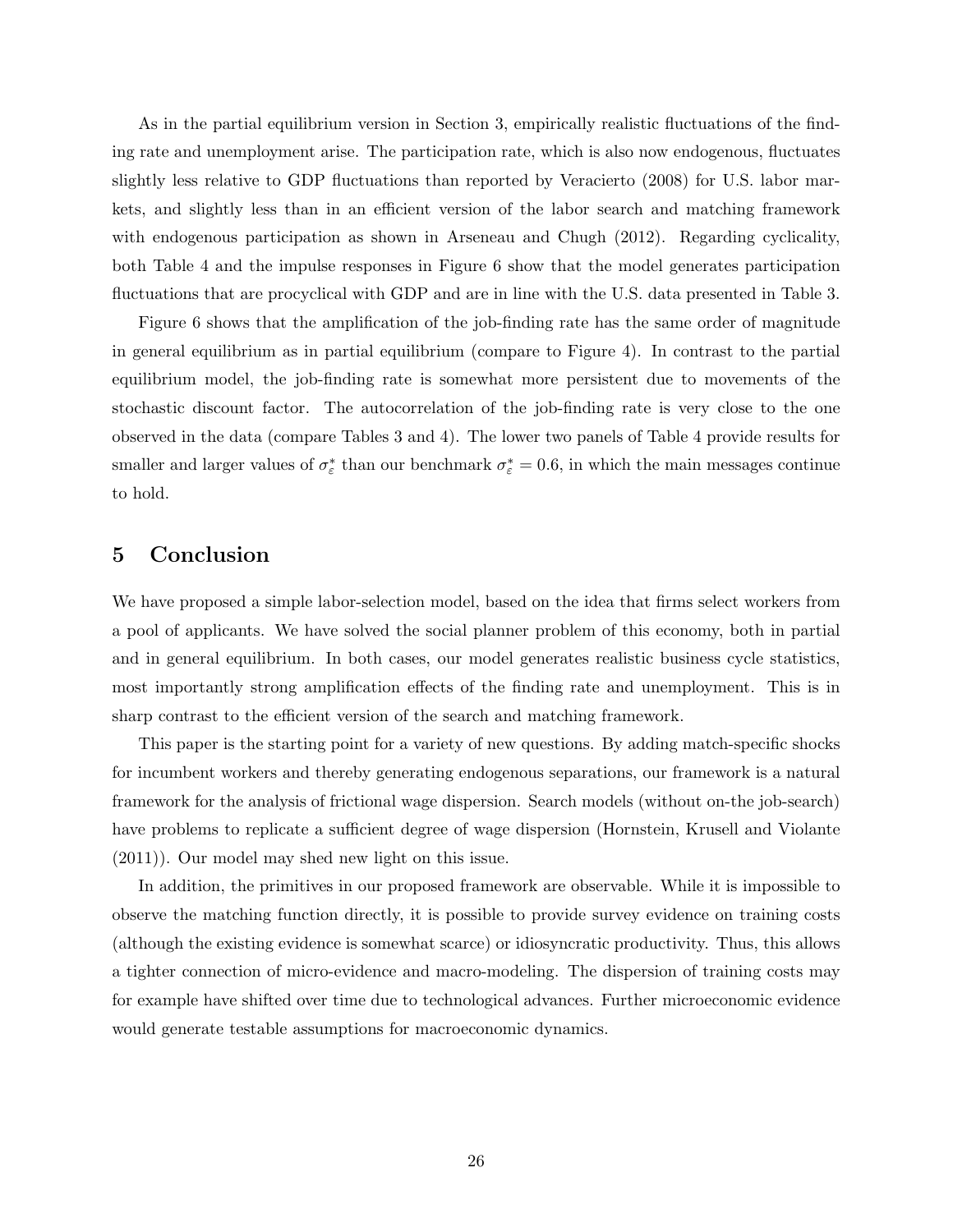|                                                                                       | gdp          | $\boldsymbol{n}$ | ue      | lfp  | $\eta(\tilde{\varepsilon})$ | $\boldsymbol{z}$ |
|---------------------------------------------------------------------------------------|--------------|------------------|---------|------|-----------------------------|------------------|
|                                                                                       |              |                  |         |      |                             |                  |
| Efficient allocation, baseline cross-sectional SD ( $\sigma_{\varepsilon}^* = 0.40$ ) |              |                  |         |      |                             |                  |
|                                                                                       |              |                  |         |      |                             |                  |
| Mean                                                                                  | 0.69         | 0.69             | 0.05    | 0.74 | 0.58                        | $\overline{1}$   |
| Volatility $(SD\%)$                                                                   | 1.48         | 0.27             | 2.29    | 0.11 | 1.23                        | 1.30             |
| Relative standard deviation $\left(\frac{q}{q}\right)$                                | $\mathbf 1$  | 0.20             | 1.54    | 0.07 | 0.83                        | 0.88             |
| Autocorrelation                                                                       |              | 0.95             | 0.91    | 0.95 | 0.85                        | 0.71             |
| Correlation with $qdp$                                                                | 1            | 0.80             | $-0.91$ | 0.58 | 0.98                        | 0.99             |
|                                                                                       |              |                  |         |      |                             |                  |
|                                                                                       |              |                  |         |      |                             |                  |
|                                                                                       |              |                  |         |      |                             |                  |
| Efficient allocation, smaller cross-sectional SD ( $\sigma_{\varepsilon}^* = 0.20$ )  |              |                  |         |      |                             |                  |
|                                                                                       |              |                  |         |      |                             |                  |
| Mean                                                                                  | 0.69         | 0.69             | 0.05    | 0.74 | 0.58                        | -1               |
| Volatility (SD%)                                                                      | 1.48         | 0.36             | 2.64    | 0.18 | 1.47                        | 1.30             |
| Relative standard deviation $\left(\frac{gdp}{g}\right)$                              | $\mathbf{1}$ | 0.25             | 1.78    | 0.12 | 0.99                        | 0.88             |
| Autocorrelation                                                                       | 0.75         | 0.96             | 0.91    | 0.96 | 0.86                        | 0.71             |
| Correlation with $gdp$                                                                |              | 0.58             | $-0.80$ | 0.30 | 0.91                        | 1.00             |
|                                                                                       |              |                  |         |      |                             |                  |
|                                                                                       |              |                  |         |      |                             |                  |
| Efficient allocation, larger cross-sectional SD ( $\sigma_{\varepsilon}^* = 0.60$ )   |              |                  |         |      |                             |                  |
|                                                                                       |              |                  |         |      |                             |                  |
| Mean                                                                                  | 0.69         | 0.69             | 0.05    | 0.74 | 0.58                        | -1               |
| Volatility (SD%)                                                                      | 1.47         | 0.20             | 1.94    | 0.06 | 1.02                        | 1.30             |
| Relative standard deviation $(\frac{f}{gdp})$                                         | $\mathbf 1$  | 0.14             | 1.32    | 0.04 | 0.69                        | 0.89             |
| Autocorrelation                                                                       | 0.75         | 0.92             | 0.91    | 0.94 | 0.83                        | 0.71             |
| Correlation with $qdp$                                                                | $\mathbf{1}$ | 0.84             | $-0.88$ | 0.74 | 0.98                        | 1.00             |
|                                                                                       |              |                  |         |      |                             |                  |

Table 4: Business Cycle Statistics. Upper panel presents second moments for the baseline calibration of cross-sectional dispersion of newly-hired workers,  $\sigma_{\varepsilon}^* = 0.40$ . Second panel presents second moments for a tighter cross-sectional dispersion,  $\sigma_{\varepsilon}^* = 0.20$ . Third panel presents second moments for a wider cross-sectional dispersion,  $\sigma_{\varepsilon}^* = 0.60$ . Business-cycle statistics obtained using HP parameter 1,600.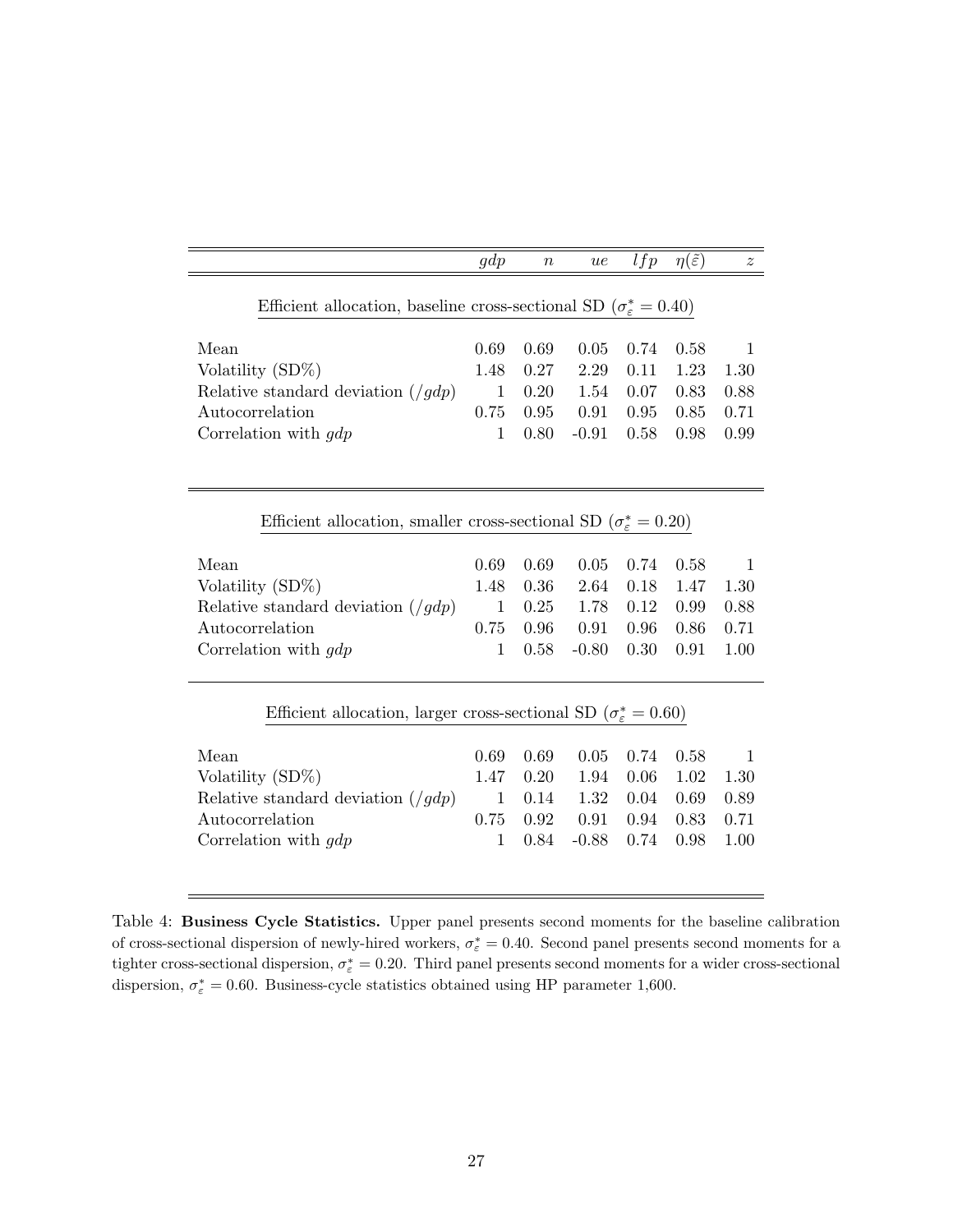# References

- Arseneau, David M. and Sanjay K. Chugh. 2012. "Tax Smoothing in Frictional Labor Markets." Journal of Political Economy, Vol. 120, pp. 926-985.
- Barron, John M., John Bishop, and William C. Dunkelberg. 1985. "Employer Search: The Interviewing and Hiring of New Employees." Review of Economics and Statistics, Vol. 67, pp. 43-52.
- Barron, John M., Dan A. Black, and Mark A. Loewenstein. 1989. "Job Matching and On-the-Job Training." Journal of Labor Economics, Vol. 7, pp. 1-19.
- Barth, Erling, Alex Bryson, James C. Davis and Richard Freeman. 2014. "It's Where You Work: Increases in Earnings Dispersion across Establishments and Individuals in the U.S.." NBER Working Paper 20447.
- BLAU, DAVID M, AND PHILIP K. ROBINS. 1990. "Job Search Outcomes for the Employed and Unemployed." Journal of Political Economy, Vol. 98, pp. 637-655.
- Brown, Alessio, Christian Merkl, and Dennis Snower. 2015. "An Incentive Theory of Matching." Macroeconomic Dynamics, Vol. 19, pp. 643-668.
- CARD, DAVID, JÖRG HEINING AND PATRICK KLINE. 2013. "Workplace Heterogeneity and the Rise of West German Inequality." Quarterly Journal of Economics, Vol. 128, pp. 967-1015.
- Carlsson, Mikael, Stefan Eriksson and Nils Gottfries. 2013. "Product Market Imperfections and Employment Dynamics." Oxford Economic Papers, Vol. 65(2), pp. 447-470.
- Christiano, Lawrence J., Mathias Trabandt, and Karl Walentin. 2010. "Involuntary Unemployment and the Business Cycle." European Central Bank Working Paper 1202.
- DAVIS, STEVEN J., R. JASON FABERMAN, AND JOHN C. HALTIWANGER. 2013. "The Establishment-Level Behavior of Vacancies and Hiring." Quarterly Journal of Economics, Vol. 128, pp. 581-622.
- den Haan, Wouter and Georg Kaltenbrunner. 2009. "Anticipated Growth and Business Cycles in Matching Models." Journal of Monetary Economics, Vol. 56, pp. 309-327.
- DOLFIN, SARAH. 2006. "An Examination of Firms' Employment Costs." Applied Economics, Vol. 38, pp. 861-878.
- EBELL, MONIQUE. 2011. "On the Cyclicality of Unemployment: Resurrecting the Participation Margin." Labour Economics, Vol. 18, pp. 822-836.
- FABERMAN, JASON R., ANDREAS MUELLER, AYSEGÜL SAHIN AND GIORGIO TOPA. 2015. "Job Search Behavior among the Employed and Non-Employed." Federal Reserve Bank of New York, mimeo.
- Faia, Ester, Wolfgang Lechthaler and Christian Merkl. 2014. "Labor Selection, Turnover Costs, and Optimal Monetary Policy." Journal of Money, Credit, and Banking, Vol.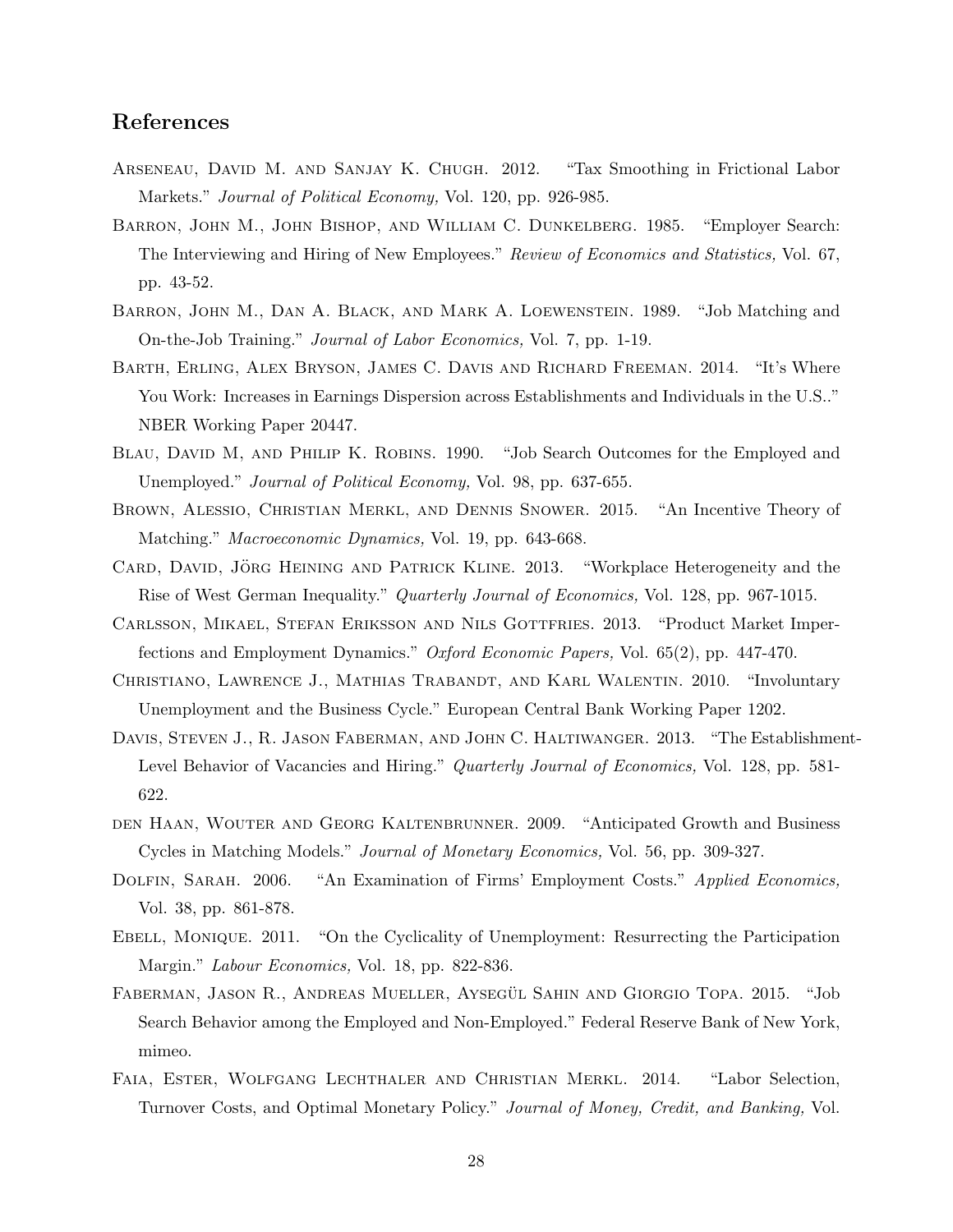46, pp. 115-144.

- GALI, JORDI. 2011. "The Return of the Wage Phillips Curve." Journal of the European Economic Association, Vol. 9, pp. 431-461.
- GALI, JORDI, FRANK SMETS, AND RAFAEL WOUTERS. 2012. "Unemployment in an Estimated New Keynesian Model." NBER Macroeconomics Annual 2011.
- Gertler, Mark and Antonella Trigari. 2009. "Unemployment Fluctuations with Staggered Nash Wage Bargaining." Journal of Political Economy, Vol. 117, pp. 38-86.
- Haefke, Christian and Michael Reiter. 2011. "What Do Participation Fluctuations Tell Us About Labor Supply Elasticities?." IZA Discussion Papers, No. 6039
- Haefke, Christian, Marcus Sonntag, and Thijs van Rens. 2013. "Wage Rigidity and Job Creation." Journal of Monetary Economics, Vol. 60, pp. 887-899.
- Hagedorn, Marcus, and Iourii Manovskii. 2008. "The Cyclical Behavior of Equilibrium Unemployment and Vacancies Revisited." American Economic Review, Vol. 98, pp. 1692-1706.
- HANSEN, GARY D. 1985. "Indivisible Labor and the Business Cycle." Journal of Monetary Economics, Vol. 16, pp. 309-327.
- HOLZER, HARRY J.. 1987. "Job Search by Employed and Unemployed Youth." *Industrial and* Labor Relations Review, Vol. 40, pp. 601-611.
- Hornstein, Andreas, Per Krusell, and Giovanni Violante. 2011. "Frictional Wage Dispersion in Search Models: A Quantitative Assessment." American Economic Review, Vol. 101, pp. 2873-98.
- Lechthaler, Wolfgang, Christian Merkl, and Dennis J. Snower. 2010. "Monetary Persistence and the Labor Market: A New Perspective." Journal of Economic Dynamics and Control, Vol. 34, pp. 968-983.
- Krusell, Per, Toshihiko Mukoyama, Richard Rogerson, and Aysegul Sahin. 2009. "Labor Supply in a Frictional Labor Market." Princeton University.
- McCall, John J.. 1970. "Economics of Information and Job Search." Quarterly Journal of Economics, Vol. 84 (1), pp. 113–126.
- Mortensen, Dale T. 1970. "A Theory of Wage and Employment Dynamics. In Microeconomic Foundations of Employment and Inflation Theory, edited by E. Phelps. W.W. Norton and Co.
- Mortensen, Dale T., and Eva Nagypal. 2007. "More on Unemployment and Vacancy Fluctuations." Review of Economic Dynamics, Vol. 10, pp. 327-347.
- Mortensen, Dale T., and Christopher A. Pissarides. 1994. "Job Creation and Job Destruction in the Theory of Unemployment." Review of Economic Studies, Vol. 61, pp. 397-415.
- MULLIGAN, CASEY B. 2001. "Aggregate Implications of Indivisible Labor." The B.E. Journals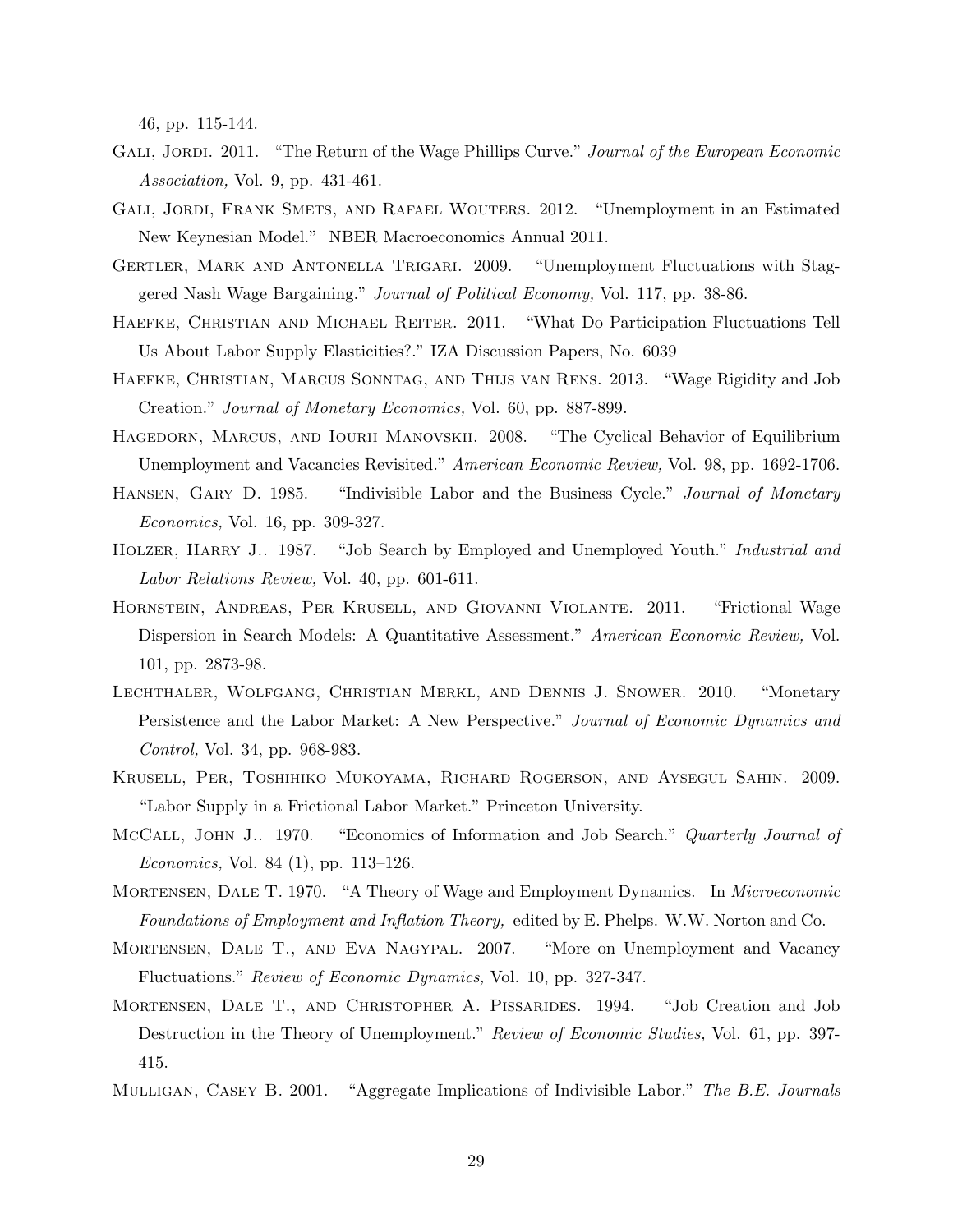in Macroeconomics: Advances in Macroeconomics, Vol. 1, pp. 1-33.

- PISSARIDES, CHRISTOPHER A. 1985. "Short-Run Equilibrium Dynamics of Unemployment, Vacancies, and Real Wages." American Economic Review, Vol. 75, pp. 676-690.
- ROGERSON, RICHARD. 1988. "Indivisible Labor, Lotteries and Equilibrium." Journal of Monetary Economics, Vol. 21, pp. 3-16.
- Shimer, Robert. 2005. "The Cyclical Behavior of Equilibrium Unemployment and Vacancies." American Economic Review, Vol. 95, pp. 25-49.
- SILVA, JOSÉ AND MANUEL TOLEDO. 2009. "Labor Turnover Costs and the Cyclical Behavior of Vacancies and Unemployment." Macroeconomic Dynamics, Vol. 13 , pp. 76-96.
- Veracierto, Marcelo. 2008. "On the Cyclical Behavior of Employment, Unemployment and Labor Force Participation." Journal of Monetary Economics, Vol. 55, pp. 1143-1157.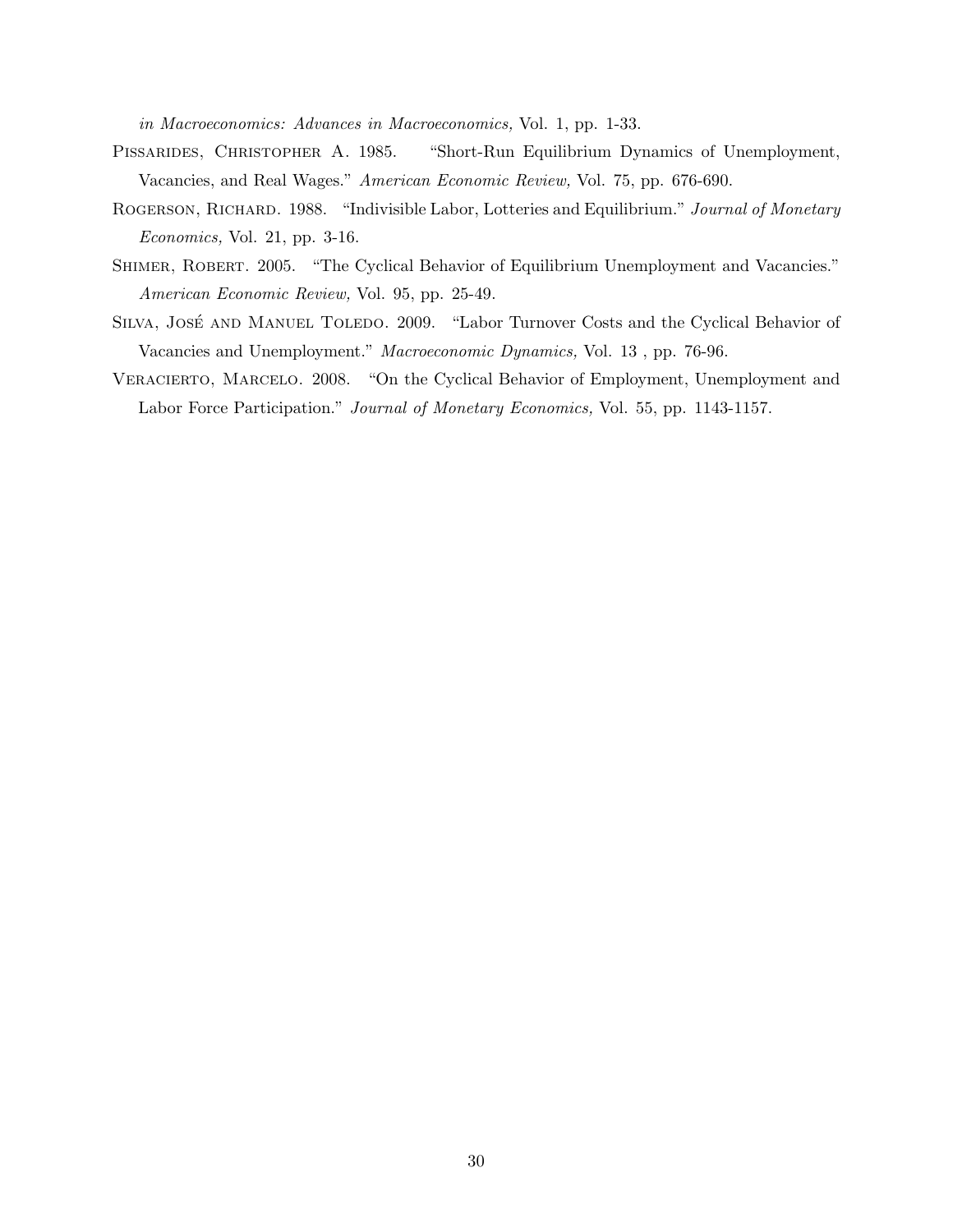# A Partial Equilibrium Model

The social planner optimization problem is

$$
\max E_0 \sum_{t=0}^{\infty} \left( \frac{1}{1+r} \right)^t \left[ z_t n_t + s_t (1-\eta(\tilde{\varepsilon}_t)) b - s_t \eta(\tilde{\varepsilon}_t) \left( \gamma^h + \frac{H(\tilde{\varepsilon}_t)}{\eta(\tilde{\varepsilon}_t)} \right) \right]
$$
(32)

subject to the endogenous law of motion for employment

$$
n_t = (1 - \rho)n_{t-1} + \eta(\tilde{\varepsilon}_t) (lfp - (1 - \rho)n_{t-1}),
$$
\n(33)

in which lfp is an exogenous labor force participation rate, and the initial condition  $n_{-1}$  and the exogenous law of motion for aggregate productivity are taken as given.

The social planner takes into account the dependence of the finding rate and the average operating cost of a newly-selected worker on the threshold  $\tilde{\varepsilon}_t$ , which is made explicit in the notation here. Given that  $\eta(\tilde{\varepsilon}_t) \equiv \int_{\varepsilon \leq \tilde{\varepsilon}_t} \eta'(\varepsilon) d\varepsilon$  and  $H(\tilde{\varepsilon}_t) \equiv \int_{\varepsilon \leq \tilde{\varepsilon}_t} \varepsilon \eta'(\varepsilon) d\varepsilon$ , we have  $H'(\tilde{\varepsilon}_t) = \tilde{\varepsilon}_t \eta'(\tilde{\varepsilon}_t)$ , by the Fundamental Theorem of Calculus.

Let  $\mu_t$  denote the Lagrange multiplier. The first-order conditions of the social planner problem (in which we have substituted  $s_t = lfp - (1 - \rho)n_{t-1}$ ) with respect to  $n_t$  and  $\tilde{\varepsilon}_t$  are, respectively,

$$
z_t - \mu_t + \left(\frac{1-\rho}{1+r}\right) E_t \left\{ \mu_{t+1} \left[1 - \eta(\tilde{\varepsilon}_{t+1})\right] + \left[\gamma^h \eta(\tilde{\varepsilon}_{t+1}) + H(\tilde{\varepsilon}_{t+1}) - (1 - \eta(\tilde{\varepsilon}_t)) b\right] \right\} = 0 \tag{34}
$$

and

$$
-s_t \left[ \gamma^h \eta'(\tilde{\varepsilon}_t) + H'(\tilde{\varepsilon}_t) + \eta'(\tilde{\varepsilon}_t) b \right] + \mu_t s_t \eta'(\tilde{\varepsilon}_t) = 0. \tag{35}
$$

Isolating the multiplier  $\mu_t$  from (35),

$$
\mu_t = \gamma^h + \tilde{\varepsilon}_t + b. \tag{36}
$$

Next, substituting expression (36) for  $\mu_t$  (and its time  $t + 1$  counterpart) in (34), we have

$$
\gamma^{h} + \tilde{\varepsilon}_{t} + b = z_{t}
$$
  
+ 
$$
\left(\frac{1-\rho}{1+r}\right) E_{t} \left\{ u'(c_{t+1}) \left[ \gamma^{h} \eta(\tilde{\varepsilon}_{t+1}) + H(\tilde{\varepsilon}_{t+1}) - (1-\eta(\tilde{\varepsilon}_{t})) b \right] \right\}
$$
  
+ 
$$
\left(\frac{1-\rho}{1+r}\right) E_{t} \left\{ u'(c_{t+1}) \left[ \gamma^{h} + \tilde{\varepsilon}_{t+1} + b \right] \left[ 1 - \eta(\tilde{\varepsilon}_{t+1}) \right] \right\}.
$$
 (37)

Thus, we have the selection condition

$$
\gamma^h + \tilde{\varepsilon}_t = z_t - b + \left(\frac{1-\rho}{1+r}\right) E_t \left\{ H(\tilde{\varepsilon}_{t+1}) - \tilde{\varepsilon}_{t+1} \eta(\tilde{\varepsilon}_{t+1}) + \gamma^h + \tilde{\varepsilon}_{t+1} \right\}.
$$
 (38)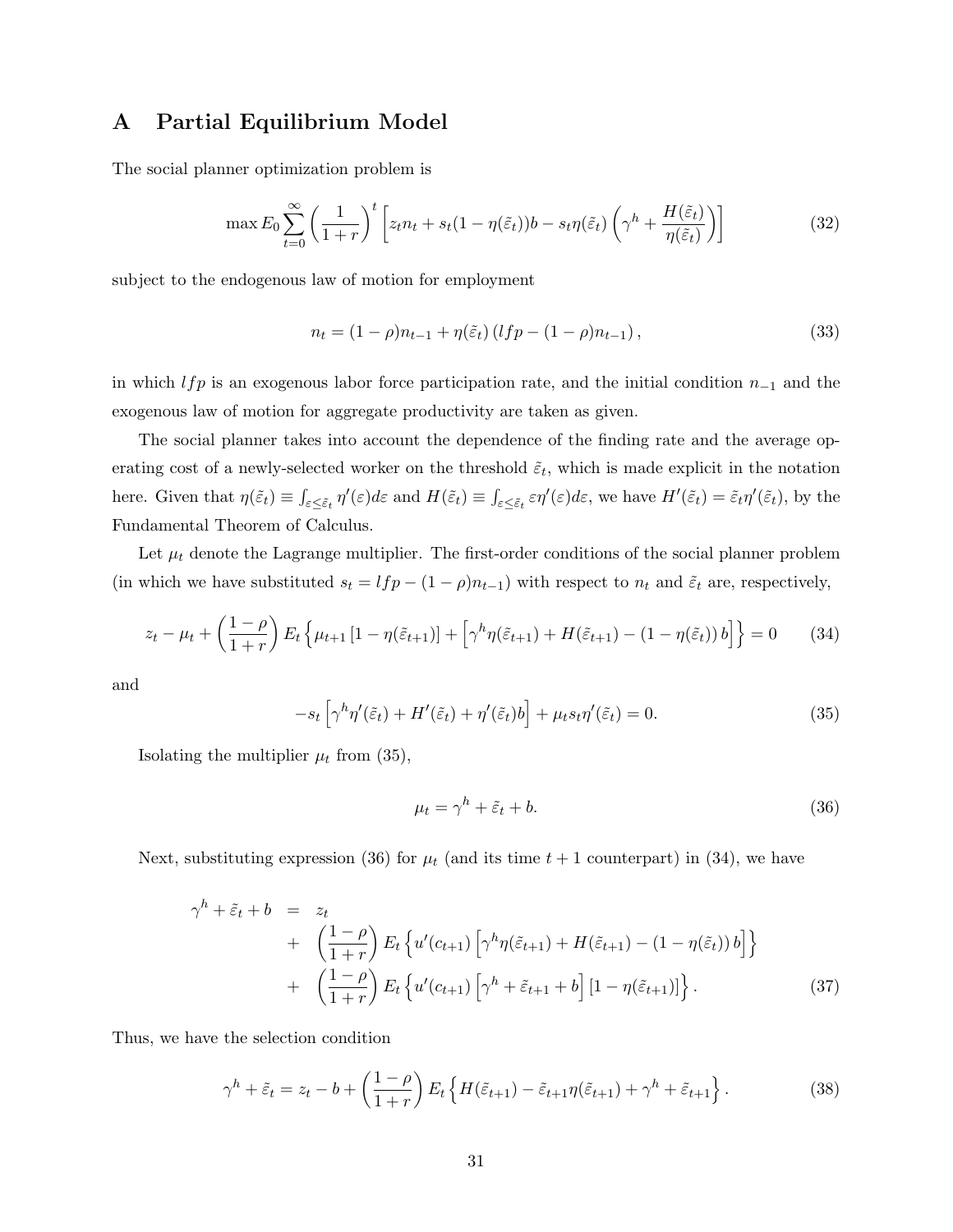# B Partial Equilibrium Model with Sequential Search

The social planner optimization problem is

$$
\max E_0 \sum_{t=0}^{\infty} \left( \frac{1}{1+r} \right)^t \left[ z_t n_t + s_t (1-\eta(\tilde{\varepsilon}_t)) b - s_t \eta(\tilde{\varepsilon}_t) \left( \gamma^h + \frac{H(\tilde{\varepsilon}_t)}{\omega(\tilde{\varepsilon}_t)} \right) \right]
$$
(39)

subject to the law of motion for employment

$$
n_t = (1 - \rho)n_{t-1} + \eta(\tilde{\varepsilon}_t) (lfp - (1 - \rho)n_{t-1}),
$$
\n(40)

and the sequential-search-based definition of the quarterly job-finding rate

$$
\eta(\tilde{\varepsilon}_t) = \sum_{j=1}^i (1 - \omega(\tilde{\varepsilon}_t))^{j-1} \omega(\tilde{\varepsilon}_t),\tag{41}
$$

in which  $i$  is an integer that denotes the number of interviews in a given quarter.

The first derivative of the quarterly job-finding rate with respect to the cutoff point is

$$
\eta(\tilde{\varepsilon}_t)' = \omega'(\tilde{\varepsilon}_t) \cdot \sum_{j=1}^i \left[ (1 - \omega(\tilde{\varepsilon}_t))^{j-1} - (j-1) (1 - \omega(\tilde{\varepsilon}_t))^{j-2} \omega(\tilde{\varepsilon}_t) \right]. \tag{42}
$$

For analytical convenience, we define

$$
\eta'(\tilde{\varepsilon}_t) = \omega'(\tilde{\varepsilon}_t) \cdot F(\tilde{\varepsilon}_t),\tag{43}
$$

with  $F(\tilde{\varepsilon}_t) \equiv \sum_{j=1}^i \left[ (1 - \omega(\tilde{\varepsilon}_t))^{j-1} - (j-1) (1 - \omega(\tilde{\varepsilon}_t))^{j-2} \omega(\tilde{\varepsilon}_t) \right].$ 

Let  $\beta^t \mu_t$  be the Lagrange multiplier on the period-t law of motion for employment, and, for ease of notation,  $\Omega(\tilde{\varepsilon}_t) \equiv \frac{\eta(\tilde{\varepsilon}_t) H(\tilde{\varepsilon}_t)}{\omega(\tilde{\varepsilon}_t)}$  $\frac{\partial^2 E(t) H(\varepsilon_t)}{\partial \omega(\tilde{\varepsilon}_t)}$ . The first-order conditions of the social planner problem with respect to  $n_t$  and  $\tilde{\varepsilon}_t$  are, respectively,

$$
z_t - \mu_t + \left(\frac{1-\rho}{1+r}\right) E_t \left\{ \mu_{t+1} \left[1 - \eta(\tilde{\varepsilon}_{t+1})\right] + \left[\gamma^h \eta(\tilde{\varepsilon}_{t+1}) + \Omega(\tilde{\varepsilon}_{t+1}) - (1 - \eta(\tilde{\varepsilon}_{t+1})) b\right] \right\} = 0 \quad (44)
$$

and

$$
-s_t \left[ \gamma^h \eta'(\tilde{\varepsilon}_t) + \Omega'(\tilde{\varepsilon}_t) + \eta'(\tilde{\varepsilon}_t) b \right] + \mu_t s_t \eta'(\tilde{\varepsilon}_t) = 0. \tag{45}
$$

Isolating the multiplier  $\mu_t$  from (45),

$$
\mu_t = \frac{\gamma^h \eta'(\tilde{\varepsilon}_t) + \Omega'(\tilde{\varepsilon}_t) + \eta'(\tilde{\varepsilon}_t)b}{\eta'(\tilde{\varepsilon}_t)}
$$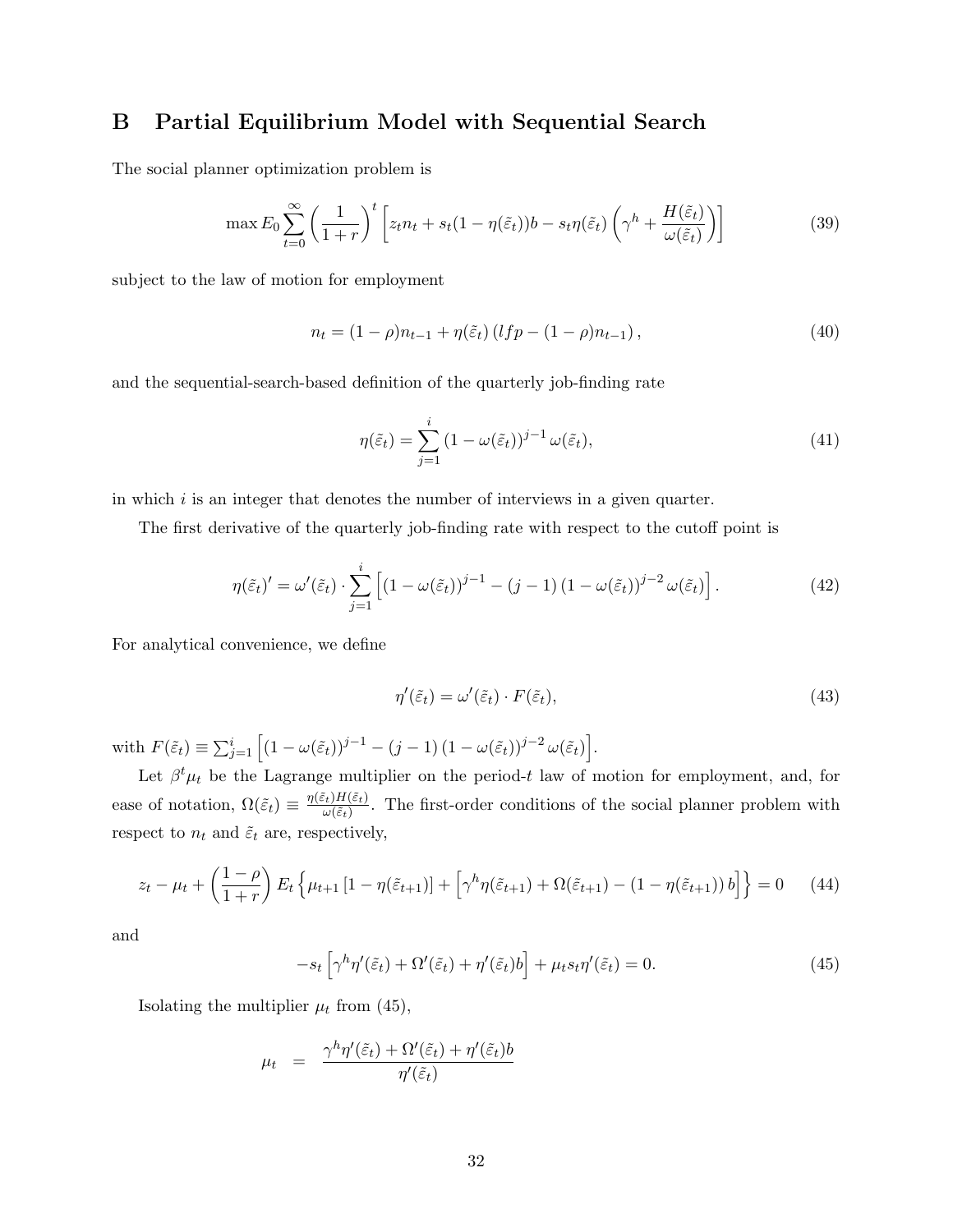$$
= \gamma^{h} + b + \frac{\Omega'(\tilde{\varepsilon}_{t})}{\eta'(\tilde{\varepsilon}_{t})}
$$
  

$$
= \gamma^{h} + b + \frac{H(\tilde{\varepsilon}_{t})}{\omega(\tilde{\varepsilon}_{t})} \left(1 - \frac{\eta(\tilde{\varepsilon}_{t})}{\omega(\tilde{\varepsilon}_{t})F(\tilde{\varepsilon}_{t})}\right) + \frac{\eta(\tilde{\varepsilon}_{t})}{\omega(\tilde{\varepsilon}_{t})F(\tilde{\varepsilon}_{t})}\tilde{\varepsilon}_{t}.
$$
(46)

Using this expression immediately above, the selection condition is

$$
\gamma^{h} + \frac{H(\tilde{\varepsilon}_{t})}{\omega(\tilde{\varepsilon}_{t})} \left(1 - \frac{\eta(\tilde{\varepsilon}_{t})}{\omega(\tilde{\varepsilon}_{t})F(\tilde{\varepsilon}_{t})}\right) + \frac{\eta(\tilde{\varepsilon}_{t})}{\omega(\tilde{\varepsilon}_{t})F(\tilde{\varepsilon}_{t})}\tilde{\varepsilon}_{t} = z_{t} - b \tag{47}
$$
\n
$$
+ \left(\frac{1-\rho}{1+r}\right) E_{t} \left\{\gamma^{h} + \frac{\eta(\tilde{\varepsilon}_{t+1})H(\tilde{\varepsilon}_{t+1})}{\omega(\tilde{\varepsilon}_{t+1})}\right\}
$$
\n
$$
+ \left(\frac{1-\rho}{1+r}\right) E_{t} \left\{\left(\frac{H(\tilde{\varepsilon}_{t+1})}{\omega(\tilde{\varepsilon}_{t+1})}\left(1 - \frac{\eta(\tilde{\varepsilon}_{t+1})}{\omega(\tilde{\varepsilon}_{t+1})F(\tilde{\varepsilon}_{t+1})}\right) + \frac{\eta(\tilde{\varepsilon}_{t+1})}{\omega(\tilde{\varepsilon}_{t+1})F(\tilde{\varepsilon}_{t+1})}\tilde{\varepsilon}_{t+1}\right) (1 - \eta(\tilde{\varepsilon}_{t+1}))\right\}.
$$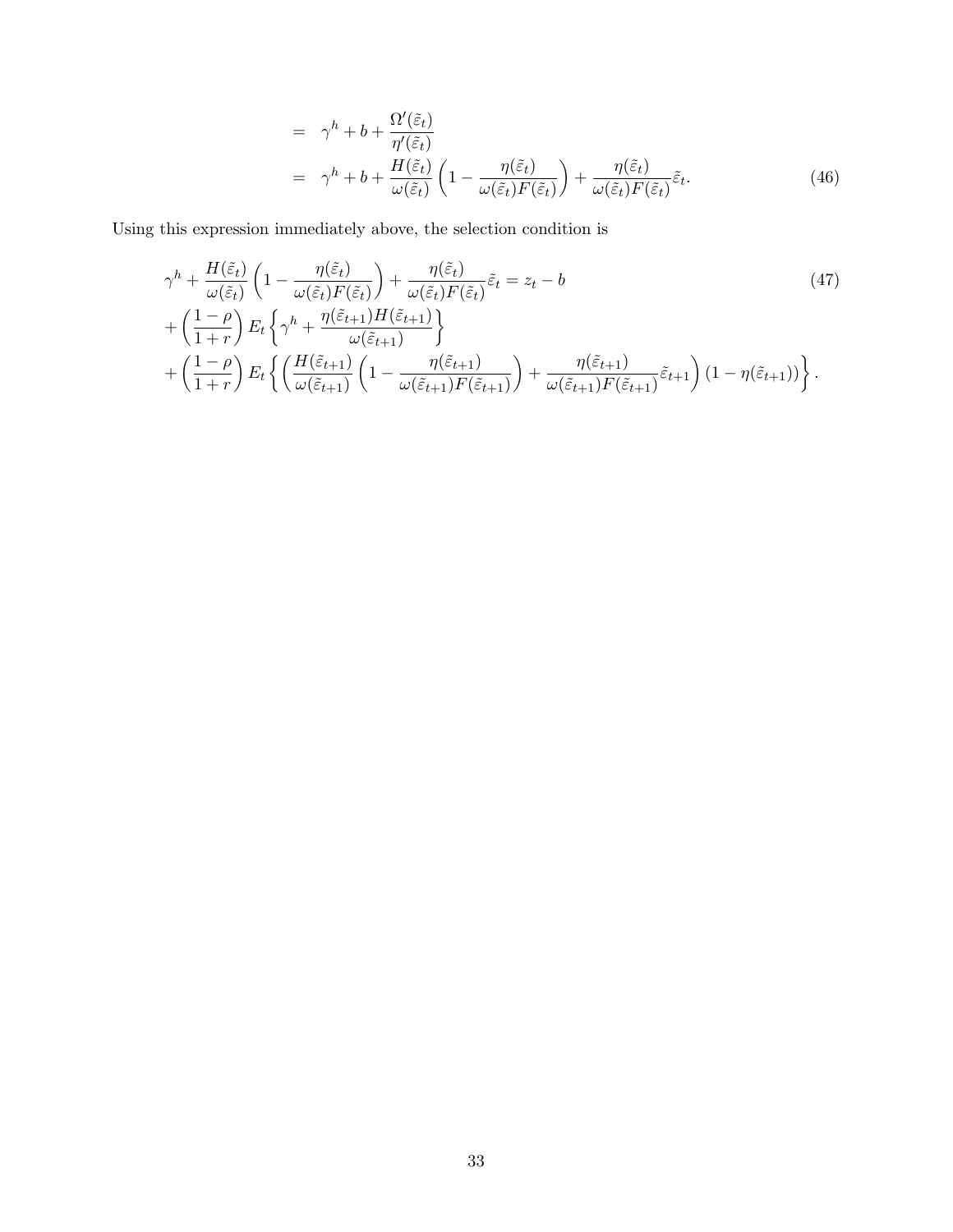# C Decentralized Economy

Consider a decentralized economy in which a representative "large firm" hires and makes wage payments to many workers. To establish some notation, define  $w_t^I$  as the period-t wage earned by any incumbent worker. An incumbent worker is one that has completed at least one full period of employment and, because they are identical, all incumbent workers earn the same wage. Also define

$$
\omega_e(\tilde{\varepsilon}_t) \equiv \int_{\infty}^{\tilde{\varepsilon}_t} w(\varepsilon) f(\varepsilon) d\varepsilon. \tag{48}
$$

#### C.1 Firms

In period zero, the representative firm chooses state-contingent decision rules for its desired employment stock and the threshold operating cost  $\tilde{\varepsilon}_t$  below which it is willing to hire in order to maximize discounted profits

$$
E_0 \sum_{t=0}^{\infty} \Xi_{t|0} \left[ z_t n_t - \gamma^h \eta(\tilde{\varepsilon}_t) s_t - \frac{\omega_e(\tilde{\varepsilon}_t)}{\eta(\tilde{\varepsilon}_t)} \eta(\tilde{\varepsilon}_t) s_t - (1 - \rho) n_{t-1} w_t^I - \frac{H(\tilde{\varepsilon}_t)}{\eta(\tilde{\varepsilon}_t)} \eta(\tilde{\varepsilon}_t) s_t \right].
$$
 (49)

In (49),  $\Xi_{t|0}$  is the period-0 value to the representative household of period-t goods, which the firm uses to discount profit flows because households are the ultimate owners of firms. Without any confusion between firm-level variables and aggregate variables, the hiring rate  $\eta_t$  is understood in this section to be a consequence of the firm's decisions, while the firm takes as given the number of job-seekers  $s_t$  as well as the wage-setting process. Because output is sold in a perfectly-competitive market, the firm's problem is to choose  $\tilde{\varepsilon}_t$  and  $n_t$ ,  $\forall t$ , to maximize (49) subject to a sequence of perceived laws of motion for its employment level,

$$
n_t = (1 - \rho)n_{t-1} + s_t \eta(\tilde{\varepsilon}_t). \tag{50}
$$

Letting  $\beta^t \mu_{ft}$  denote the Lagrange multiplier on the period-t law of motion (50), the first-order conditions with respect to  $\tilde{\varepsilon}_t$  and  $n_t$  are

$$
\mu_{ft}\eta'(\tilde{\varepsilon}_t)s_t - \omega'_e(\tilde{\varepsilon}_t)s_t - \gamma^h\eta'(\tilde{\varepsilon}_t)s_t - H'(\tilde{\varepsilon}_t)s_t = 0
$$
\n(51)

and

$$
z_t - \mu_{ft} + (1 - \rho) E_t \left\{ \Xi_{t+1|t} \left( \mu_{ft+1} - w_{t+1}^I \right) \right\} = 0, \tag{52}
$$

in which  $\Xi_{t+1|t} \equiv \Xi_{t+1|0}/\Xi_{t|0}$  is the one-period stochastic discount factor. From (51), the value to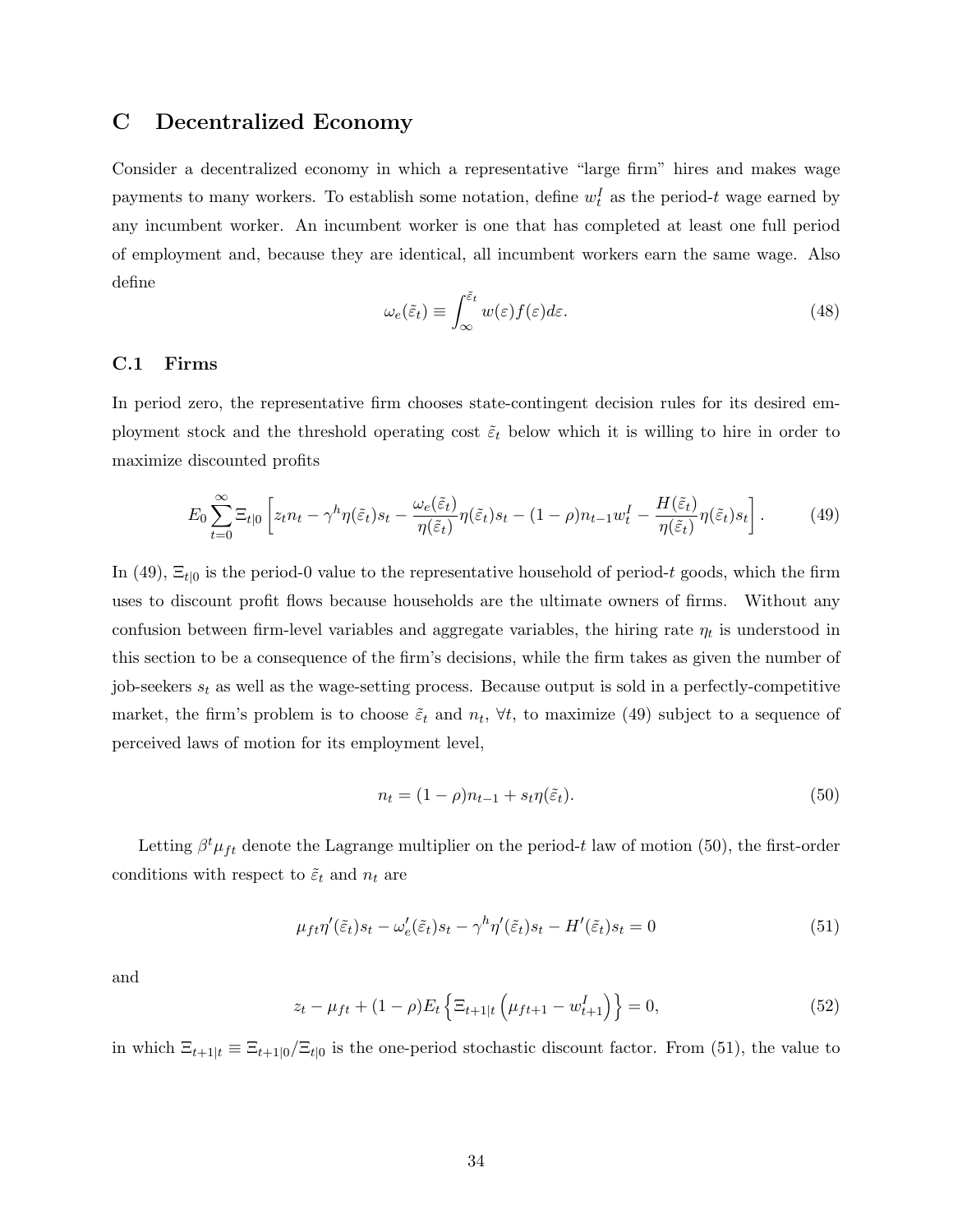the firm of an employee can be measured as

$$
\mu_{ft} = \frac{\omega'_{e}(\tilde{\varepsilon}_{t}) + \gamma^{h} \eta'(\tilde{\varepsilon}_{t}) + H'(\tilde{\varepsilon}_{t})}{\eta'(\tilde{\varepsilon}_{t})}
$$
\n
$$
= \frac{w(\tilde{\varepsilon}_{t}) f(\tilde{\varepsilon}_{t}) + \gamma^{h} f(\tilde{\varepsilon}_{t}) + \tilde{\varepsilon}_{t} f(\tilde{\varepsilon}_{t})}{f(\tilde{\varepsilon}_{t})}
$$
\n
$$
= w(\tilde{\varepsilon}_{t}) + \gamma^{h} + \tilde{\varepsilon}_{t}, \qquad (53)
$$

where the second line follows from the Fundamental Theorem of Calculus. Substituting (53) into (52),

$$
\gamma^h + \tilde{\varepsilon}_t = z_t - w(\tilde{\varepsilon}_t) + (1 - \rho) E_t \left\{ \Xi_{t+1|t} \left[ \gamma^h + \tilde{\varepsilon}_{t+1} + w(\tilde{\varepsilon}_{t+1}) - w_{t+1}^I \right] \right\},\tag{54}
$$

which is the firm's hiring (selection) condition.

### C.2 Nash Bargained Wages

#### C.2.1 Value Equation for the Firm

$$
\mathbf{J}_{It} = z_t - w_t^I + (1 - \rho) E_t \Xi_{t+1|t} \mathbf{J}_{It+1}
$$
\n(55)

is the equilibrium value to the firm of an incumbent worker and

$$
\mathbf{J}_E(\varepsilon_t^i) = z_t - w(\varepsilon_t^i) - \gamma^h - \varepsilon_t^i + (1 - \rho) E_t \Xi_{t+1|t} \mathbf{J}_{It+1}
$$
\n(56)

is the equilibrium value to the firm of a newly-hired worker with idiosyncratic characteristics  $\varepsilon_t^i$ .

#### C.2.2 Value Equations for the Household

An incumbent worker in period  $t$  has value (measured in period- $t$  goods) to the household

$$
\mathbf{W}_{It} = w_t^I + E_t \left\{ \Xi_{t+1|t} \left[ (1-\rho) \mathbf{W}_{It+1} + \rho \left( \eta(\tilde{\varepsilon}_{t+1}) \bar{\mathbf{W}}_{Et+1} + (1 - \eta(\tilde{\varepsilon}_{t+1})) \mathbf{U}_{t+1} \right) \right] \right\}.
$$

The value of an unemployed worker is

$$
\mathbf{U}_{t} = b + E_{t} \left\{ \Xi_{t+1|t} \left[ \eta(\tilde{\varepsilon}_{t+1}) \left( \frac{\int_{-\infty}^{\tilde{\varepsilon}_{t+1}} \mathbf{W}_{E}(\varepsilon_{t+1}^{i}) f(\varepsilon_{t+1}^{i}) d\varepsilon_{t+1}^{i}}{\eta(\tilde{\varepsilon}_{t+1})} \right) + (1 - \eta(\tilde{\varepsilon}_{t+1})) \mathbf{U}_{t+1} \right] \right\}.
$$
 (57)

To conserve on notation, denote hereafter  $\bar{\mathbf{W}}_{Et+1} \equiv \int_{-\infty}^{\tilde{\varepsilon}_{t+1}} \mathbf{W}_E(\varepsilon_{t+1}^i) f(\varepsilon_{t+1}^i) d\varepsilon_{t+1}^i$ . The surplus between these two values is

$$
\mathbf{W}_{It} - \mathbf{U}_t
$$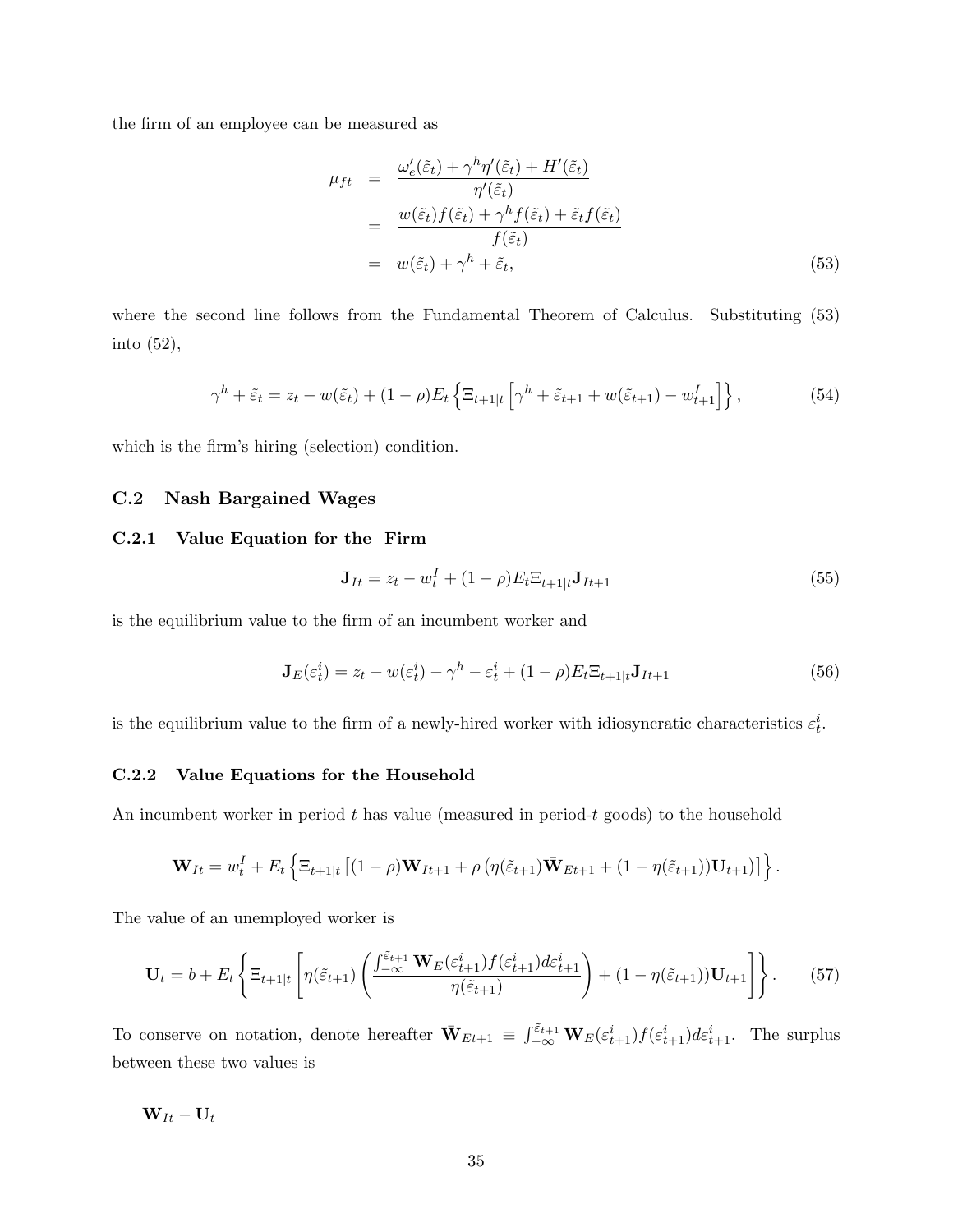$$
= w_t^I - b + E_t \left\{ \Xi_{t+1|t} \left[ (1-\rho) \mathbf{W}_{It+1} + (\rho - 1) \left( \eta(\tilde{\varepsilon}_{t+1}) \bar{\mathbf{W}}_{Et+1} + (1 - \eta(\tilde{\varepsilon}_{t+1})) \mathbf{U}_{t+1} \right) \right] \right\} . (58)
$$

Based on the same logic as above, a newly-hired worker with idiosyncratic characteristics  $\varepsilon_t^i$  in period  $t$  has value (measured in period- $t$  goods) to the household

$$
\mathbf{W}_{E}(\varepsilon_{t}^{i}) = w(\varepsilon_{t}^{i}) + E_{t} \left\{ \Xi_{t+1|t} \left[ (1-\rho)\mathbf{W}_{It+1} + (\rho - 1) \left( \eta(\tilde{\varepsilon}_{t+1})\bar{\mathbf{W}}_{Et+1} + (1 - \eta(\tilde{\varepsilon}_{t+1}))\mathbf{U}_{t+1} \right) \right] \right\},\tag{59}
$$

and thus the surplus between it and  $U_t$  is

$$
\mathbf{W}_{E}(\varepsilon_{t}^{i}) - \mathbf{U}_{t}
$$
\n
$$
= w(\varepsilon_{t}^{i}) - b + E_{t} \left\{ \Xi_{t+1|t} \left[ (1 - \rho) \mathbf{W}_{It+1} + (\rho - 1) \left( \eta(\tilde{\varepsilon}_{t+1}) \bar{\mathbf{W}}_{Et+1} + (1 - \eta(\tilde{\varepsilon}_{t+1})) \mathbf{U}_{t+1} \right) \right] \right\}.
$$

#### C.2.3 Bargaining Solution

From generalized Nash bargaining,

$$
\mathbf{W}_{It} - \mathbf{U}_t = \left(\frac{\alpha}{1 - \alpha}\right) \mathbf{J}_{It}
$$
\n(60)

is the Nash sharing rule for incumbent workers where  $\alpha$  is the bargaining power of workers, and

$$
\mathbf{W}_E(\varepsilon_t^i) - \mathbf{U}_t = \left(\frac{\alpha}{1-\alpha}\right) \mathbf{J}_E(\varepsilon_t^i)
$$
\n(61)

is the Nash sharing rule for a newly-hired individual with idiosyncratic characteristics  $\varepsilon_t^i$ .

To obtain an expression for the period- $t$  bargained wage of an incumbent, first substitute  $(58)$ in the Nash sharing rule (60), which gives

$$
w_t^I - b + (1 - \rho) E_t \left\{ \Xi_{t+1|t} \left[ \mathbf{W}_{It+1} - \mathbf{U}_{t+1} \right] \right\}
$$
(62)  
- 
$$
(1 - \rho) E_t \left\{ \Xi_{t+1|t} \eta(\tilde{\varepsilon}_{t+1}) \left[ \bar{\mathbf{W}}_{Et+1} - \mathbf{U}_{t+1} \right] \right\} = \left( \frac{\alpha}{1 - \alpha} \right) \left( z_t - w_t^I + (1 - \rho) E_t \Xi_{t+1|t} \mathbf{J}_{It+1} \right).
$$

Isolating  $w_t^I$ , we have

$$
w_t^I = \alpha \left( z_t + (1 - \rho) E_t \Xi_{t+1|t} \mathbf{J}_{It+1} \right)
$$
\n
$$
+ (1 - \alpha) \left[ b + E_t \left\{ \Xi_{t+1|t} \left[ (1 - \rho) \mathbf{W}_{It+1} - (1 - \rho) \left( \eta(\tilde{\varepsilon}_{t+1}) \bar{\mathbf{W}}_{Et+1} + (1 - \eta(\tilde{\varepsilon}_{t+1})) \mathbf{U}_{t+1} \right) \right] \right\} \right].
$$
\n(63)

Similarly,

$$
w(\varepsilon_t^i) = \alpha \left( z_t - \gamma^h - \varepsilon_t^i + (1 - \rho) E_t \Xi_{t+1|t} \mathbf{J}_{It+1} \right) \tag{64}
$$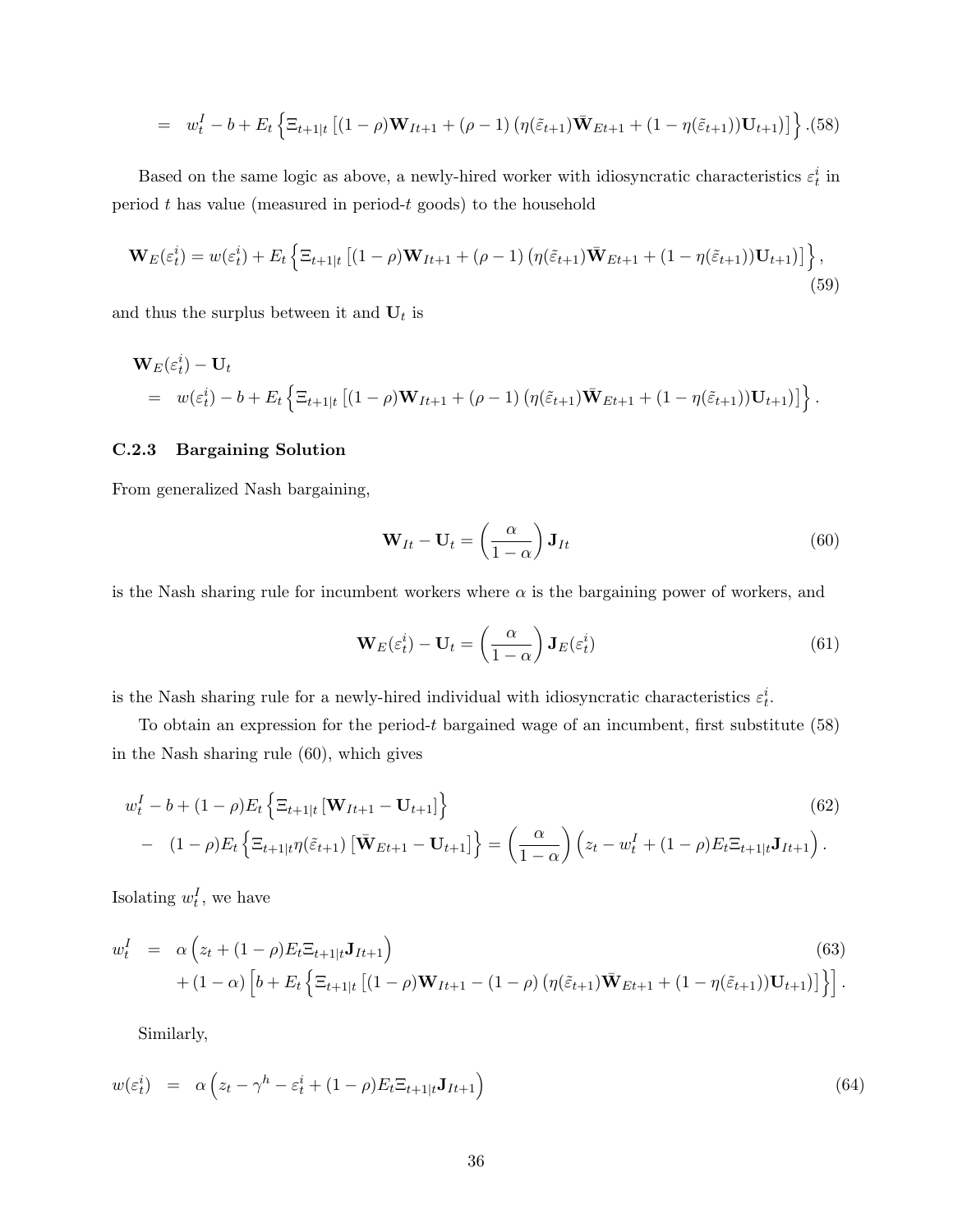$$
+(1-\alpha)\left[b+E_t\left\{\Xi_{t+1|t}\left[(1-\rho)\mathbf{W}_{It+1}-(1-\rho)\left(\eta(\tilde{\varepsilon}_{t+1})\bar{\mathbf{W}}_{Et+1}+(1-\eta(\tilde{\varepsilon}_{t+1}))\mathbf{U}_{t+1}\right)\right]\right\}\right].
$$

# C.3 Equilibrium

A symmetric private-sector equilibrium is made up of endogenous state-contingent processes  ${c_t, n_t, \tilde{\varepsilon}_t, w_t^I, w(\tilde{\varepsilon}_t)\}_{t=0}^{\infty}$  that satisfy the sequences of conditions: the representative firm's selection condition (54), the goods resource constraint (65),

$$
c_t = z_t n_t - s_t \eta(\tilde{\varepsilon}_t) \left(\gamma^h + \frac{H(\tilde{\varepsilon}_t)}{\eta(\tilde{\varepsilon}_t)}\right),\tag{65}
$$

the aggregate law of motion for employment (66),

$$
n_t = (1 - \rho)n_{t-1} + \eta(\tilde{\varepsilon}_t)s_t,
$$
\n(66)

and the two conditions that determine the wage processes  $\{w_t^I, w(\tilde{\varepsilon}_t)\}.$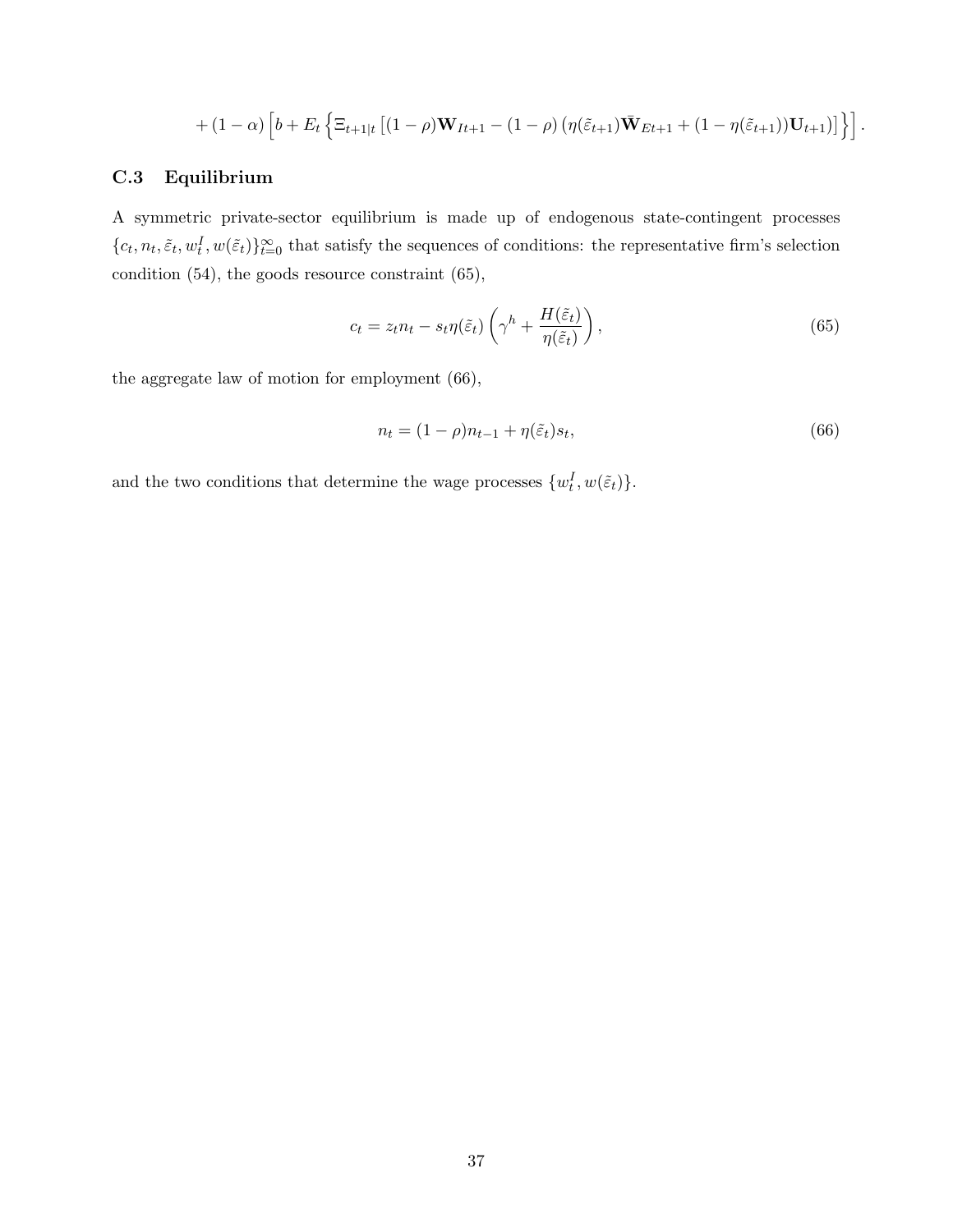# D Proof for Decentralization of Efficiency

The wage at the cutoff point  $w(\tilde{\varepsilon}_t)$  is equal to the reservation wage (i.e. the point where  $\mathbf{W}_E(\tilde{\varepsilon}_t)$  –  $U_t = 0$ :

$$
\mathbf{W}_{E}(\tilde{\varepsilon}_{t})-U_{t}=w(\tilde{\varepsilon}_{t})-b+E_{t}\left\{\Xi_{t+1|t}\left[(1-\rho)\mathbf{W}_{It+1}-(1-\rho)\left(\eta(\tilde{\varepsilon}_{t+1})\bar{\mathbf{W}}_{Et+1}+(1-\eta(\tilde{\varepsilon}_{t+1}))\mathbf{U}_{t+1}\right)\right]\right\}=0
$$
\n(67)

Thus:

$$
w(\tilde{\varepsilon}_t) - b = E_t \left\{ \Xi_{t+1|t} \left[ (1 - \rho) \mathbf{W}_{It+1} - (1 - \rho) \left( \eta(\tilde{\varepsilon}_{t+1}) \bar{\mathbf{W}}_{Et+1} + (1 - \eta(\tilde{\varepsilon}_{t+1})) \mathbf{U}_{t+1} \right) \right] \right\}
$$
(68)

Now let's compare the decentralized job creation condition and the efficient one. For this purpose, we denote the social planner solution with SP and the decentralized solution with D.

$$
\gamma^h + \tilde{\varepsilon}_t^D = z_t - w(\tilde{\varepsilon}_t^D) + (1 - \rho) E_t \left\{ \Xi_{t+1|t} \left[ \gamma^h + \tilde{\varepsilon}_{t+1}^D + w(\tilde{\varepsilon}_{t+1}^D) - w_{t+1}^I \right] \right\},\tag{69}
$$

and

$$
\gamma^h + \tilde{\varepsilon}_t^{SP} = z_t - b + (1 - \rho) E_t \Xi_{t+1|t} \left\{ H(\tilde{\varepsilon}_{t+1}^{SP}) - \tilde{\varepsilon}_{t+1}^{SP} \eta(\tilde{\varepsilon}_{t+1}^{SP}) + \gamma^h + \tilde{\varepsilon}_{t+1}^{SP} \right\},\tag{70}
$$

For efficiency to be decentralized, we require  $\tilde{\varepsilon}_t^D = \tilde{\varepsilon}_t^{SP}$  for all t. In our proof, we will equalize these two thresholds and check under which condition they are equal. Thus, we denote  $\tilde{\varepsilon}_t = \tilde{\varepsilon}_t^D$  $\tilde{\epsilon}_t^{SP}$  and subtract (70) from (69), which gives

$$
w(\tilde{\varepsilon}_t) - b = (1 - \rho) E_t \left\{ \Xi_{t+1|t} \left[ \tilde{\varepsilon}_{t+1} \eta(\tilde{\varepsilon}_{t+1}) - H(\tilde{\varepsilon}_{t+1}) + w(\tilde{\varepsilon}_{t+1}) - w_{t+1}^I \right] \right\}.
$$
 (71)

Subtracting this equation from equation (68) gives

$$
(1 - \rho)E_t \left\{ \Xi_{t+1|t} \left[ \tilde{\varepsilon}_{t+1} \eta(\tilde{\varepsilon}_{t+1}) - H(\tilde{\varepsilon}_{t+1}) + w(\tilde{\varepsilon}_{t+1}) - w_{t+1}^I \right] \right\}
$$
(72)

$$
= -(1 - \rho) E_t \left\{ \Xi_{t+1|t} \left[ \mathbf{W}_{It+1} - (\eta(\tilde{\varepsilon}_{t+1}) \bar{\mathbf{W}}_{Et+1} + (1 - \eta(\tilde{\varepsilon}_{t+1})) \mathbf{U}_{t+1}) \right] \right\}.
$$
 (73)

For convenience, we repeat the present value expressions, which are

$$
\mathbf{W}_{t}^{I} = w_{t}^{I} + E_{t} \left\{ \Xi_{t+1|t} \left[ (1 - \rho) \mathbf{W}_{It+1} + \rho \left( \eta(\tilde{\varepsilon}_{t+1}) \bar{\mathbf{W}}_{Et+1} + (1 - \eta(\tilde{\varepsilon}_{t+1})) \mathbf{U}_{t+1} \right) \right] \right\}, \qquad (74)
$$

$$
\mathbf{W}_{E}(\varepsilon_{t}^{i}) = w(\varepsilon_{t}^{i}) + E_{t} \left\{ \Xi_{t+1|t} \left[ (1-\rho)\mathbf{W}_{It+1} + \rho \left( \eta(\tilde{\varepsilon}_{t+1})\bar{\mathbf{W}}_{Et+1} + (1-\eta(\tilde{\varepsilon}_{t+1}))\mathbf{U}_{t+1} \right) \right] \right\}, \quad (75)
$$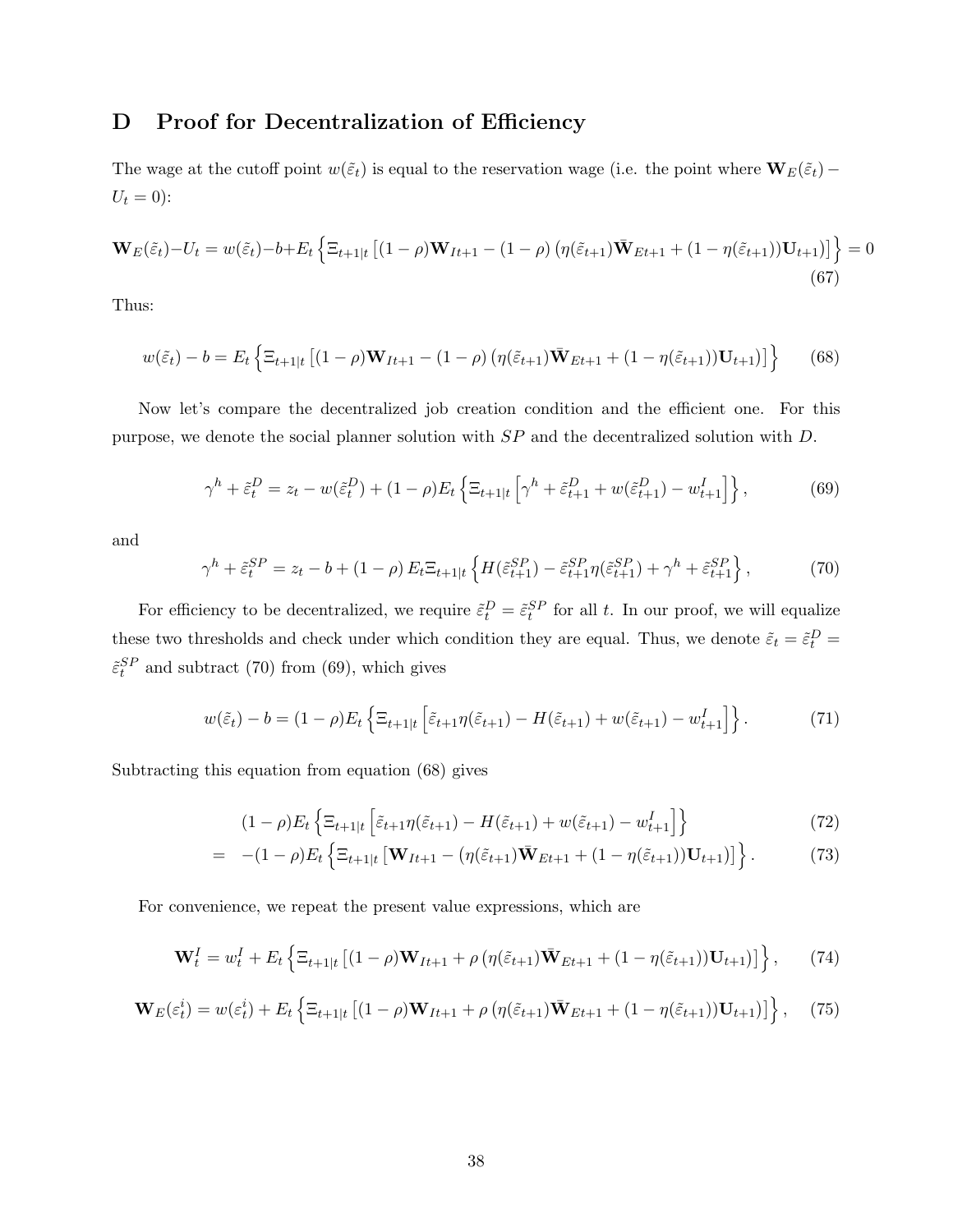and

$$
\mathbf{U}_t = b + E_t \left\{ \Xi_{t+1|t} \left[ \eta(\tilde{\varepsilon}_{t+1}) \left( \frac{\int_{-\infty}^{\tilde{\varepsilon}_{t+1}} \mathbf{W}_E(\varepsilon_{t+1}^i) f(\varepsilon_{t+1}^i) d\varepsilon_{t+1}^i}{\eta(\tilde{\varepsilon}_{t+1})} \right) + (1 - \eta(\tilde{\varepsilon}_{t+1})) \mathbf{U}_{t+1} \right] \right\}.
$$
 (76)

Substituting these value expressions into equation (72), we have

$$
-(1-\rho)E_{t}\left\{\Xi_{t+1|t}\left[\begin{array}{c}w_{t+1}^{I}+E_{t}\left\{\Xi_{t+2|t+1}\left[\begin{array}{c} (1-\rho)\mathbf{W}_{It+2}+\\ \rho\left(\eta(\tilde{\varepsilon}_{t+2})\mathbf{\bar{W}}_{Et+2}+(1-\eta(\tilde{\varepsilon}_{t+2}))\mathbf{U}_{t+2}\right)\end{array}\right]\right\} \\ - (1-\rho)E_{t}\left\{\Xi_{t+1|t}\left[\begin{array}{c} -\eta(\tilde{\varepsilon}_{t+1})\left(\frac{\int_{-\infty}^{\tilde{\varepsilon}_{t+1}}\mathbf{W}_{E}(\varepsilon_{t+1}^{i})f(\varepsilon_{t+1}^{i})d\varepsilon_{t+1}^{i}}{\eta(\tilde{\varepsilon}_{t+1})}+\right)+\\ \left\{\Xi_{t+2|t+1}\left[(1-\rho)\mathbf{W}_{It+2}+\rho\eta(\tilde{\varepsilon}_{t+2})\mathbf{\bar{W}}_{Et+2}+\rho(1-\eta(\tilde{\varepsilon}_{t+2}))\mathbf{U}_{t+2}\right]\right\}\end{array}\right\}\right\}
$$

$$
= (1-\rho)E_{t}\left\{\Xi_{t+1|t}\left[\tilde{\varepsilon}_{t+1}\eta(\tilde{\varepsilon}_{t+1})-H(\tilde{\varepsilon}_{t+1})+w(\tilde{\varepsilon}_{t+1})-w_{t+1}^{I}\right]\cdot\right\}
$$
(77)

Collecting terms, we obtain

$$
-(1-\rho)E_t \left\{ \Xi_{t+1|t} \left[ (1-\eta(\tilde{\varepsilon}_{t+1})) \left\{ \Xi_{t+2|t+1}(1-\rho) \left[ \mathbf{W}_{It+2} - \eta(\tilde{\varepsilon}_{t+2}) \bar{\mathbf{W}}_{Et+2} - (1-\eta(\tilde{\varepsilon}_{t+2})) \mathbf{U}_{t+2} \right] \right\} \right] \right\}
$$
  
= 
$$
(1-\rho)E_t \Xi_{t+1|t} \left\{ \tilde{\varepsilon}_{t+1} \eta(\tilde{\varepsilon}_{t+1}) - H(\tilde{\varepsilon}_{t+1}) + w(\tilde{\varepsilon}_{t+1}) - \bar{\mathbf{W}}_{Et+1} - (1-\eta(\tilde{\varepsilon}_{t+1}))b \right\}.
$$
 (78)

Finally, replace the term in square brackets in the first line by equation (68), iterated one period forward:

$$
(1 - \rho) E_t \left\{ \Xi_{t+1|t} \left[ (1 - \eta(\tilde{\varepsilon}_{t+1})) \{ [w(\tilde{\varepsilon}_{t+1}) - b] \} \right] \right\}
$$
  
= 
$$
(1 - \rho) E_t \Xi_{t+1|t} \left\{ \tilde{\varepsilon}_{t+1} \eta(\tilde{\varepsilon}_{t+1}) - H(\tilde{\varepsilon}_{t+1}) + w(\tilde{\varepsilon}_{t+1}) - \bar{\mathbf{W}}_{Et+1} - (1 - \eta(\tilde{\varepsilon}_{t+1})) b \right\}.
$$
 (79)

Further simplification yields

$$
(1 - \rho)E_t \Xi_{t+1|t} \left\{ \tilde{\varepsilon}_{t+1} \eta(\tilde{\varepsilon}_{t+1}) - H(\tilde{\varepsilon}_{t+1}) + \eta(\tilde{\varepsilon}_{t+1}) w(\tilde{\varepsilon}_{t+1}) - \bar{\mathbf{W}}_{Et+1} \right\} = 0. \tag{80}
$$

Thus, efficiency in the decentralized economy requires

$$
\tilde{\varepsilon}_{t+1}\eta(\tilde{\varepsilon}_{t+1}) - H(\tilde{\varepsilon}_{t+1}) = \bar{\mathbf{W}}_{Et+1} - \eta(\tilde{\varepsilon}_{t+1})w(\tilde{\varepsilon}_{t+1}).\tag{81}
$$

Thus, whenever the difference of epsilon between marginal and average worker is the same as the wage differential, we obtain a decentralization of the social planner solution.

Let's take our Nash solution (64) and see what the wage difference between the marginal and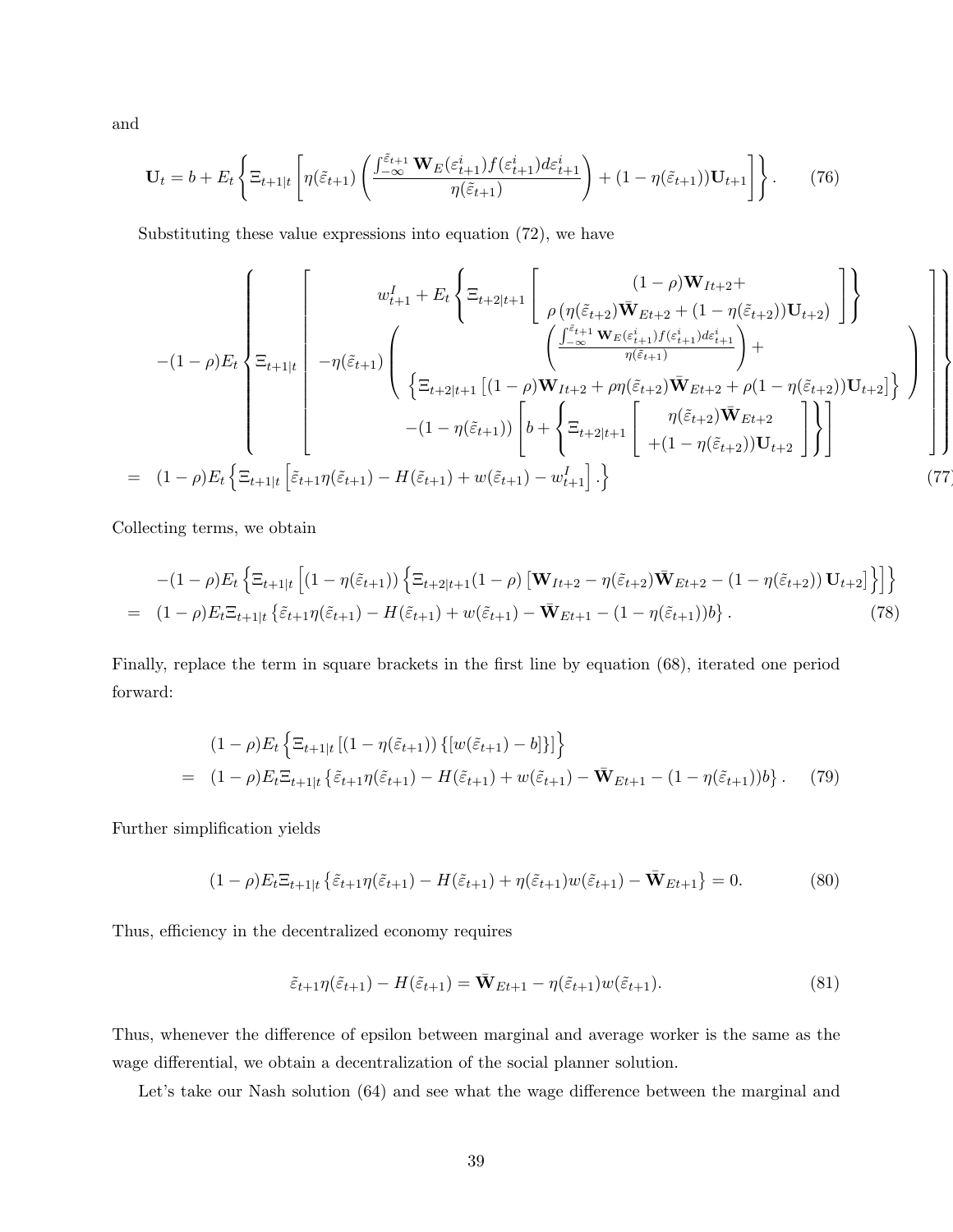average entrant is. The difference between  $w(\tilde{\varepsilon}_{t+1}) - \bar{\mathbf{W}}_{E}$  is

$$
w(\tilde{\varepsilon}_{t+1}) - \frac{\bar{\mathbf{W}}_{Et+1}}{\eta(\tilde{\varepsilon}_{t+1})} = \alpha \left( -\tilde{\varepsilon}_{t+1} + \frac{H(\tilde{\varepsilon}_{t+1})}{\eta(\tilde{\varepsilon}_{t+1})} \right). \tag{82}
$$

For the efficiency condition (81) to hold, we require  $\alpha = 1$ . When the entire surplus goes to the worker the existing externality will be internalized.  $^{38}$ 

 $38$ See Faia, Lechthaler, and Merkl (2014) for a similar proof in the context of a different modeling assumption.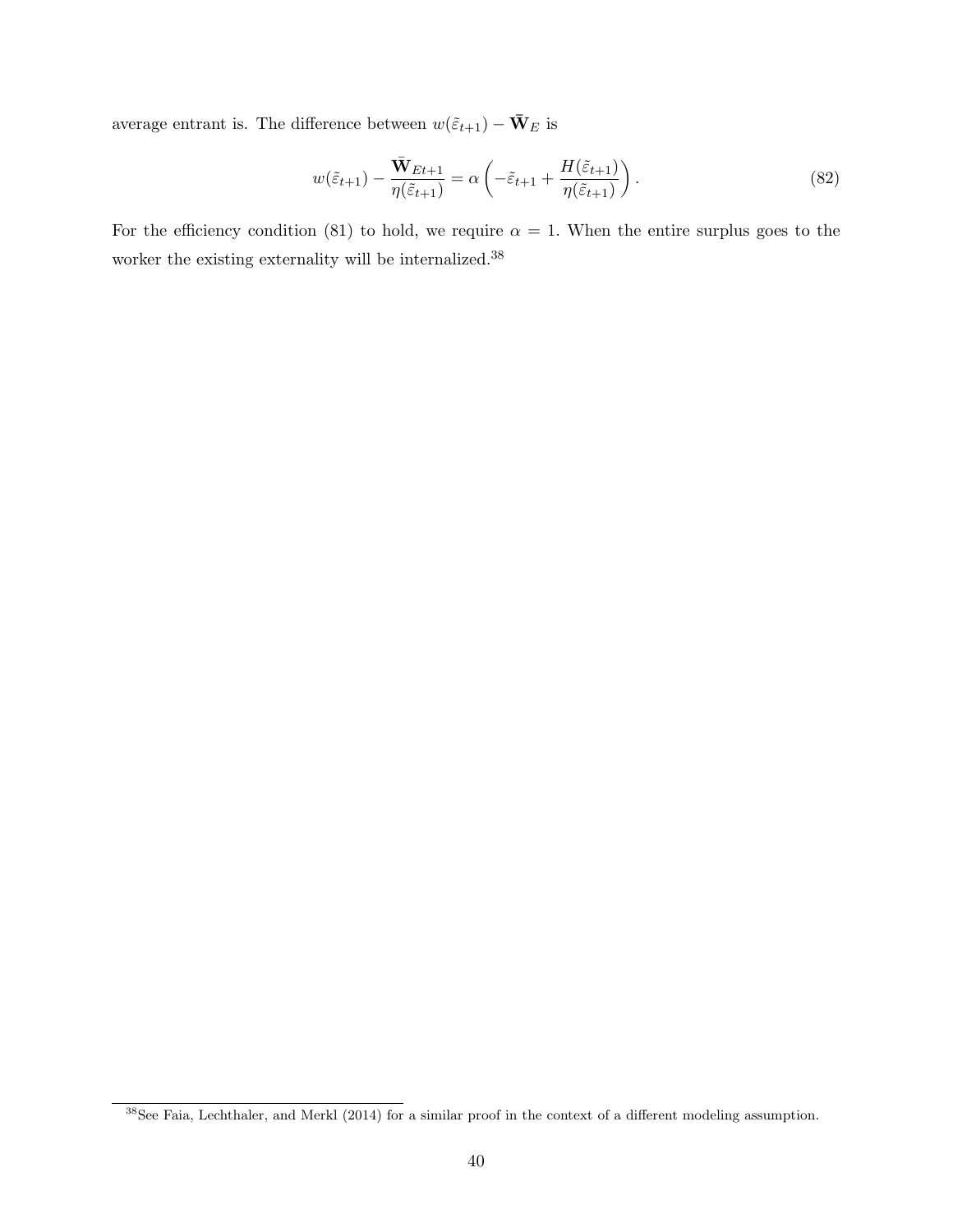# E Long-Run Wage Dispersion

So far, we have written our model in a stationary environment. Productivity shocks are meanreverting and can thus be interpreted as deviations from some long-run trend. Under the presence of long-run productivity growth, our model has to modified in order to guarantee stationarity. To illustrate this, assume that productivity growth at a constant rate  $\psi$  (where  $\psi$  is one plus the period's net growth rate). In the decentralized economy, profits of an entrant would then be

$$
\pi_t^E(\varepsilon_t) = z_t - w(\varepsilon_t) - \varepsilon_t - \gamma^h + (1 - \rho) E_t \left\{ \Xi_{t+1|t} \pi_{t+1}^I \right\},\tag{83}
$$

In steady state and by assuming that the wage of entrants is a function of the long-run productivity, we obtain:

$$
\pi^{E}(\varepsilon) = z - w(\varepsilon) - \varepsilon - \gamma^{h} + \beta(1 - \rho) \left(\psi z - w^{I}(\psi z)\right) + \beta^{2}(1 - \rho)^{2} \left(\psi^{2} z - w^{I}(\psi^{2} z)\right) + \dots, (84)
$$

When we use the standard assumption that wages comove 1:1 with long-run productivity (as common in RBC models), we can simplify the equation above to

$$
\pi^{E}(\varepsilon) = z - w(\varepsilon) - \varepsilon - \gamma^{h} + \beta (1 - \rho) \psi \frac{z - w^{I}(z)}{1 - \beta \psi (1 - \rho)}
$$
(85)

It is straightforward to see that introducing long-run productivity growth  $(\psi > 1)$  profits would increase over time and thus the cutoff point would shift every period (which can be obtained by setting  $\pi^{E}(\tilde{\varepsilon}) = 0$ . Thus, the model would not be stationary.

Stationarity can be established by a very simple assumption. Besides wages, the idiosyncratic productivity  $\varepsilon$  and the fixed component  $\gamma^h$  also have to trend with aggregate productivity. It is then straighforward to see that the cutoff remains unaffected. To see this, compare the cutoff point in period t and in some future period  $t + x$ .

In period  $t$ :

$$
\tilde{\varepsilon} = z - w(\tilde{\varepsilon}) - \gamma^h + \beta (1 - \rho) \psi \frac{z - w^I(z)}{1 - \beta \psi (1 - \rho)}
$$
\n(86)

In period  $t + x$ :

$$
\psi^x \tilde{\varepsilon} = \psi^x z - \psi^x w(\tilde{\varepsilon}) - \psi^x \gamma^h + \beta (1 - \rho) \psi^x \frac{z - w^I(z)}{1 - \beta \psi (1 - \rho)}
$$
(87)

By dividing equation (87) by  $\psi^x$ , it is straightforwad to see that the cutoff point remains the same and thus the model becomes stationary.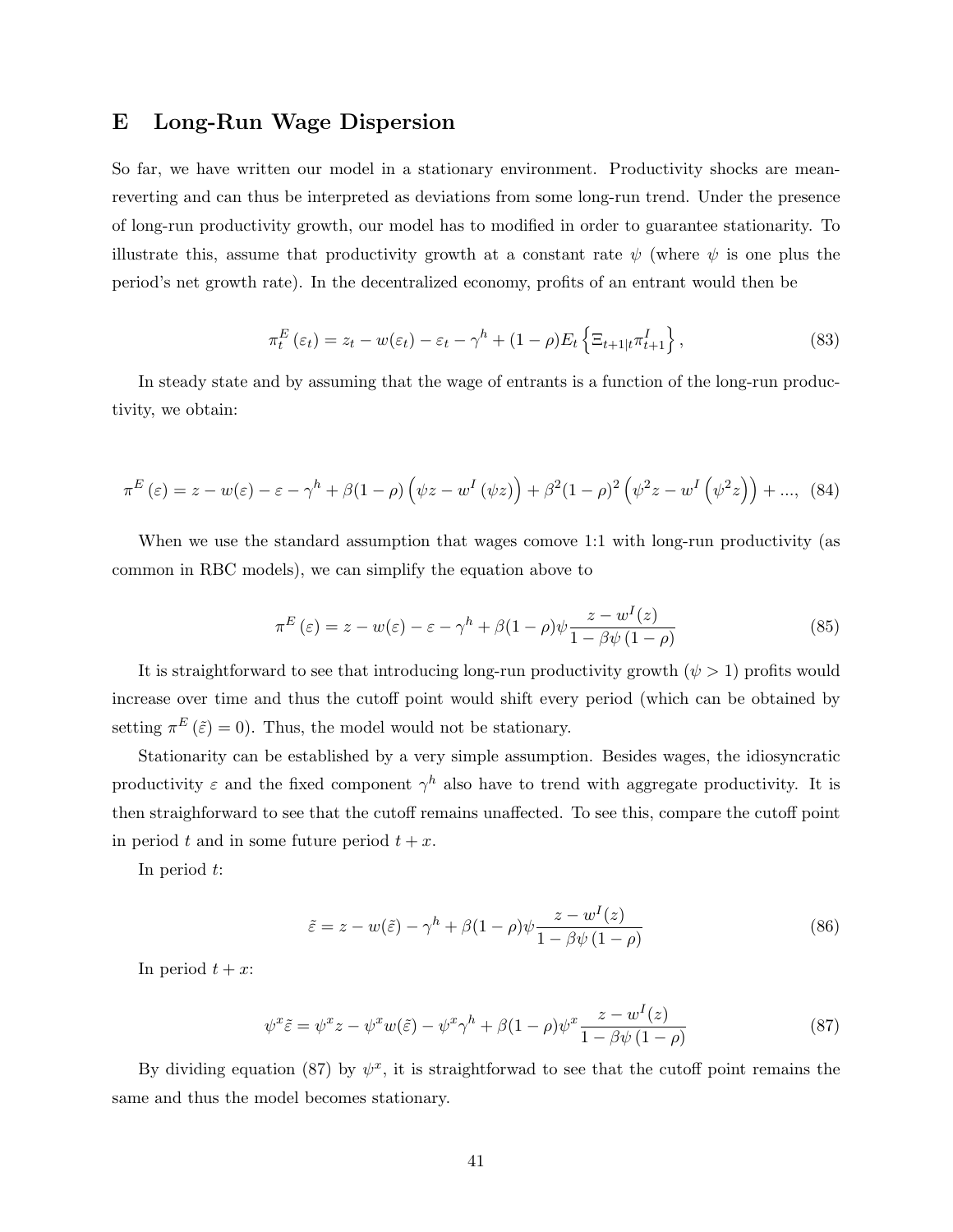How does this help us? In order to guarantuee stationarity, we required two assumptions: i) idiosyncratic productivity trends with aggregate productivity, ii) wages are a proportional function of productivity. Let's assume a general wage mechanism:  $w(a, \varepsilon_i) = g(z - \varepsilon_i) + h(w(a, \varepsilon_i) b)$ , where g and h are linear functions. As shown above, z and  $\varepsilon_i$  have to trend with long productivity to obtain stationarity. In addition, we define the fall-back option as a replacement rate (which generates stationarity). Thus, the wage in period  $t + x$  is  $w(a, \varepsilon_i) = \frac{\psi^x g(z - \varepsilon_i)}{1 - h(b)}$  $\frac{g(z-\varepsilon_i)}{1-h(b)}$ .

Let's calculate the coefficient of variation *cov* for wages:

$$
cov(w(a, \varepsilon_i)) = \frac{SD(w(a, \varepsilon_i))}{mean(w(a, \varepsilon_i))} = \frac{\sqrt{\sum_i (w(a, \varepsilon_i) - mean(w(a, \varepsilon_i)))^2}}{mean(w(a, \varepsilon_i))}
$$

and use the two conditions from above:

$$
cov(w(\varepsilon_i)) = \frac{\sqrt{\sum_i \left(\frac{\psi^x g(z-\varepsilon_i)}{1-h(b)} - mean\left(\frac{\psi^x g(z-\varepsilon_i)}{1-h(b)}\right)\right)^2}}{mean\left(\frac{\psi^x g(z-\varepsilon_i)}{1-h(b)}\right)}
$$

$$
= \frac{\sqrt{\sum_i \left(g\left(z-\varepsilon_i\right) - mean\left(g\left(z-\varepsilon_i\right)\right)\right)^2}}{mean\left(g\left(z-\varepsilon_i\right)\right)}
$$

Given that g is a linear function, the second line is exactly equal to the coefficient of variation of aggregate and idiosyncratic productivity:

$$
cov(z - \varepsilon_i) = \frac{\sqrt{\sum_i (z - \varepsilon_i - mean (z - \varepsilon_i))^2}}{mean (z - \varepsilon_i)}
$$

Thus, we look at the data through the lens of our model (remaining agnostic about the actual underlying wage formation mechanism) where the cross-sectional coefficient of variation (i.e. standard deviation divided by mean) for wages would have to be same as the coefficient of variation for idiosyncratic productivity. In the dataset of Haefke, Sonntag, and van Rens (2013), the coefficient of variation for new entrants is on average 0.63 on the quarterly level (from 1989 to 2004) and remarkably stable over time (as required by our model).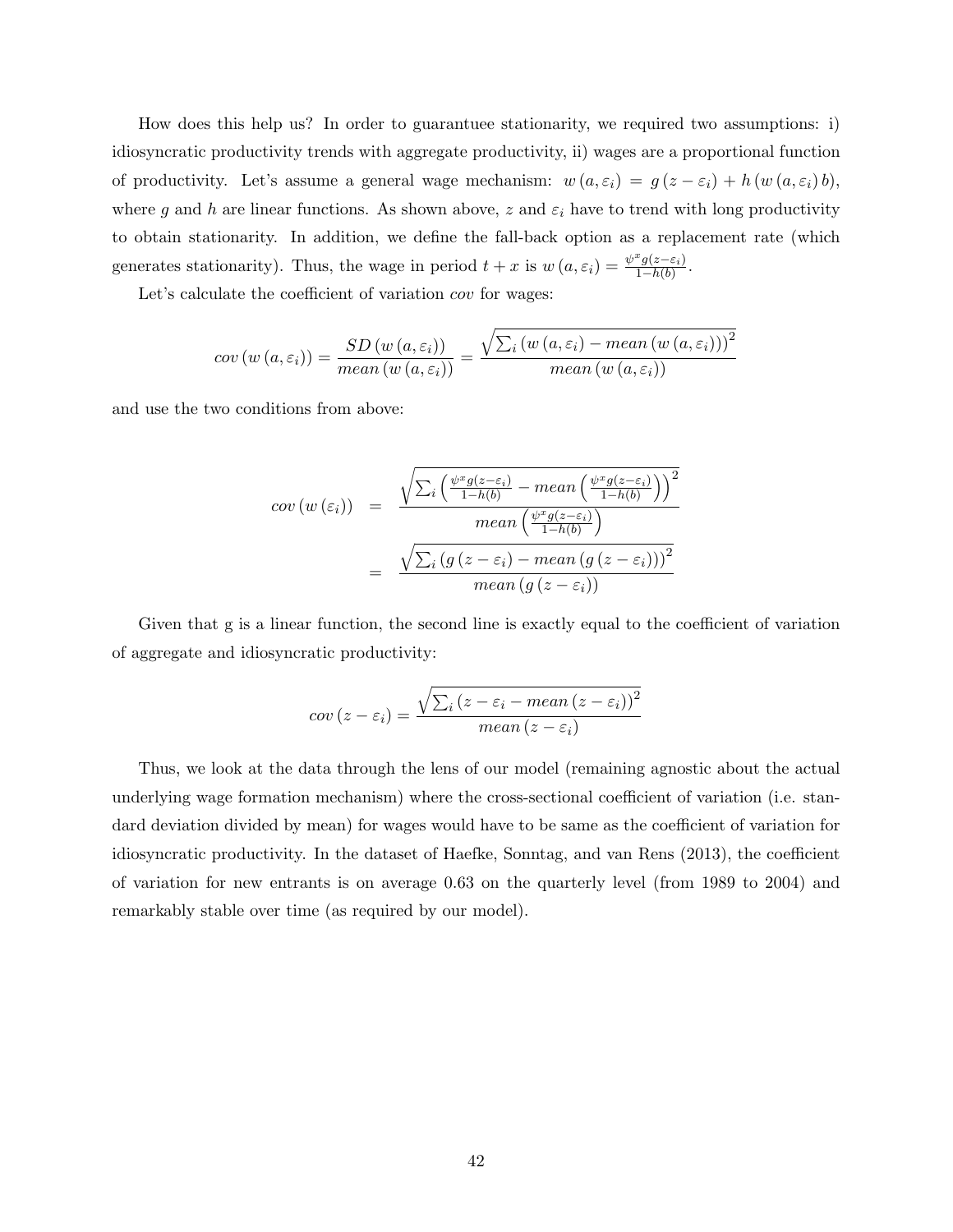# F Search and Matching

The dynamic job-creation condition in an efficient search and matching model is

$$
\frac{\kappa}{(1-\alpha)\,\theta_t^{-\alpha}} = z_t - b - \frac{\kappa \alpha \theta_t^{1-\alpha}}{(1-\alpha)\,\theta_t^{-\alpha}} + (1-\rho)E_t \left\{ \frac{\beta u'(c_{t+1})}{u'(c_t)} \frac{\kappa}{(1-\alpha)\,\theta_{t+1}^{-\alpha}} \right\}.
$$
 (88)

In steady state:

$$
\kappa (1 - \beta (1 - \rho)) \theta^{\alpha} = (1 - \alpha) (z - b) - \alpha \kappa \theta \tag{89}
$$

Elasticity of the job-finding rate with respect to productivity:

$$
\frac{\partial \ln \eta}{\partial \ln z} = \frac{\partial \ln \eta}{\partial \theta} \frac{\partial \theta}{\partial z} \frac{\partial z}{\partial \ln z}
$$

Intermediate steps:

$$
\alpha \theta^{\alpha - 1} \frac{\partial \theta}{\partial z} \kappa (1 - \beta (1 - \rho)) = (1 - \alpha) - \alpha \kappa \frac{\partial \theta}{\partial z}
$$
(90)

$$
\frac{\partial \theta}{\partial z} = \frac{1 - \alpha}{\alpha} \frac{1}{(\theta^{\alpha - 1} \kappa (1 - \beta (1 - \rho)) + \kappa)}
$$
(91)

Thus:

$$
\frac{\partial \ln \eta}{\partial \ln z} = (1 - \alpha) \frac{1}{\theta^{1 - \alpha}} \theta^{-\alpha} \frac{1 - \alpha}{\alpha} \frac{z}{(\theta^{\alpha - 1} (1 - \beta (1 - \rho)) \kappa + \kappa)}
$$
(92)

$$
= \frac{\left(1-\alpha\right)^2}{\alpha} \frac{\theta^{-1}z}{\left(\theta^{\alpha-1}\left(1-\beta\left(1-\rho\right)\right)+1\right)} \frac{1}{\kappa} \tag{93}
$$

Given our calibration strategy to target a certain  $\eta$ , we can back out the steady state market tightness  $\theta = \eta^{\frac{1}{1-\alpha}}$  and thereby calculate the required vacancy posting costs to obtain this steady state, namely:

$$
\kappa = \frac{\left(1 - \alpha\right)\left(z - b\right)}{\left(1 - \beta\left(1 - \rho\right)\right)\theta^{\alpha} + \alpha\theta} \tag{94}
$$

Substituting this into equation (92), we obtain

$$
\frac{\partial \ln \eta}{\partial \ln z} = \frac{(1-\alpha)^2}{\alpha} \frac{\theta^{-1} z}{(\theta^{\alpha-1} (1-\beta(1-\rho))+1)} \frac{(1-\beta(1-\rho)) \theta^{\alpha} + \alpha \theta}{(1-\alpha)(z-b)}
$$

$$
= \frac{1-\alpha}{\alpha} \frac{z}{z-b} \frac{(1-\beta(1-\rho))+\alpha}{(1-\beta(1-\rho))+1}
$$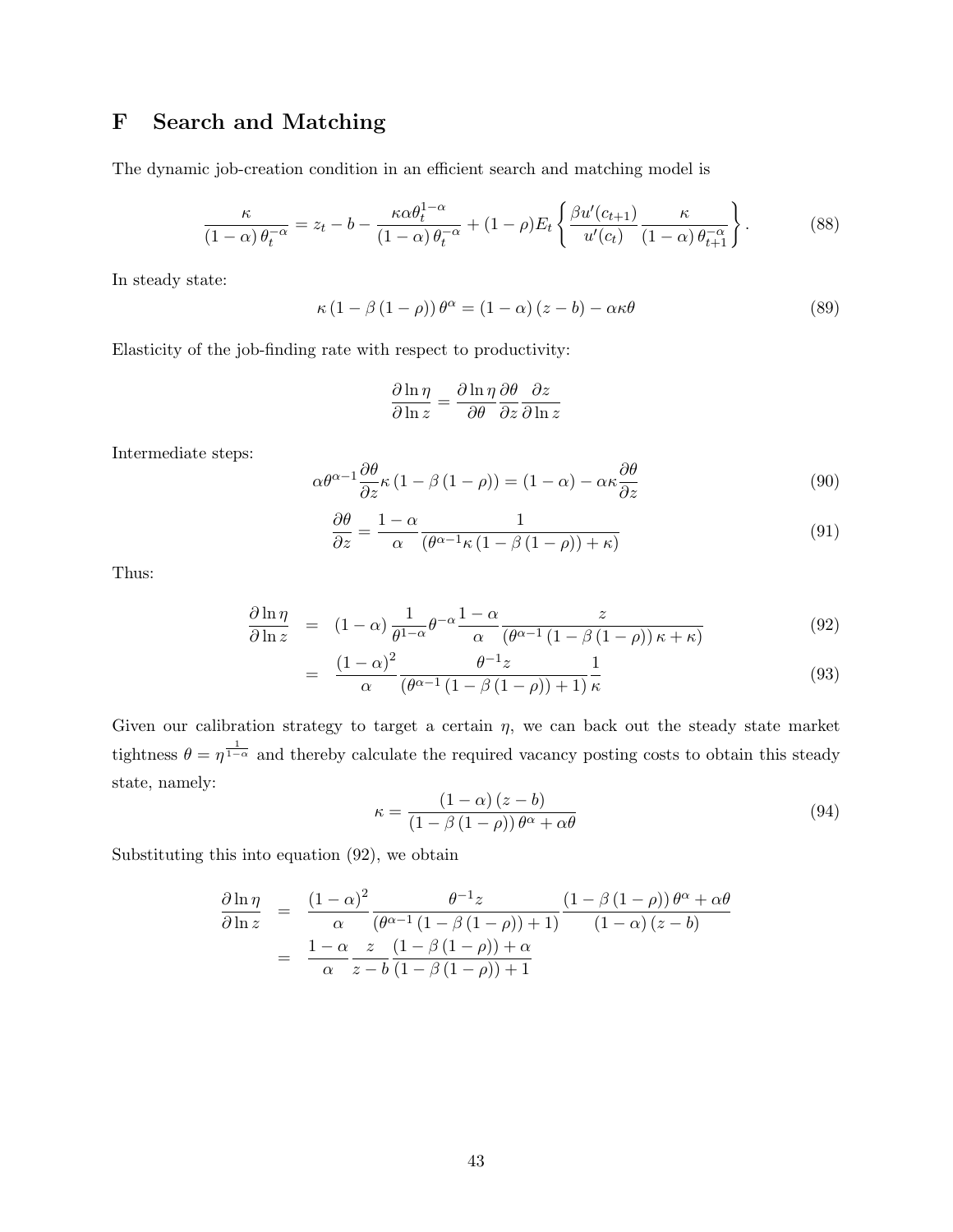# G General Equilibrium Model

A social planner in this economy optimally allocates the measure one of individuals in the representative household to leisure, unemployment, and employment. There are several representations of the planning problem available: suppose that  $c_t$ ,  $lfp_t$ ,  $n_t$ , and  $\tilde{\varepsilon}_t$  are the formal objects of choice. Given the accounting identities of the model, the measure of individuals available for work can thus be expressed  $s_t = lfp_t - (1 - \rho)n_{t-1}$ .

The social planner problem is to maximize lifetime expected utility of the representative household

$$
E_0 \sum_{t=0}^{\infty} \beta^t \left[ u(c_t) - v(lfp_t) \right] \tag{95}
$$

subject to the sequence of goods resource constraints

$$
c_t = z_t n_t - [l f p_t - (1 - \rho) n_{t-1}] \cdot \eta(\tilde{\varepsilon}_t) \left(\gamma^h + \frac{H(\tilde{\varepsilon}_t)}{\eta(\tilde{\varepsilon}_t)}\right),\tag{96}
$$

and laws of motion for the employment stock

$$
n_t = (1 - \rho)n_{t-1} + \eta(\tilde{\varepsilon}_t)[lfp_t - (1 - \rho)n_{t-1}].
$$
\n(97)

The social planner takes into account the dependence of the finding rate and the average operating cost of a newly-selected worker on the threshold  $\tilde{\varepsilon}_t$ , which is made explicit in the notation here. Recalling that  $\eta(\tilde{\varepsilon}_t) \equiv \int_{\varepsilon \leq \tilde{\varepsilon}_t} \eta'(\varepsilon) d\varepsilon$  and  $H(\tilde{\varepsilon}_t) \equiv \int_{\varepsilon \leq \tilde{\varepsilon}_t} \varepsilon \eta'(\varepsilon) d\varepsilon$ , we have  $H'(\tilde{\varepsilon}_t) = \tilde{\varepsilon}_t \eta'(\tilde{\varepsilon}_t)$ , by the Fundamental Theorem of Calculus.

Let  $\beta^t \lambda_t$  be the Lagrange multiplier on the period-t goods resource constraint, and  $\beta^t \mu_t$  be the Lagrange multiplier on the period- $t$  law of motion for employment. The first-order conditions of the social planner problem with respect to  $c_t$ ,  $lfp_t$ ,  $n_t$ , and  $\tilde{\varepsilon}_t$  are, respectively,

$$
u'(c_t) - \lambda_t = 0,\t\t(98)
$$

$$
-v'(lfp_t) - \lambda_t \left[ \gamma^h \eta(\tilde{\varepsilon}_t) + H(\tilde{\varepsilon}_t) \right] + \mu_t \eta(\tilde{\varepsilon}_t) = 0, \tag{99}
$$

$$
\lambda_t z_t - \mu_t + (1 - \rho)\beta E_t \left\{ \mu_{t+1} \left[ 1 - \eta(\tilde{\varepsilon}_{t+1}) \right] + \lambda_{t+1} \left[ \gamma^h \eta(\tilde{\varepsilon}_{t+1}) + H(\tilde{\varepsilon}_{t+1}) \right] \right\} = 0, \quad (100)
$$

and

$$
-\lambda_t s_t \left[ \gamma^h \eta'(\tilde{\varepsilon}_t) + H'(\tilde{\varepsilon}_t) \right] + \mu_t s_t \eta'(\tilde{\varepsilon}_t) = 0. \tag{101}
$$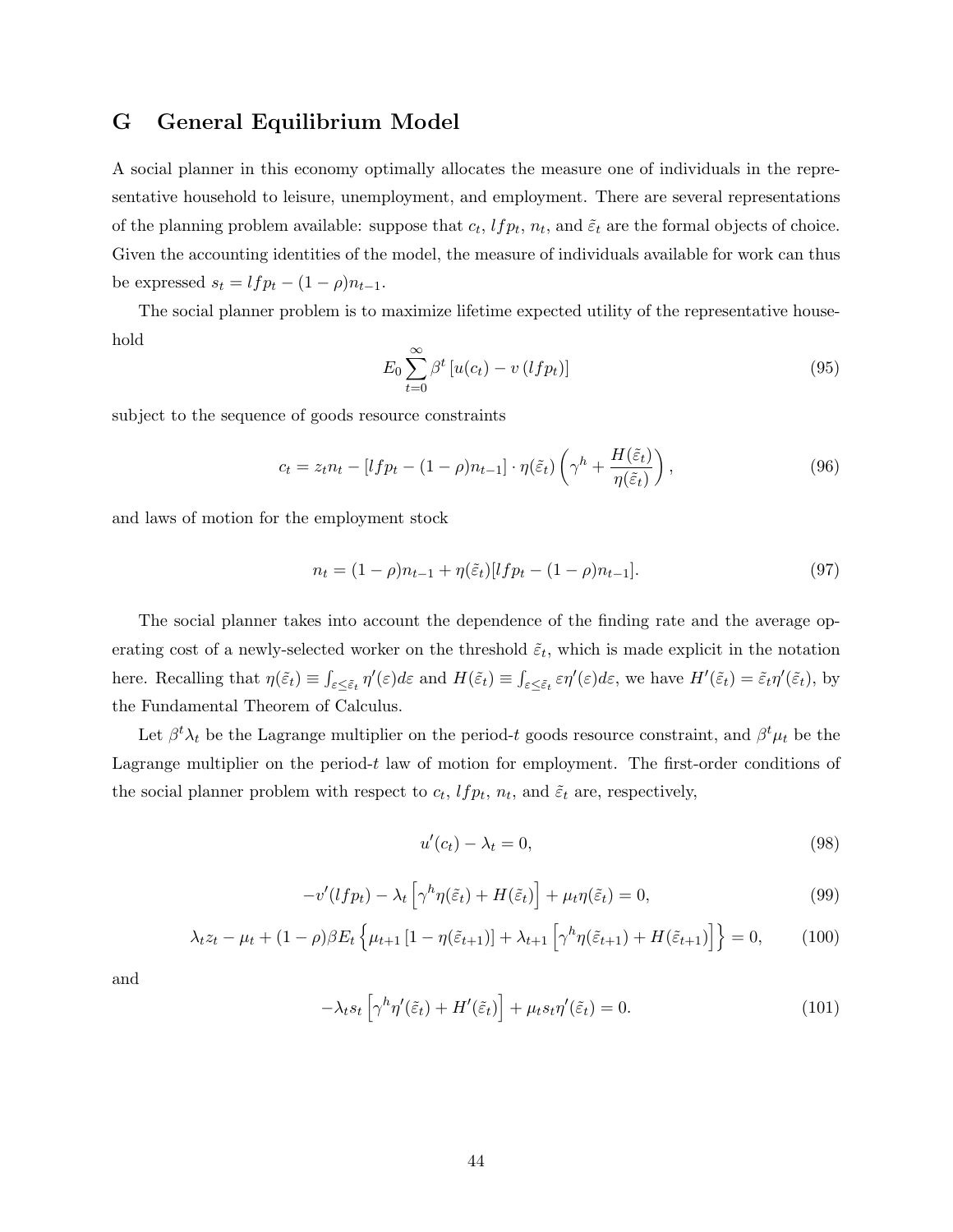Isolating the multiplier  $\mu_t$  from (101),

$$
\mu_t = \frac{u'(c_t) \left[ \gamma^h \eta'(\tilde{\varepsilon}_t) + H'(\tilde{\varepsilon}_t) \right]}{\eta'(\tilde{\varepsilon}_t)}
$$
  
=  $u'(c_t) \left[ \gamma^h + \tilde{\varepsilon}_t \right],$  (102)

in which we have substituted (98). Substituting this expression for  $\mu_t$  in (99) gives

$$
\frac{v'(lfp_t)}{u'(c_t)} = \tilde{\varepsilon}_t \eta(\tilde{\varepsilon}_t) - H(\tilde{\varepsilon}_t)
$$
\n
$$
= \int_{\varepsilon \le \tilde{\varepsilon}_t} [\tilde{\varepsilon}_t - \varepsilon] f(\varepsilon) d\varepsilon,
$$
\n(103)

in which the second line substitutes the definitions of  $H(\tilde{\varepsilon}_t)$  and  $\eta(\tilde{\varepsilon}_t)$ . The term in square brackets in the integral is unambiguously positive. Expression (103) is the static efficiency condition that appears as condition (30) in the main text.

Next, substituting expression (102) for  $\mu_t$  (and its time  $t + 1$  counterpart) in (100), we have

$$
u'(c_t)\left(\gamma^h + \tilde{\varepsilon}_t\right)z_t = u'(c_t)z_t + (1-\rho)\beta E_t\left\{u'(c_{t+1})\left[\gamma^h\eta(\tilde{\varepsilon}_{t+1}) + H(\tilde{\varepsilon}_{t+1}) + (\gamma^h + \tilde{\varepsilon}_{t+1})(1-\eta(\tilde{\varepsilon}_{t+1}))\right]\right\}
$$
  

$$
= u'(c_t)z_t + (1-\rho)\beta E_t\left\{u'(c_{t+1})\left[H(\tilde{\varepsilon}_{t+1}) - \tilde{\varepsilon}_{t+1}\eta(\tilde{\varepsilon}_{t+1}) + \gamma^h + \tilde{\varepsilon}_{t+1}\right]\right\}.
$$
 (104)

Dividing by  $u'(c_t)$  gives the selection condition

$$
\gamma^h + \tilde{\varepsilon}_t = z_t + (1 - \rho) E_t \left\{ \frac{\beta u'(c_{t+1})}{u'(c_t)} \left[ H(\tilde{\varepsilon}_{t+1}) - \tilde{\varepsilon}_{t+1} \eta(\tilde{\varepsilon}_{t+1}) + \gamma^h + \tilde{\varepsilon}_{t+1} \right] \right\}.
$$
 (105)